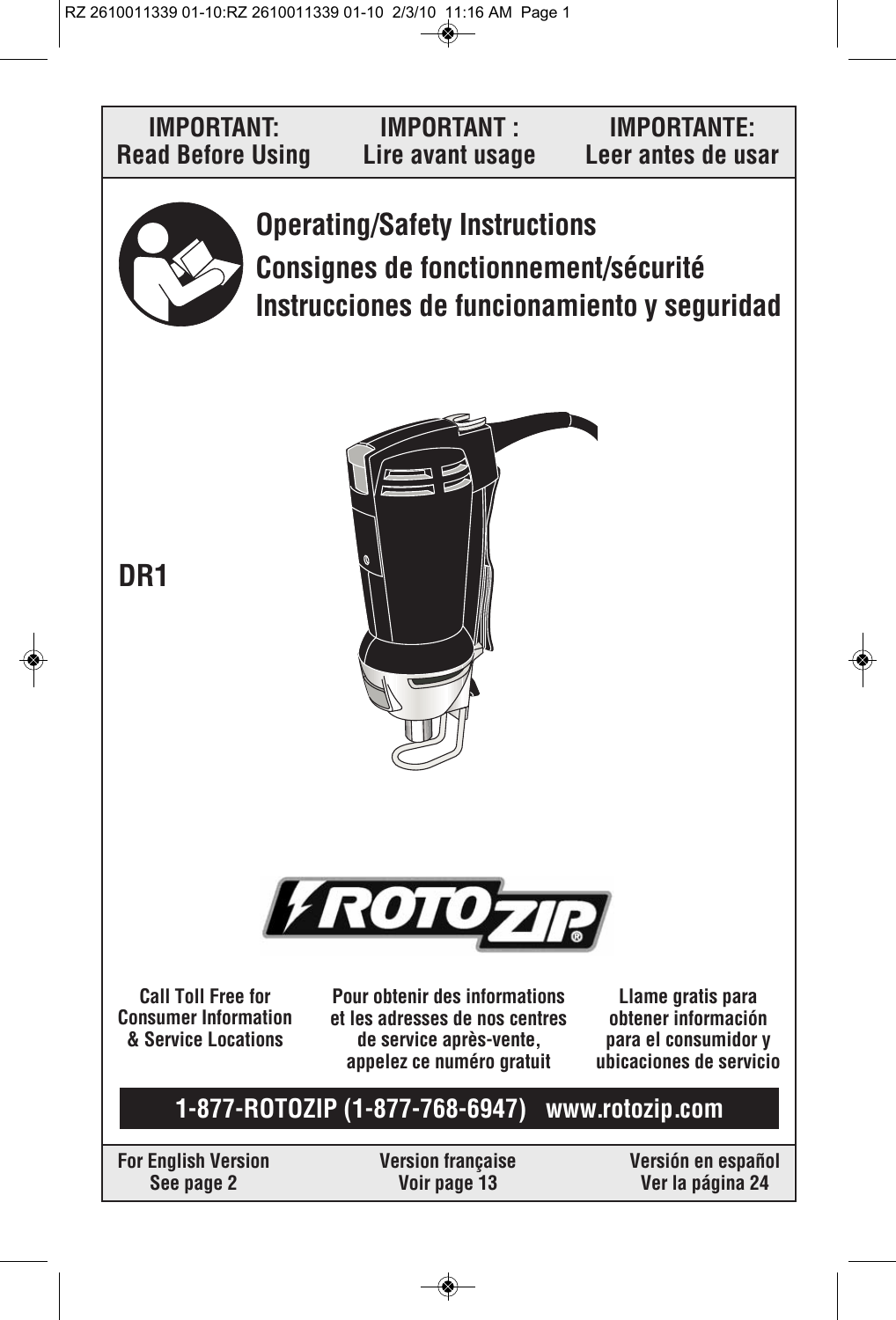# **General Safety Rules**

**Read all instructions. Failure to follow all instructions listed below may result in electric shock, fire and/or serious injury.** The term "power tool" in all of the warnings listed below refers to your mains-operated (corded) power tool or batteryoperated (cordless) power tool. **! WARNING**

# **SAVE THESE INSTRUCTIONS**

#### **Work area safety**

**Keep work area clean and well lit.** Cluttered or dark areas invite accidents.

**Do not operate power tools in explosive atmospheres, such as in the presence of flammable liquids, gases or dust.** Power tools create sparks which may ignite the dust or fumes.

**Keep children and bystanders away while operating a power tool.** Distractions can cause you to lose control.

#### **Electrical safety**

**Power tool plugs must match the outlet. Never modify the plug in any way. Do not use any adapter plugs with earthed (grounded) power tools.** Unmodified plugs and matching outlets will reduce risk of electric shock.

**Avoid body contact with earthed or grounded surfaces such as pipes, radiators, ranges and refrigerators.** There is an increased risk of electric shock if your body is earthed or grounded.

**Do not expose power tools to rain or wet conditions.** Water entering a power tool will increase the risk of electric shock.

**Do not abuse the cord. Never use the cord for carrying, pulling or unplugging the power tool. Keep cord away from heat, oil, sharp edges or moving parts.** Damaged or entangled cords increase the risk of electric shock.

**When operating a power tool outdoors, use an extension cord suitable for outdoor use.** Use of a cord suitable for outdoor use reduces the risk of electric shock.

**Do not use AC only rated tools with a DC power supply.** While the tool may appear to work, the electrical components of the AC rated tool are likely to fail and create a hazard to the operator.

**If operating the power tool in damp locations is unavoidable a Ground Fault** **Circuit Interrupter (GFCI) must be used to supply the power to your tool.** GFCI and personal protection devices like electrician's rubber gloves and footwear will further enhance your personal safety.

### **Personal safety**

**Stay alert, watch what you are doing and use common sense when operating a power tool. Do not use a power tool while you are tired or under the influence of drugs, alcohol or medication.** A moment of inattention while operating power tools may result in serious personal injury.

**Use safety equipment. Always wear eye protection.** Safety equipment such as dust mask, non-skid safety shoes, hard hat, or hearing protection used for appropriate conditions will reduce personal injuries.

**Avoid accidental starting. Ensure the switch is in the off-position before plugging in.** Carrying power tools with your finger on the switch or plugging in power tools that have the switch on invites accidents.

**Remove any adjusting key or wrench before turning the power tool on.** A wrench or a key left attached to a rotating part of the power tool may result in personal injury.

**Do not overreach. Keep proper footing and balance at all times.** This enables better control of the power tool in unexpected situations.

**Dress properly. Do not wear loose clothing or jewelry. Keep your hair, clothing and gloves away from moving parts.** Loose clothes, jewelry or long hair can be caught in moving parts.

**If devices are provided for the connection of dust extraction and collection facilities, ensure these are connected and properly used.** Use of these devices can reduce dustrelated hazards.

**Keep handles dry, clean and free from oil and grease.** Slippery hands cannot safely control the power tool.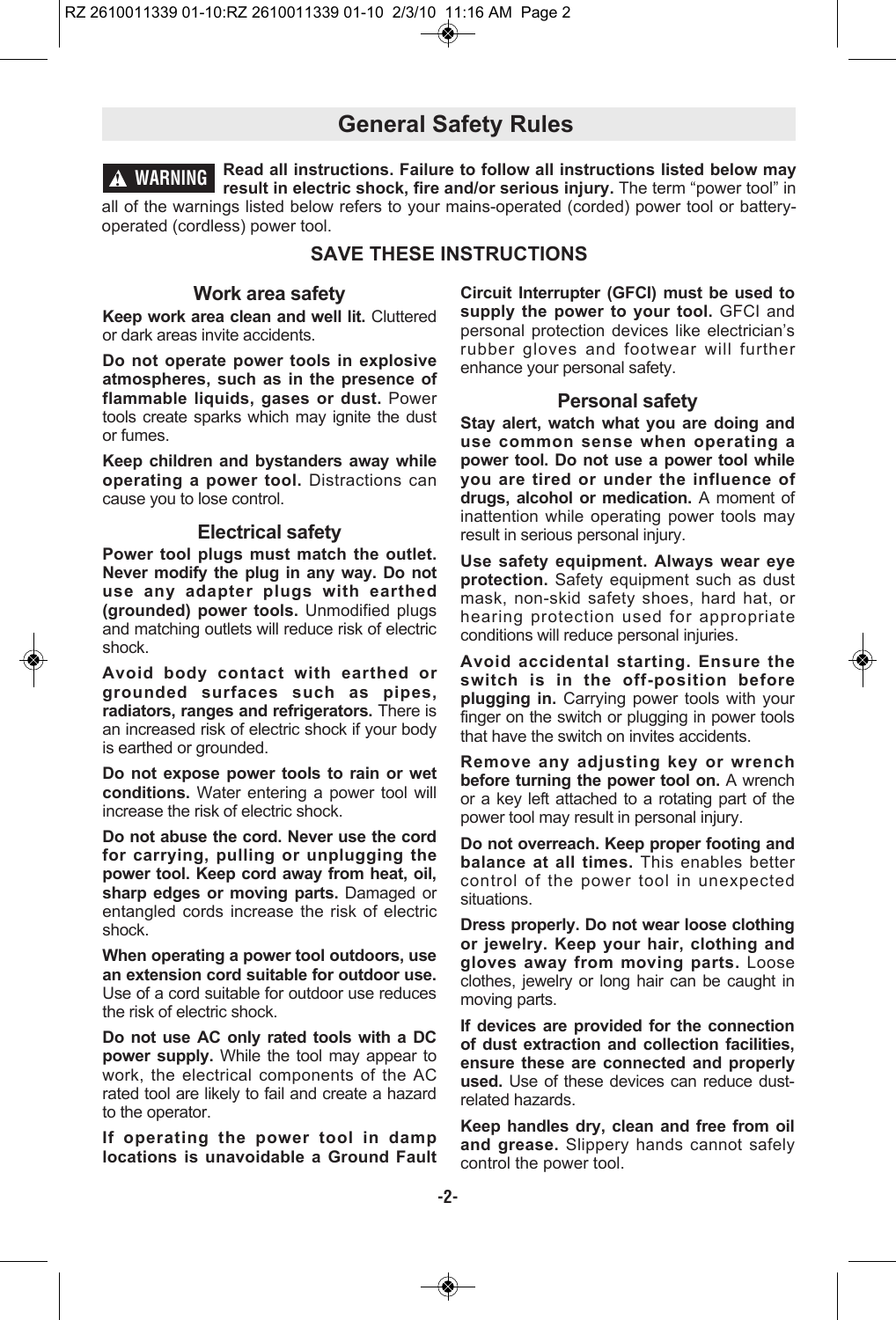## **Power tool use and care**

**Do not force the power tool. Use the correct power tool for your application.** The correct power tool will do the job better and safer at the rate for which it was designed.

**Do not use the power tool if the switch does not turn it on and off.** Any power tool that cannot be controlled with the switch is dangerous and must be repaired.

**Disconnect the plug from the power source and/or the battery pack from the power tool before making any adjustments, changing accessories, or storing power tools.** Such preventive safety measures reduce the risk of starting the power tool accidentally.

**Store idle power tools out of the reach of children and do not allow persons unfamiliar with the power tool or these instructions to operate the power tool.** Power tools are dangerous in the hands of untrained users.

**Maintain power tools. Check for misalignment or binding of moving parts, breakage of parts and any other condition that may affect the power tools operation. If damaged, have the power tool repaired before use.** Many accidents are caused by poorly maintained power tools.

**Keep cutting tools sharp and clean.** Properly maintained cutting tools with sharp cutting edges are less likely to bind and are easier to control.

**Use the power tool, accessories and tool bits etc., in accordance with these instructions and in the manner intended for the particular type of power tool, taking into account the working conditions and the work to be performed.** Use of the power tool for operations different from those intended could result in a hazardous situation.

**Use clamps or other practical way to secure and support the workpiece to a stable platform.** Holding the work by hand or against your body is unstable and may lead to loss of control.

# **Service**

**Have your power tool serviced by a qualified repair person using only identical replacement parts.** This will ensure that the safety of the power tool is maintained.

**Develop a periodic maintenance schedule for your tool. When cleaning a tool be careful not to disassemble any portion of the tool since internal wires may be misplaced or pinched or safety guard return springs may be improperly mounted.** Certain cleaning agents such as gasoline, carbon tetrachloride, ammonia, etc. may damage plastic parts.

Risk of injury to user, power cord must only be serviced by a Rotozip/Bosch Factory Service Center or Authorized Rotozip/Bosch Service Station.

# **SAVE THESE INSTRUCTIONS**

# **Drywall Router Safety Rules**

**Hold tool by insulated gripping surfaces when performing an operation where the cutting tool may contact hidden wiring or its own cord.** Contact with a "live" wire will make exposed metal parts of the tool "live" and shock the operator.

**Use clamps or other practical way to secure and support the workpiece to a stable platform.** Holding the work by hand or against your body is unstable and may lead to loss of control.

If cutting into existing walls or other blind areas where electrical wiring may exist is unavoidable, disconnect all fuses or circuit breakers feeding this worksite.

**Always make sure the work surface is free from nails and other foreign objects.** Cutting into a nail can cause the bit and the tool to jump and damage the bit.

**Never hold the workpiece in one hand and the tool in the other hand when in use. Never place hands near or below cutting surface.** Clamping the material and guiding the tool with both hands is safer.

**Never lay workpiece on top of hard surfaces, like concrete, stone, etc...** Protruding cutting bit may cause tool to jump.

**Always wear safety goggles and dust mask. Use only in well ventilated area.**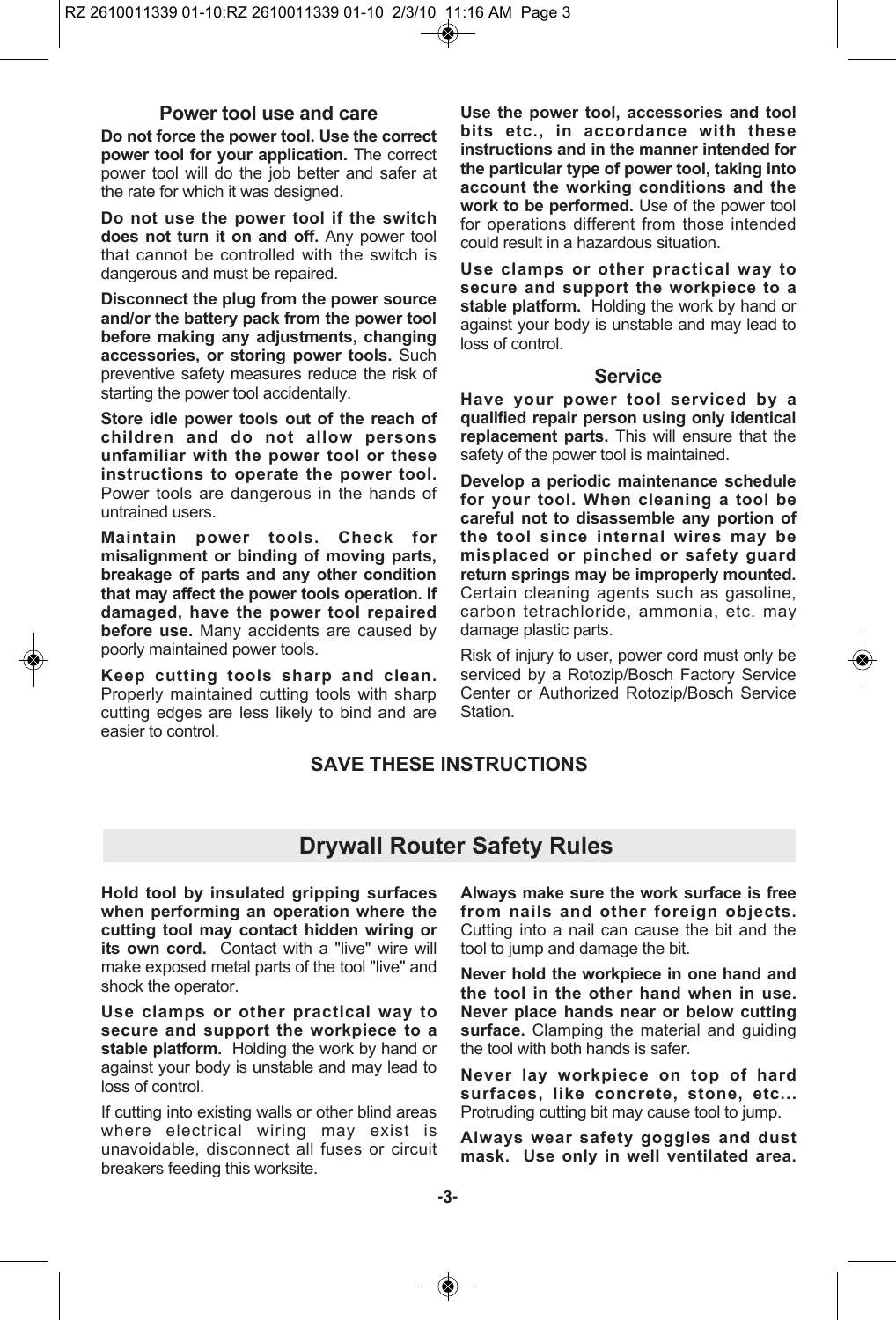Using personal safety devices and working in safe environment reduces risk of injury.

**After changing the bits or making any adjustments, make sure the collet nut and any other adjustment devices are securely tightened.** Loose adjustment device can unexpectedly shift, causing loss of control, loose rotating components will be violently thrown.

**Never start the tool when the bit is engaged in the material.** The bit cutting edge may grab the material causing loss of control of the cutter.

**Always hold the tool with two hands during start-up**. The reaction torque of the motor can cause the tool to twist.

**When routing or cutting, the direction of feed with the bit's cutting edge into the material is very important. Always feed the bit into the material in the same direction as the cutting edge is exiting from the material.** When viewing the tool from the top, the bit rotates clockwise. If the tool is between the workpiece and your body, then feed the tool to your right. If the workpiece is between the tool and your body, then feed the tool to your left. Feeding the tool in the wrong direction causes the cutting edge of the bit to climb out of the work and pull the tool in the direction of this feed.



**Never use dull or damaged bits. Sharp bits must be handled with care.** Damaged bits can snap during use. Dull bits require more force to push the tool, possibly causing the bit to break.

**Never touch the bit during or immediately after the use.** After use the bit is too hot to be touched by bare hands.

**Never lay the tool down until the motor has come to a complete standstill.** The spinning bit can grab the surface and pull the tool out of your control.

**Do not use the tool for drilling purposes.** This tool is not intended to be used with drill bits.

**Always use the tool with the depth guide securely attached and positioned flat against material being cut.** The guide securely positioned on the material improves the stability and control of your tool.

**Some dust created by power sanding, sawing, grinding, drilling, and other construction activities contains chemicals known to cause cancer, birth defects or other reproductive harm. Some examples of these chemicals are: ! WARNING**

- Lead from lead-based paints,
- Crystalline silica from bricks and cement and other masonry products, and
- Arsenic and chromium from chemicallytreated lumber.

Your risk from these exposures varies, depending on how often you do this type of work. To reduce your exposure to these chemicals: work in a well ventilated area, and work with approved safety equipment, such as those dust masks that are specially designed to filter out microscopic particles.

# **TWIST-TO-LOCK CONNECTOR INSTRUCTIONS FOR MODEL DR01-1100TL ONLy 20 AMP, 125 VOLT "TWIST-TO-LOCK"**

The Model DR01-1100TL is equipped with a "Twist-To-Lock" male connector as shown. Use only a 3-wire extension cord which has a mating "Twist-To-Lock" female connector on one end and a 3-prong grounding plug on the other end. (See Electrical Safety section on page 2 for grounding information.)

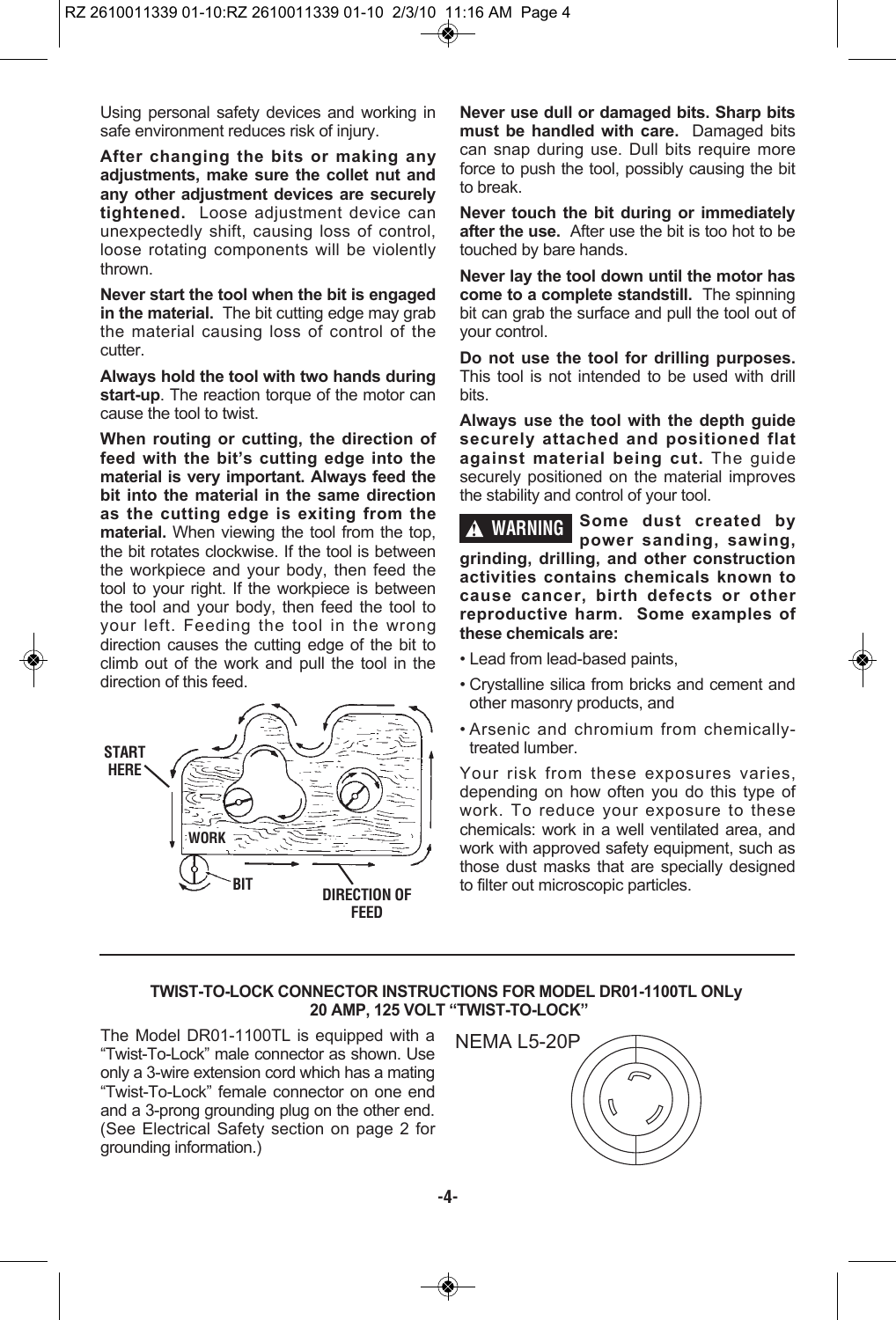# **Symbols**

**IMPORTANT:** Some of the following symbols may be used on your tool. Please study them and learn their meaning. Proper interpretation of these symbols will allow you to operate the tool better and safer.

| Symbol                  | Name                                    | Designation/Explanation                                                  |
|-------------------------|-----------------------------------------|--------------------------------------------------------------------------|
| $\vee$                  | Volts                                   | Voltage (potential)                                                      |
| A                       | Amperes                                 | Current                                                                  |
| Hz                      | Hertz                                   | Frequency (cycles per second)                                            |
| W                       | Watt                                    | Power                                                                    |
| kg                      | Kilograms                               | Weight                                                                   |
| min                     | <b>Minutes</b>                          | Time                                                                     |
| S                       | Seconds                                 | Time                                                                     |
| Ø                       | Diameter                                | Size of drill bits, grinding wheels, etc.                                |
| $n_{0}$                 | No load speed                           | Rotational speed, at no load                                             |
| $$ /min                 | Revolutions or reciprocation per minute | Revolutions, strokes, surface speed,<br>orbits etc. per minute           |
| $\overline{0}$          | Off position                            | Zero speed, zero torque                                                  |
| 1, 2, 3,<br>I, II, III, | Selector settings                       | Speed, torque or position settings.<br>Higher number means greater speed |
| $\sim$                  | Infinitely variable selector with off   | Speed is increasing from 0 setting                                       |
| $\rightarrow$           | Arrow                                   | Action in the direction of arrow                                         |
| $\sim$                  | Alternating current                     | Type or a characteristic of current                                      |
| $=$                     | Direct current                          | Type or a characteristic of current                                      |
| ⊼                       | Alternating or direct current           | Type or a characteristic of current                                      |
| 冋                       | Class II construction                   | Designates Double Insulated<br>Construction tools.                       |
| ⊕                       | Earthing terminal                       | Grounding terminal                                                       |
| <u>∱</u>                | Warning symbol                          | Alerts user to warning messages                                          |
|                         | Ni-Cad RBRC seal                        | Designates Ni-Cad battery recycling<br>program                           |



This symbol designates that this tool is listed by Underwriters Laboratories.



This symbol designates that this tool is listed to Canadian Standards by Underwriters Laboratories. This symbol







This symbol designates that this tool is listed by the Canadian Standards Association.

**-5-**





designates that this tool complies to NOM Mexican Standards.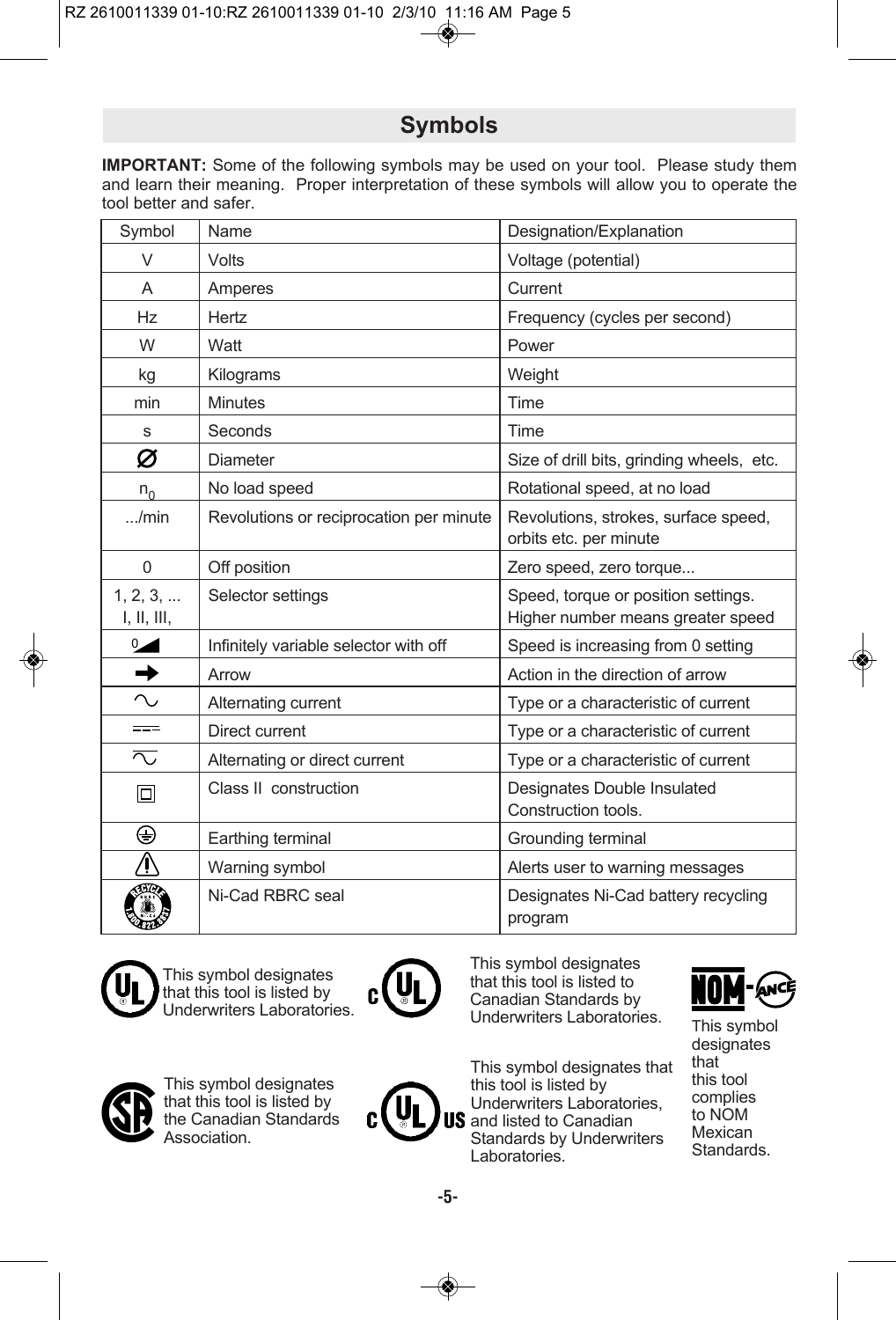# **Functional Description and Specifications**

**Disconnect the plug from the power source before making any assembly, adjustments or changing accessories**. Such preventive safety measures reduce the risk of starting the tool accidentally. **! WARNING**







**NOTE:** For tool specifications refer to nameplate on your tool.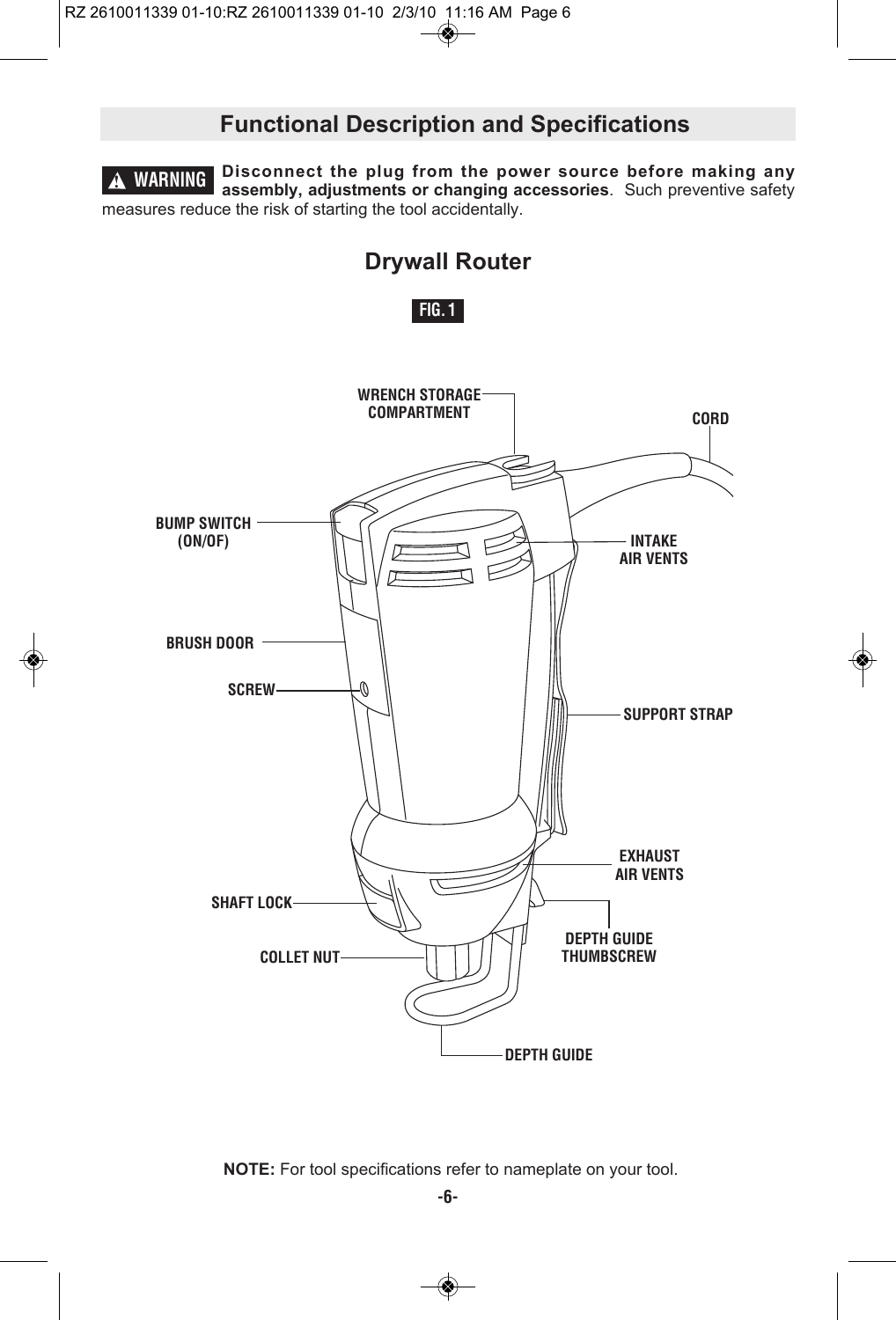# **Assembly**

**Disconnect the plug from the power source before making any assembly, adjustments or changing accessories.** Such preventive safety measures reduce the risk of starting the tool accidentally. Make certain that the collet nut is securely tightened before turning the tool on. **! WARNING**

# **REMOVING, INSTALLING, AND ADJUSTING THE DEPTH GUIDE**

In order to remove the depth guide from the tool, turn the thumb screw counter-clockwise until you can remove it from the tool. The depth guide should then pull freely from the tool.

To reattach the depth guide, line up the slot in the depth guide with the threaded hole in the metal housing and re-install the thumb screw by rotating it clockwise until tight. Be careful not to cross-thread the thumb screw.

The depth guide allows you to control the depth of cut. Loosen the thumb screw by

# **CHANGING THE COLLET**

The bit flutes are sharp and should be handled with caution. **! WARNING**

The 1/8" collet is used with 1/8" diameter bits, the 1/4" collet is used with 1/4" diameter bits and the 5/32" collet is used with 5/32" diameter bits.

To change collets, loosen the collet nut with the included wrench and remove the bit. Continue to loosen and unscrew the collet nut until you can remove it from the tool. Remove the collet and replace it with the other (Fig. 3).

**INSTALLING BITS**

The bits are held by a collet system. Use either the 1/8", 1/4" or 5/32" collet depending on the size of the bit shank.

Depress and hold the shaft-lock in and rotate the collet nut and shaft until the shaft-lock engages and holds the shaft.

Use the included wrench to loosen the nut by rotating it counter-clockwise (Fig 4). Remove the old bit (if there is one) and insert the new bit as far as possible. Re-engage the shaft lock and tighten the nut by rotating it

turning it counter-clockwise until the depth guide can slide freely on the metal housing. For bits with a guide point (Drywall XBITS™, Guidepoint® and Window & Door Zip® bits) make sure that the entire guide point tip will extend 1/8" beyond the material thickness (Fig. 2). For standard point drywall Zip® bits, make sure that the fluted end of the bit extends 1/8" beyond the material thickness.



(Each collet is double-ended, and either end is acceptable to use.) By hand, re-tighten the collet nut around the collet in a clockwise direction. You are now ready to insert a new bit as instructed in Installing Bits (Fig. 4).



clockwise by hand, then with the wrench until the bit is held securely.

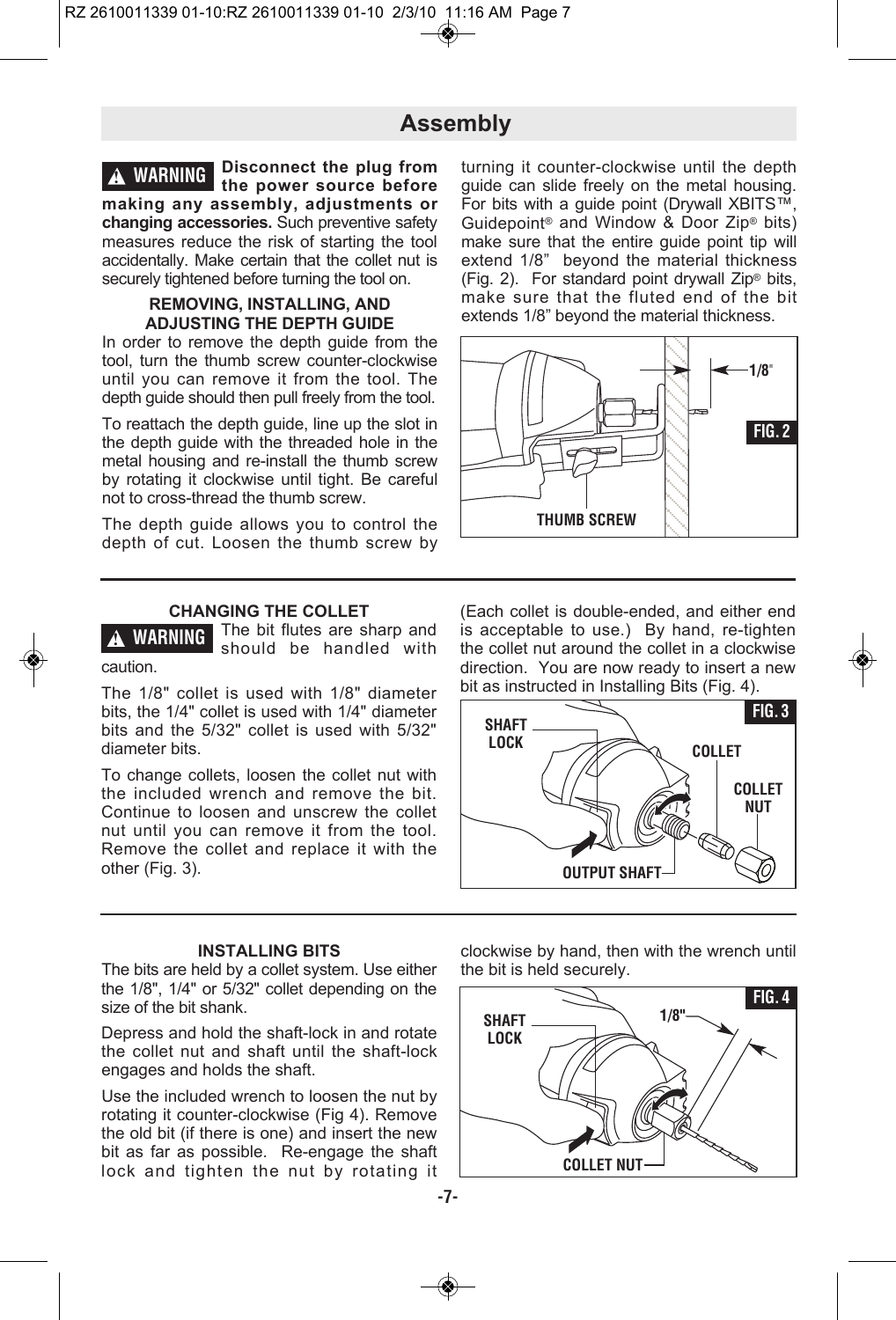# **Operating Instructions**

## **BUMP SWITCH (ON/OFF)**

This tool is switched "ON" by the bump switch located on the back of the motor housing (Fig. 5).

**TO TURN THE TOOL "ON"** slide the switch button up or "1" position.

**TO TURN THE TOOL "OFF"** slide the switch button down or "0" position.

Hold the tool with both hands while starting, since torque from the motor can cause the tool to twist. **! WARNING**



## **GENERAL DRyWALL CUTTING INSTRUCTIONS**

(See next section for cutting electrical boxes and door/window openings)

## **MAKE A FEW PRACTICE CUTS**

After installing the Bit into the tool and adjusting your depth guide, you should make a few practice cuts with the tool before attempting an actual job.

**Step 1**: Make certain that the collet nut is securely tightened before turning the tool on.

**Step 2**: Hold the tool firmly and turn the tool on.

**Step 3**: While holding the tool firmly, insert the bit into the material at a 45° angle (Fig. 6).

**Step 4:** Slowly bring it to a 90° angle to begin the cut. The depth guide should be flush to the material surface (Fig. 7).

**Step 5**: Steer the tool in a clockwise direction with slow, steady pressure to make the cut.





# **INSTRUCTIONS FOR CREATING CUT-OUTS IN DRyWALL FOR OUTLETS, CAN LIGHTS, WINDOWS, AND DOORS**

After assembling the bit into the tool as described earlier, it will be necessary to review the instructions provided below and make some practice cut-outs with this tool before attempting an actual job. The best method is to take some scrap pieces and nail or screw them in place over wall studs which have an electrical box or other feature in place. A few such exercises will give you the necessary practice to make clean, professional cutouts around whatever is behind the drywall you are installing.

**Do not attempt to use this tool to make cut-outs around any fixture or opening which has live electrical wires, or on any wall which may have live electrical wiring behind it, as the bit could conduct current to the tool, creating an electrocution hazard for the operator.** Shut off breakers or remove fuses to disconnect the circuit. Always hold the tool by its thermoplastic housing, and always wear eye protection when operating this device. **! WARNING**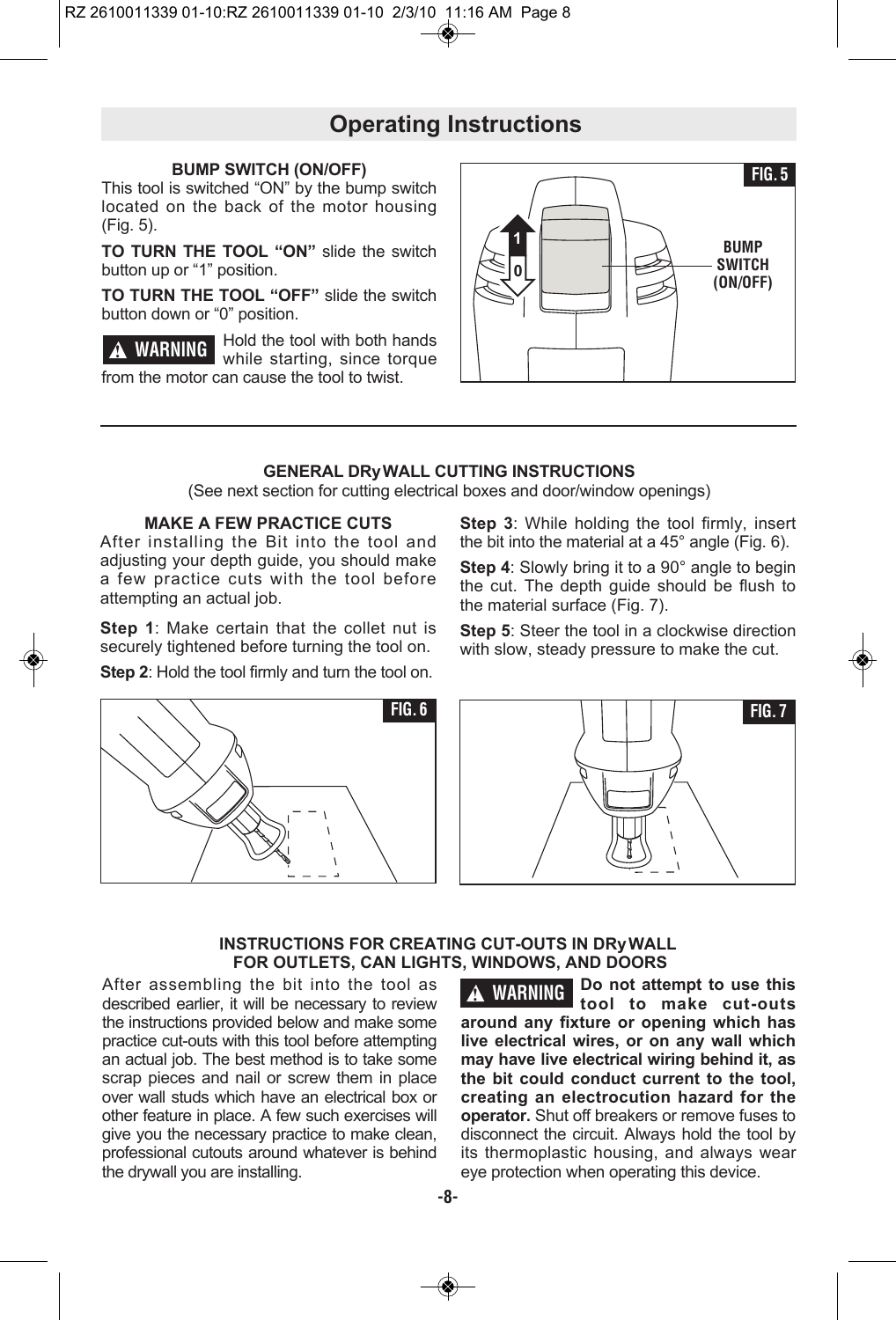**Step 1:** Be certain that the box or fixture is firmly mounted and all wires or other obstructions around the opening are pushed back out of the way. The bit uses the outer edge of the box or fixture as a guide, so it is important that there is nothing in the way which can prevent it from guiding completely around the opening. For the purposes of this instruction manual, the procedure discussed will be to make a cut-out around a standard 2 1/8" x 3 3/4" electrical box.

**Step 2:** Slide switch to turn the tool on. While holding the Drywall Router firmly with both hands, plunge the bit through the mark you made. Then guide the bit to the right until you feel and hear the bit touch the inside edge of the box (Fig. 8).



**Step 3**: Pull the bit out far enough to slip it over the edge of the box so it is now against the outside of the box (Fig. 9).

**Step 4**: While keeping the bit in contact with the outside of the box move the tool counter clockwise while applying light inward and upward pressure until you feel and hear it come to the corner. As you round the corner apply light pressure left and downward (Fig. 9).

**Step 5**: While moving slowly and continuously along the top contour you will feel the bit come to the next corner. Round the corner and apply light down and inward pressure until the bottom corner is reached (Fig. 9).

**Step 6**: Move the bit right and upward maintaining light continuous pressure toward the box (Fig. 9).

**Step 7**: Round the right bottom corner and begin moving the bit upward while applying light pressure left toward the box until you meet initial upward cut. Push Drywall Router switch to off (Fig. 9).

**Step 8:** The completed box, executed quickly, neatly, and in a fraction of the time taken by other methods.



**NOTE:** These step-by-step instructions are generalized to acquaint you with the Drywall Router's operation. After some practice, you may develop a technique with which you are more comfortable. However, you must always begin the cut somewhat centrally, and MOVE THE DRYWALL ROUTER ONLY COUNTER-CLOCKWISE to take advantage of the "hugging" action of the bit along the contours of the template. Remember to use a smooth, continuous motion. The exception to this rule applies to cutting window and door openings. Since you are tracing around the inside of the framing members, move the bit clockwise to take advantage of the bits "hugging" action.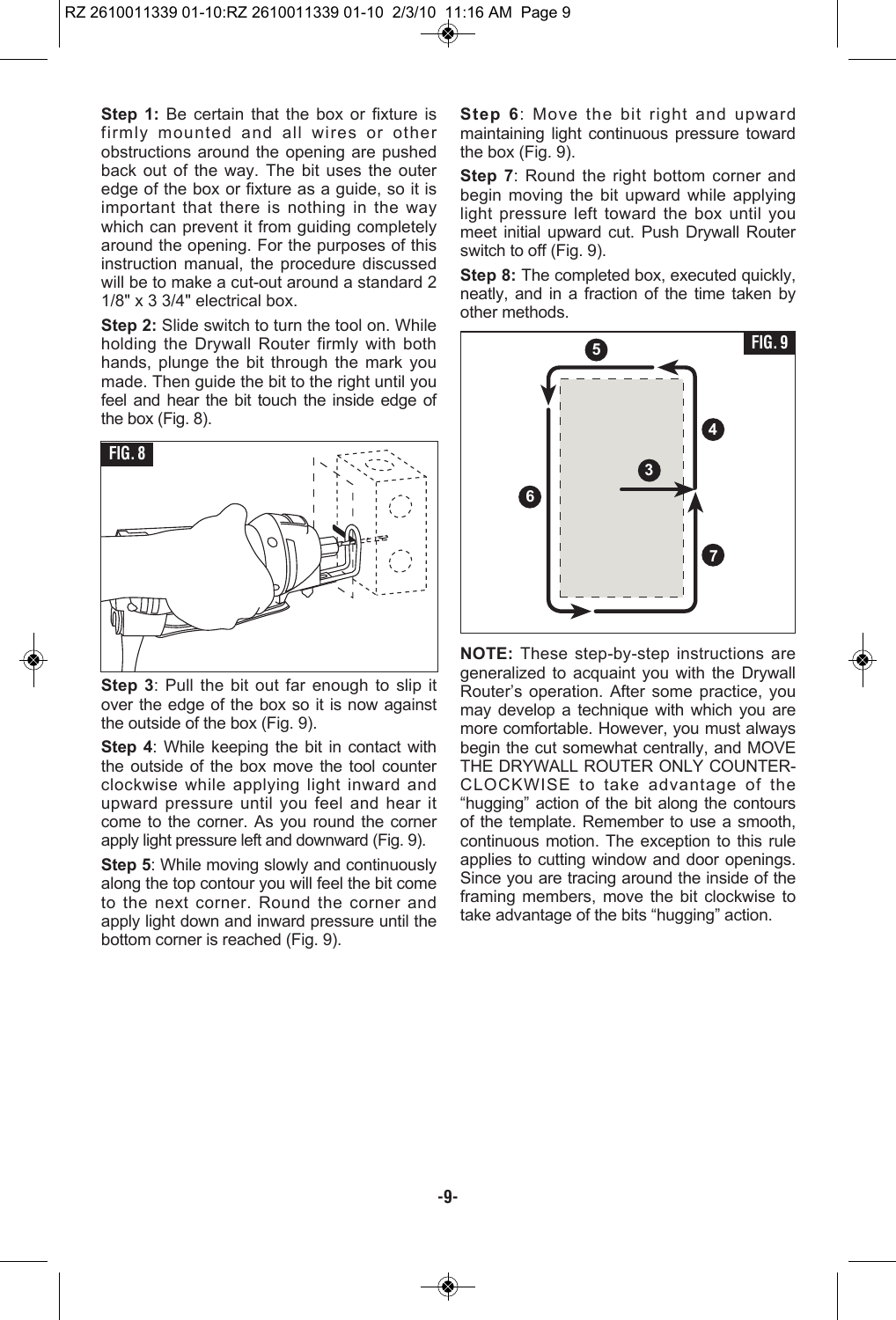# **Maintenance**

# **Service**

**Preventive maintenance performed by unauthorized per so n nel may result in misplacing of internal wires and components which could cause serious hazard.** We recommend that all tool service be performed by a Rotozip/Bosch Factory Service Center or Authorized Rotozip/Bosch Service Station. **! WARNING**

### **TOOL LUBRICATION**

Your Rotozip tool has been properly lubricated and is ready to use.

#### **BEARINGS**

After about 75-100 hours of operation, or at every second brush change, the bearings should be replaced at Bosch Factory Service Center or Authorized Bosch Service Station. Bearings which become noisy (due to heavy load or very abrasive material cutting) should be replaced at once to avoid overheating or motor failure.

## **CARBON BRUSHES**

The brushes and commutator in your tool have been engineered for many hours of dependable service. To maintain peak motor efficiency, we recommend the brushes be examined every two to six months. Only use genuine Rotozip replacement brushes specially designed for your tool.

If your tool runs sporadically, loses power, makes unusual noises, or runs at a reduced speed, check the brushes. Continuing to use the tool in this condition will permanently damage the motor.

**Do not attempt to operate the tool with broken, missing, or loose brush doors.** If the brush doors or brush door screws become lost or damaged, please contact Rotozip Customer Service for replacement parts.

## **To Replace the Brushes**

1. Disconnect the tool from the power supply.

2. Each door is held in place by a screw. Using a screwdriver, loosen the screw by rotating it counter-clockwise (Fig. 1). Be careful not to lose the screw.

3. Using your fingernail, pry the brush door loose and remove it from the tool.

4. In order to remove the brush, you must pull back the spring that is holding the brush in place. Using needle nose pliers, carefully pull back the end of the brush spring and place it to the side of the brush near the hole for the brush door screw. Once the spring has been moved, you can remove the brush by pulling on the brush wire connector (Fig. 10). Be careful not to bump the brush spring or damage the brush wire connector. Make a note of which side of the tool the brush was removed.



5. Check both brushes. The brushes in your Drywall Router will not wear at the same rate. If either brush is less than 3/16" (4.8mm) long or the worn end of the brush is rough or pitted, replace both brushes. Place the new brush in the brush holder, making sure the brush wire is securely connected to its terminal inside the tool. Fold the brush wire away from the screw hole as shown. Place the end of the spring into its original position.

6. Replace the brush doors. Be careful not to over-tighten the brush door screw.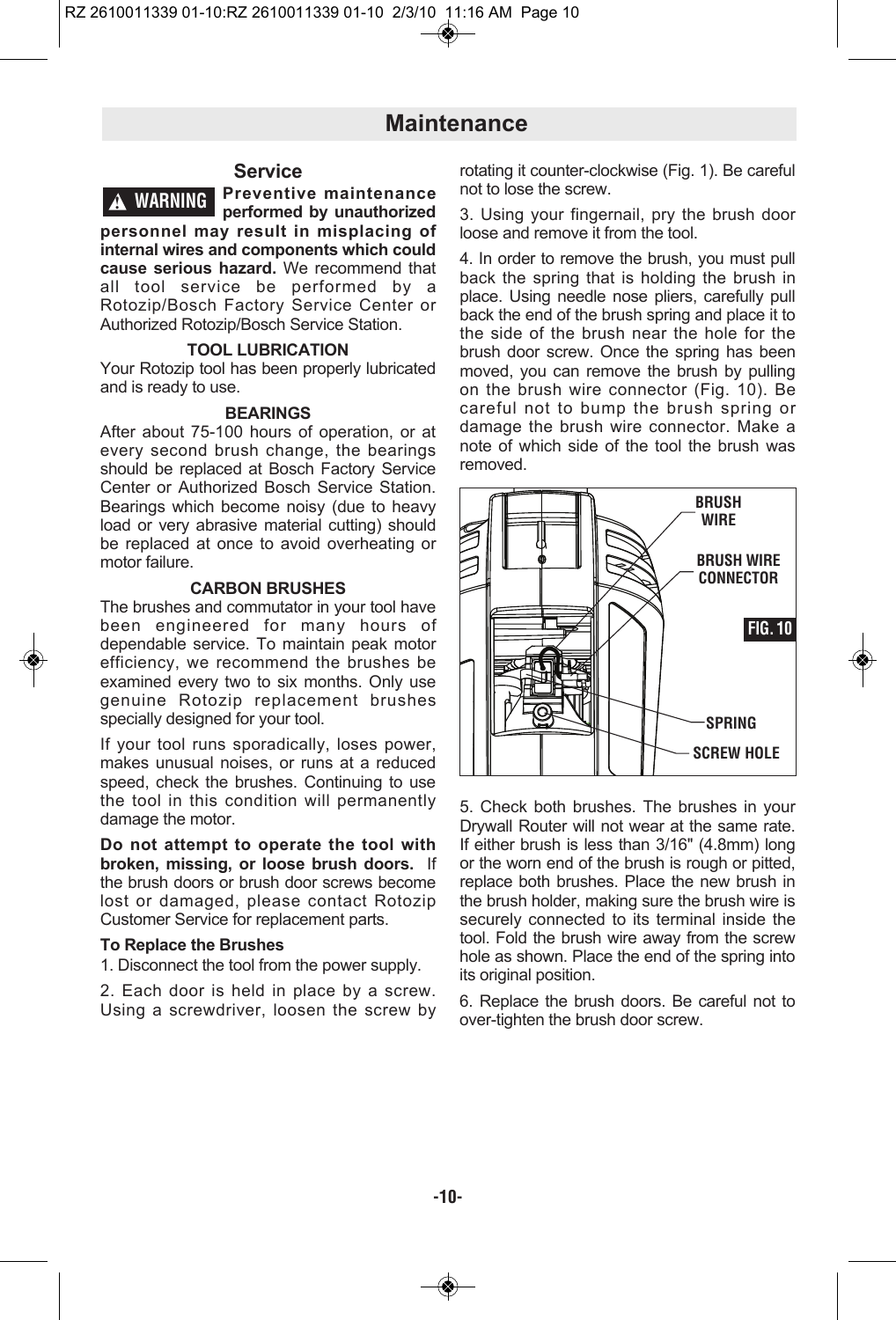# **Cleaning**

**To avoid accidents always dis connect the tool from the power supply before cleaning or performing any maintenance.** The tool may be cleaned most effectively with compressed dry air. Always wear safety goggles when **cleaning tools with compressed air. ! WARNING**

Ventilation openings and switch levers must be kept clean and free of foreign matter. Do not attempt to clean by inserting pointed objects through openings.

**Certain cleaning agents and sol vents damage plastic parts.** Some of these are: gasoline, carbon tetrachloride, chlorinated cleaning solvents, ammonia and household detergents that contain ammonia. **! CAUTION**

# **Extension Cords**

**If an extension cord is necessary, a cord with adequate size conductors that is capable of carrying the current necessary for your tool must be used.** This will prevent excessive voltage drop, loss of power or overheating. Grounded tools must use 3 wire extension cords that have 3-prong plugs and receptacles. **! WARNING**

**NOTE:** The smaller the gauge number, the heavier the cord.

#### **RECOMMENDED SIZES OF EXTENSION CORDS 120 VOLT ALTERNATING CURRENT TOOL**

| Tool's<br>Ampere<br>Rating | Cord Size in A.W.G. |    |                                   |     | Wire Sizes in mm <sup>2</sup> |                   |     |                                     |
|----------------------------|---------------------|----|-----------------------------------|-----|-------------------------------|-------------------|-----|-------------------------------------|
|                            | 25                  | 50 | <b>Cord Length in Feet</b><br>100 | 150 | 15                            | 30                | 60  | <b>Cord Length in Meters</b><br>120 |
| $3-6$                      | 18                  | 16 | 16                                | 14  |                               | $0.75$ $0.75$ 1.5 |     | 2.5                                 |
| $6 - 8$                    | 18                  | 16 | 14                                | 12  |                               | $0.75$ 1.0 2.5    |     | 4.0                                 |
| $8 - 10$                   | 18                  | 16 | 14                                | 12  | $0.75$ 1.0                    |                   | 25  | 4.0                                 |
| $10 - 12$                  | 16                  | 16 | 14                                | 12  | 1.0                           | 2.5               | 4.0 |                                     |
| $12 - 16$                  | 14                  | 12 |                                   |     |                               |                   |     |                                     |

# **Accessories & Attachments**

Use only recommended accessories with this tool. Do not use metal cutting bits, router bits, or non-approved accessories with this product. See list of approved accessories in manual. Accessories that may be suitable for one tool, may become hazardous when used on another tool. **! WARNING**



**Drywall XBITS™ (Ø5/32")** XB-DW2 / XB-DW10 Drywall XBITS™ with Guidepoint (available in 2-pack or 10-pack)

**For drywall cutting only.** Your DR1 Drywall Router was designed specifically for cutting drywall. Rotozip offers products to cut a wide range of materials. If your cutting requirements extend to materials beyond drywall, please contact your local Rotozip retailer, Rotozip Customer Service, or www.Rotozip.com for further information on our products. **! WARNING**



#### **Drywall Zip® Bits (Ø1/8")**

GP10 / GP20 Guidepoint Zip® Bit (available in 10-pack or 20-pack)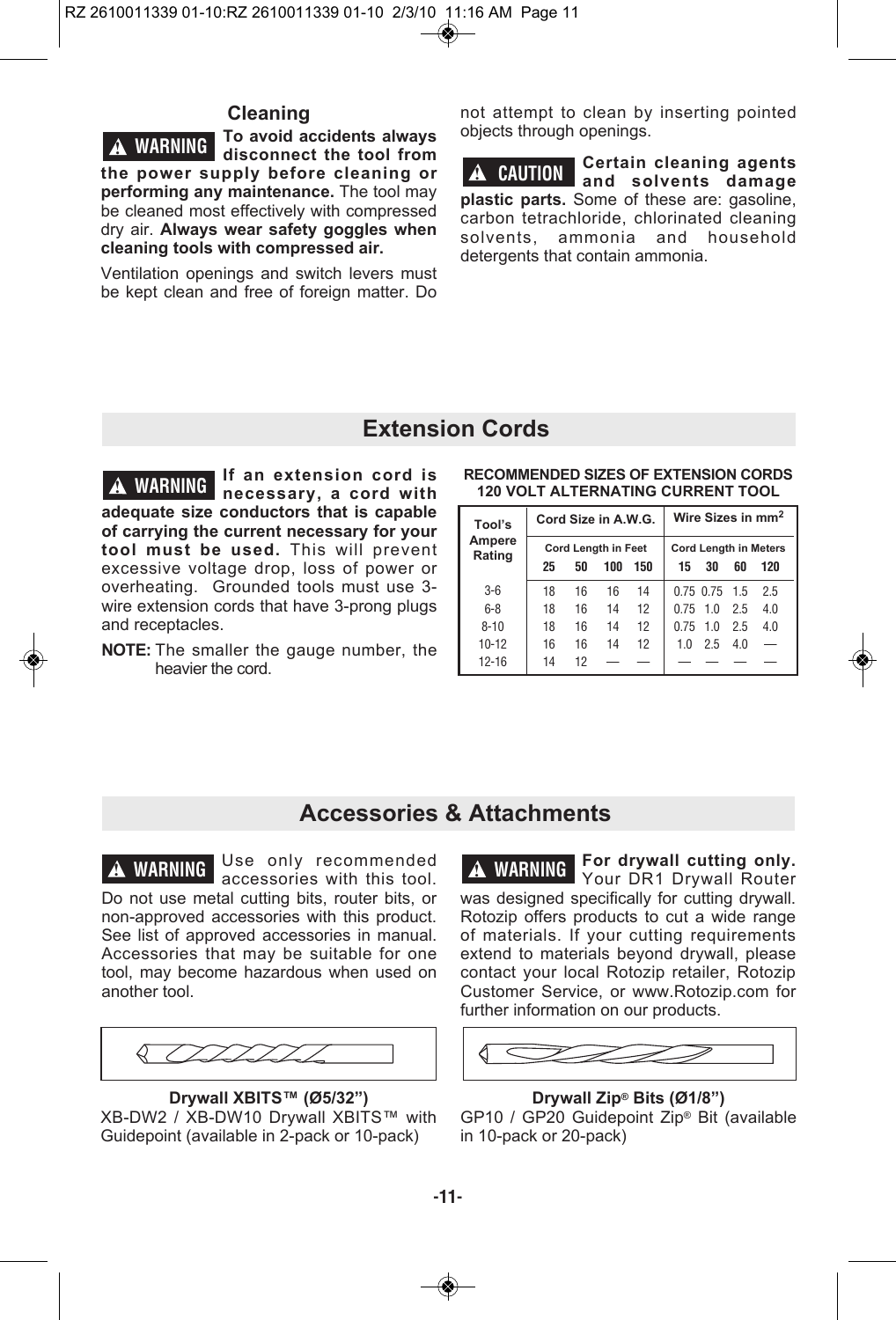



**ZB10 Drywall Zip® Bit** (available in 10-pack)

**Drywall Zip® Bits (Ø1/4")** WD1 / WD10 Window & Door Zip<sup>®</sup> Bit with Guidepoint (available in 1-pack or 10-pack)



Do not use WD1/WD10 bits that measure 3" in length or have a tip like the one shown.





**OK DO NOT USE**

 $\textcircled{\textbf{*}}$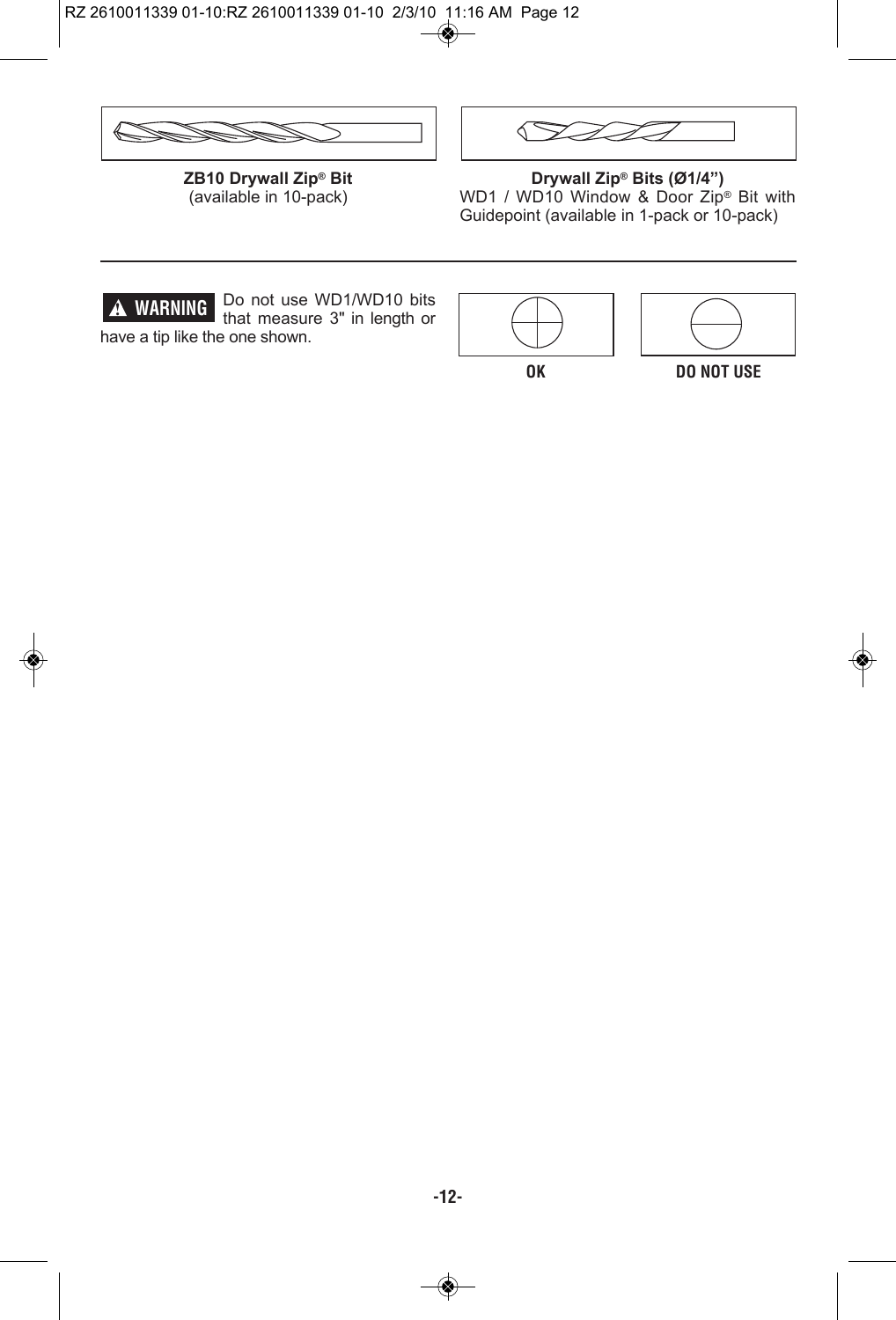# **Consignes générales de sécurité**

**Veuillez lire et comprendre toutes les consignes. Si on n'observe pas toutes les consignes décrites ci-dessous, il y a risque de choc électrique, d'incendie et/ou de blessures corporelles graves.** Dans toutes les mises en garde ci-dessous, le terme « outil électroportatif » se rapporte à des outils branchés sur le secteur (avec fil) ou à des outils alimentés par piles (sans fil). **! AVERTISSEMENT**

# **CONSERVEZ CES CONSIGNES**

## **Sécurité du lieu de travail**

**Maintenez le lieu de travail propre et bien éclairé.** Les risques d'accident sont plus élevés quand on travaille dans un endroit encombré ou sombre.

**N'utilisez pas d'outils électroportatifs dans des atmosphères explosives, comme par exemple en présence de gaz, de poussières ou de liquides inflammables.** Les outils électroportatifs produisent des étincelles qui risquent d'enflammer les poussières ou les vapeurs.

**Éloignez les enfants et les visiteurs quand vous vous servez d'un outil électroportatif.** Vous risquez une perte de contrôle si on vous distrait.

## **Sécurité électrique**

**Les fiches des outils électroportatifs doivent correspondre à la prise. Il ne faut absolument jamais modifier la fiche. N'utilisez pas d'adaptateur de prise avec des outils électroportatifs munis d'une fiche de terre.** Le risque de choc électrique est moindre si on utilise une fiche non modifiée sur une prise qui lui correspond.

**Évitez tout contact du corps avec des surfaces reliées à la terre tels que tuyaux, radiateurs, gazinières ou réfrigérateurs.** Le risque de choc électrique augmente si votre corps est relié à la terre.

**N'exposez pas les outils électroportatifs à la pluie ou à l'humidité.** Si de l'eau pénètre dans un outil électroportatif, le risque de choc électrique augmente.

**Ne maltraitez pas le cordon. Ne vous en servez jamais pour transporter l'outil électroportatif, pour le tirer ou pour le débrancher. Éloignez le cordon de la chaleur, des huiles, des arêtes coupantes ou des pièces mobiles.** Les cordons abîmés ou emmêlés augmentent les risques de choc électrique.

**Si vous utilisez un outil électroportatif à l'extérieur, employez une rallonge conçue pour l'extérieur.** Ces rallonges sont faites pour l'extérieur et réduisent le risque de choc électrique.

**N'utilisez pas un outil conçu uniquement pour le C.A. sur une alimentation en C.C.** Même si l'outil semble fonctionner, les composants électriques d'un outil prévu pour le C.A. tomberont probablement en panne et risquent de créer un danger pour l'utilisateur.

**S'il est nécessaire d'utiliser l'outil dans un lieu humide, il faut l'alimenter par l'intermédiaire d'un disjoncteur différentiel de fuite à la terre (DDFT).**

L'emploi d'un DDFT et de dispositifs de protection personnelle tels que gants et chaussures d'électricien en caoutchouc améliorent votre sécurité personnelle.

#### **Sécurité personnelle**

**Restez concentré, faites attention à ce que vous faites, et servez-vous de votre bon sens lorsque vous utilisez un outil électroportatif. N'employez pas d'outils électroportatifs quand vous êtes fatigué ou sous l'emprise de drogues, d'alcool ou de médicaments.** Quand on utilise des outils électroportatifs, il suffit d'un moment d'inattention pour causer des blessures corporelles graves.

**Utilisez des équipements de sécurité. Portez toujours une protection oculaire.** Si les conditions le demandent, il faut porter un masque à poussière, des chaussures de sécurité antidérapantes, un casque de chantier ou une protection auditive pour réduire le risque de blessure corporelle.

**Évitez les démarrages intempestifs. Assurez-vous que l'interrupteur est en position arrêt (OFF) avant de brancher l'outil.** Transporter un outil électroportatif avec le doigt sur la gâchette ou le brancher quand l'interrupteur est en position "marche" (ON) présente des risques d'accident.

**Enlevez toutes les clés de réglage avant de mettre l'outil électroportatif en marche.** Si on laisse une clé sur une pièce tournante de l'outil électroportatif, il y a risque de blessure corporelle.

**Ne vous penchez pas. Conservez toujours une bonne assise et un bon équilibre.** Ceci vous permettra de mieux maîtriser l'outil électroportatif dans des situations inattendues.

**Habillez-vous de manière appropriée. Ne portez pas de vêtements amples ou de bijoux. Attachez les cheveux longs. N'approchez pas les cheveux, les vêtements ou les gants des pièces en mouvement.** Les vêtements amples, les bijoux ou les cheveux longs risquent d'être happés par les pièces en mouvement.

**Si l'outil est muni de dispositifs permettant le raccordement d'un système d'aspiration et de collecte des poussières, assurez-vous que ces dispositifs sont raccordés et utilisés correctement.** L'utilisation de ces dispositifs peut permettre de réduire les dangers liés à la poussière.

**Maintenez les poignées sèches et exemptes d'huile et de graisse.** On ne pas maîtriser un outil électroportatif en toute sécurité quand on a les mains glissantes.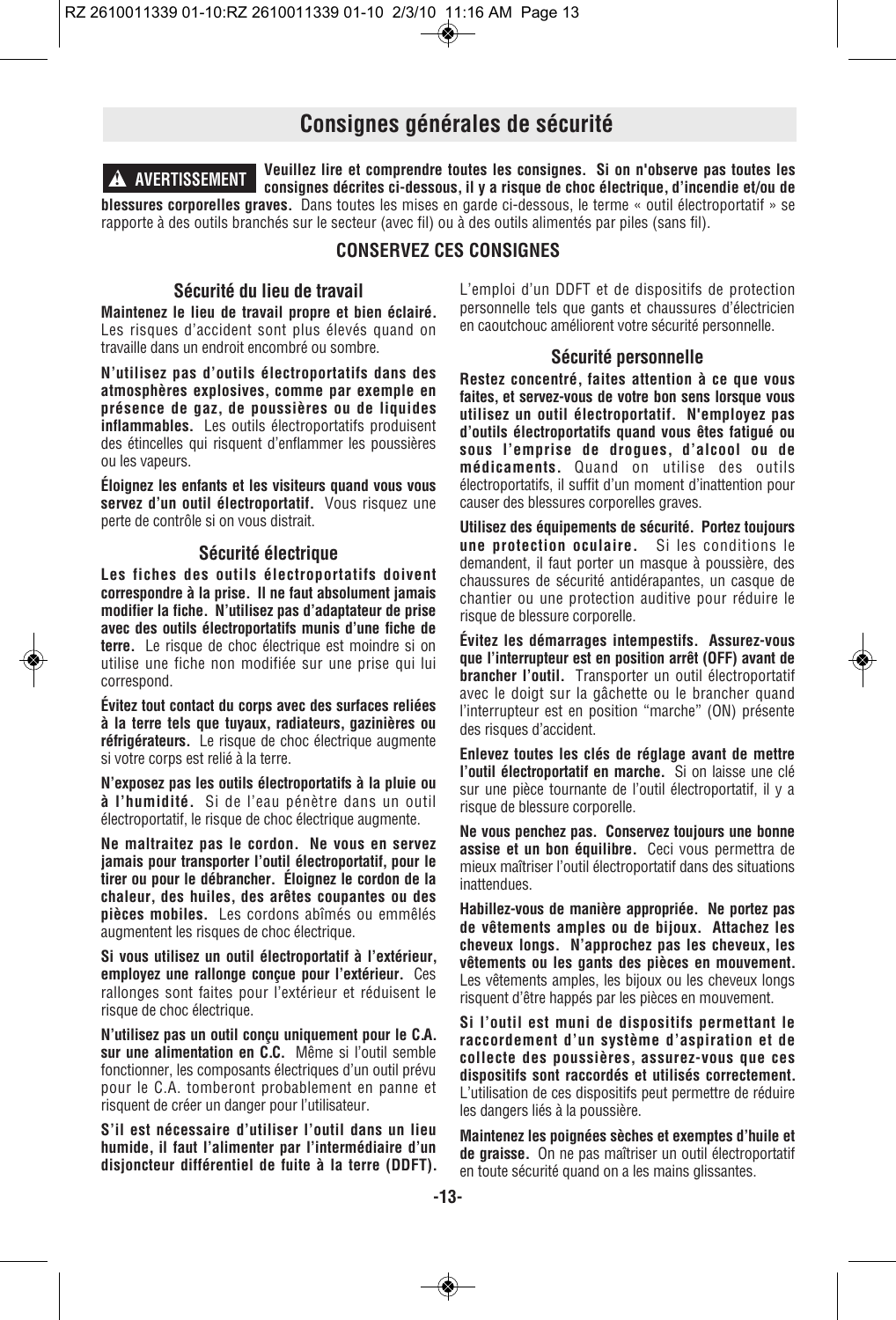# **Utilisation et entretien des outils électroportatifs**

**Ne forcez pas sur l'outil électroportatif. Utilisez l'outil électroportatif qui convient à la tâche à effectuer.** L'outil qui convient à la tâche fait un meilleur travail et est plus sûr à la vitesse pour lequel il a été conçu.

**Ne vous servez pas de l'outil électroportatif si son interrupteur ne parvient pas à le mettre en marche ou à l'arrêter.** Tout outil électroportatif qui ne peut pas être commandé par son interrupteur est dangereux et doit être réparé.

**Débranchez la fiche de la prise ou enlevez le blocpiles de l'outil électroportatif avant tout réglage, changement d'accessoires ou avant de ranger l'outil électroportatif.** De telles mesures de sécurité préventive réduisent le risque de démarrage intempestif de l'outil électroportatif.

**Rangez les outils électroportatifs dont vous ne vous servez pas hors de portée des enfants et ne permettez pas à des personnes qui ne connaissent pas l'outil électroportatif ou qui ignorent ces consignes de s'en servir.** Les outils électroportatifs sont dangereux dans les mains d'utilisateurs inexpérimentés.

**Entretenez les outils électroportatifs. Vérifiez que les pièces mobiles sont alignées correctement et ne coincent pas. Vérifiez qu'il n'y a pas de pièces cassées ou d'autre circonstance qui risquent d'affecter le fonctionnement de l'outil électroportatif. Si l'outil est abîmé, faites-le réparer avant de l'utiliser.** De nombreux accidents sont causés par des outils électroportatifs mal entretenus.

**Maintenez les outils coupants affûtés et propres.** Les outils coupants entretenus correctement et dotés de bords tranchants affûtés sont moins susceptibles de coincer et sont plus faciles à maîtriser.

**Utilisez l'outil électroportatif, les accessoires, les embouts etc. selon ces consignes et de la manière prévue pour chaque type particulier d'outil électroportatif en tenant compte des conditions de travail et de la tâche à accomplir.** L'emploi d'outils électroportatifs pour des tâches différentes de celles pour lesquelles ils ont été prévus peut résulter en une situation dangereuse.

**Utilisez des brides ou d'autres moyens pratiques de brider ou de supporter la pièce sur une plate-forme stable.** Tenir la pièce à la main ou contre le corps est instable et risque de résulter en une perte de contrôle.

#### **Entretien**

**Faites réparer votre outil électroportatif par un agent de service qualifié n'utilisant que des pièces de rechange identiques.** Ceci assure que la sécurité de l'outil électroportatif est préservée.

**Créez un agenda d'entretien périodique pour votre outil. Quand vous nettoyez un outil, faites attention de n'en démonter aucune pièce car il est toujours possible de mal remonter ou de pincer les fils internes ou de remonter incorrectement les ressorts de rappel des capots de protection.** Certains agents de nettoyage tels que l'essence, le tétrachlorure de carbone, l'ammoniaque, etc. risquent d'abîmer les plastiques.

Risque de blessure pour l'utilisateur. Le cordon d'alimentation électrique ne doit être réparé que par un Centre de service usine de Bosch ou par une Station service agréée de Bosch.

# **CONSERVEZ CES INSTRUCTIONS**

# **Consignes de sécurité concernant les défonceuses pour cloisons sèches**

**Tenez l'outil par les surfaces isolées de prise en exécutant une opération lorsque l'outil de coupe peut venir en contact avec des fils cachés ou son propre cordon.** Le contact avec un fil sous tension rendra les parties métalliques exposées de l'outil sous tension et causera des secousses électriques à l'opérateur.

**Utilisez des brides ou d'autres moyens pratiques de brider ou de supporter la pièce sur une plate-forme stable.** Tenir la pièce à la main ou contre le corps est instable et risque de résulter en une perte de contrôle.

Pour couper dans des murs existants ou autres endroits aveugles pouvant dissimuler des fils électriques, débranchez tous les fusibles ou les disjoncteurs alimentant ce lieu de travail.

**Assurez-vous toujours que la surface de travail est exempte de clous et autres objets étrangers.** La coupe dans un clou peut faire sauter l'embout et l'outil, et ainsi abîmer l'embout.

**Ne tenez jamais le matériau d'une main et l'outil de l'autre lorsque vous en faites usage. Ne placez jamais les mains sous la surface de coupe ou à proximité de celle-ci.** Il est plus sûr de cramponner le matériau et de guider l'outil des deux mains.

**Ne posez jamais le matériau sur des surfaces dures telles que le béton, la pierre, etc.** L'embout de coupe en saillie peut faire sauter l'outil.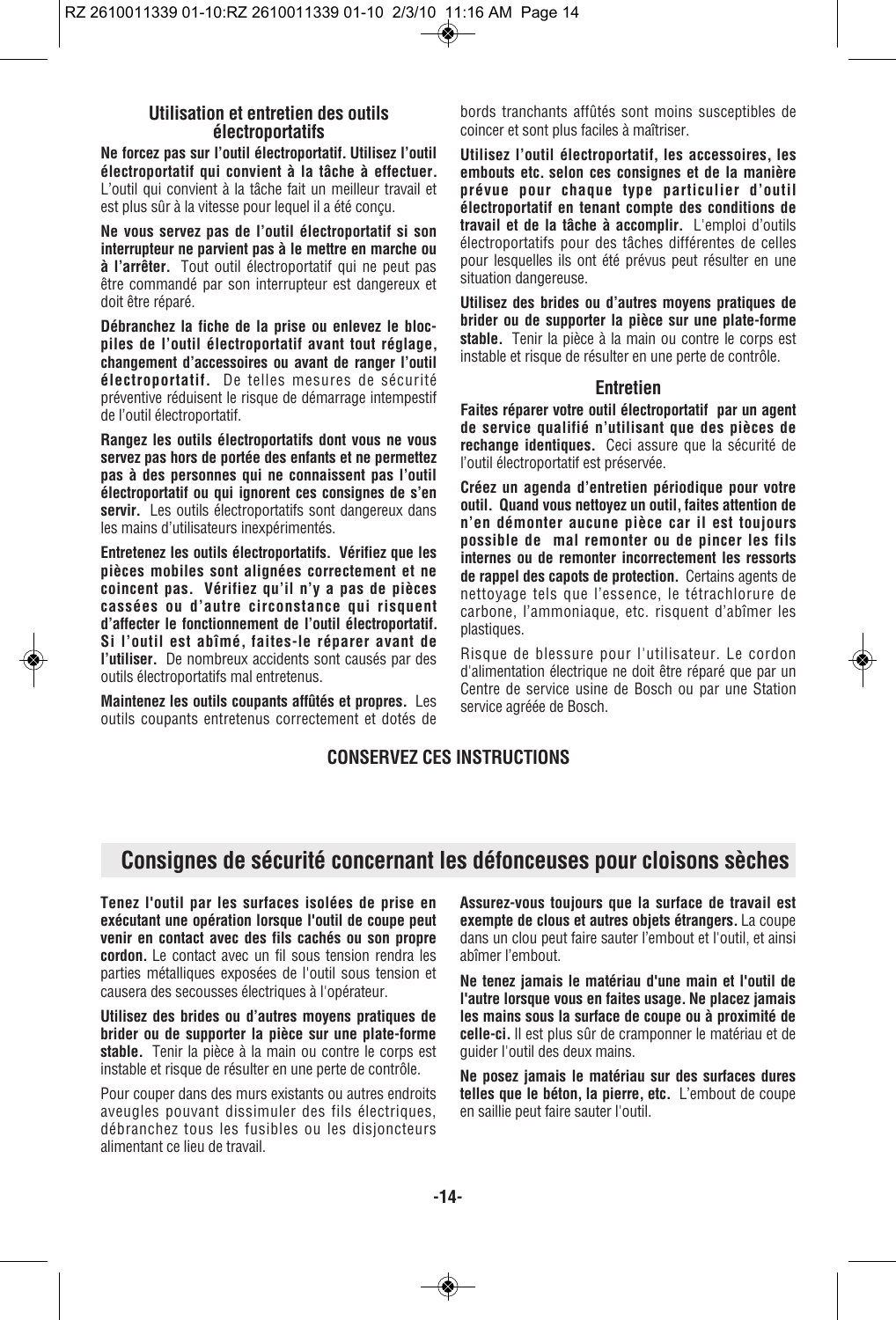**Portez toujours des lunettes de sécurité et un masque anti-poussières.** N'utilisez l'outil qu'à un endroit bien aéré. L'utilisation de dispositifs de sécurité personnelle et le travail dans un environnement sûr réduisent les risques de blessures.

**Après avoir changé les embouts ou effectué quelque réglage que ce soit, assurez-vous que l'écrou de la douille et tout autre dispositif de réglage sont bien serrés.** Un dispositif de réglage lâche peut bouger soudainement et causer ainsi une perte de contrôle avec projection violente des composants en rotation.

**Ne mettez jamais l'outil en marche alors que l'embout est enfoncée dans le matériau.** Le tranchant de l'embout peut se coincer dans le matériau et vous faire perdre le contrôle du couteau.

**Tenez toujours l'outil des deux mains durant la mise en marche.** Le couple de réaction du moteur peut faire tordre l'outil.

**Lors du toupillage ou du découpage, le sens de déplacement du tranchant de l'embout qui pénètre dans le matériau est important. Il faut toujours pousser l'embout dans le matériau dans le même sens que celui du bord tranchant qui quitte le matériau.** Avec l'outil vu du dessus, l'embout tourne en sens horaire. Si l'outil se trouve entre vous et la pièce, poussez-le vers la droite. Si par contre la pièce se trouve entre vous et l'outil, poussez alors ce dernier vers la gauche. Si vous poussez l'outil dans le mauvais sens, le bord tranchant de l'embout risque de grimper hors de la pièce et de tirer l'outil dans la direction de l'avance.



**N'utilisez jamais d'embouts émoussés ou abîmés. Les embouts affilés doivent être maniés soigneusement.** Les embouts abîmés peuvent se rompre brusquement durant l'usage. Les embouts émoussés nécessitent plus de force pour pousser l'outil, causant éventuellement un bris de l'embout.

**Ne touchez jamais l'embout durant ou immédiatement après l'usage.** Après usage, l'embout est trop chaud pour être touché à main nue.

**Ne posez jamais l'outil avant que le moteur ne se soit arrêté complètement.** L'embout en rotation peut saisir la surface et vous faire perdre le contrôle de l'outil.

**N'utilisez pas l'outil pour percer.** Cet outil n'est pas destiné à être utilisé avec des embouts de perceuse.

**Utilisez toujours l'outil avec le guide de profondeur fixé solidement et placé à plat contre le matériau à couper.** Le guide positionné solidement sur le matériau améliore la stabilité et le contrôle de votre outil.

**Les travaux à la machine tel que ponçage, sciage, meulage, perçage et autres travaux du bâtiment peuvent créer des poussières contenant des produits chimiques qui sont des causes reconnues de cancer, de malformation congénitale ou d'autres problèmes reproductifs. Ces produits chimiques sont, par exemple : ! AVERTISSEMENT**

- Le plomb provenant des peintures à base de plomb,
- Les cristaux de silices provenant des briques et du ciment et d'autres produits de maçonnerie, et
- L'arsenic et le chrome provenant des bois traités chimiquement.

Le niveau de risque dû à cette exposition varie avec la fréquence de ces types de travaux. Pour réduire l'exposition à ces produits chimiques, il faut travailler dans un lieu bien ventilé et porter un équipement de sécurité approprié tel que certains masques à poussière conçus spécialement pour filtrer les particules microscopiques.

## **RACCORD « TWIST-TO-LOCK » POUR MODÈLE DR01-1100TL UNIQUEMENT 20 AMP, 125 VOLTS**

Le modèle DR01-1100TL, est équipé de la fiche « Twist-To-Lock » ci-contre. N'utilisez qu'une rallonge à trois fils munie d'un raccord femelle « Twist-To-Lock » correspondant à une extrémité et d'une fiche trois broches dont une avec prise de terre à l'autre extrémité. (Voir le paragraphe sur la Sécurité Électrique, page 14 pour information sur la mise à la terre.)



**-15-**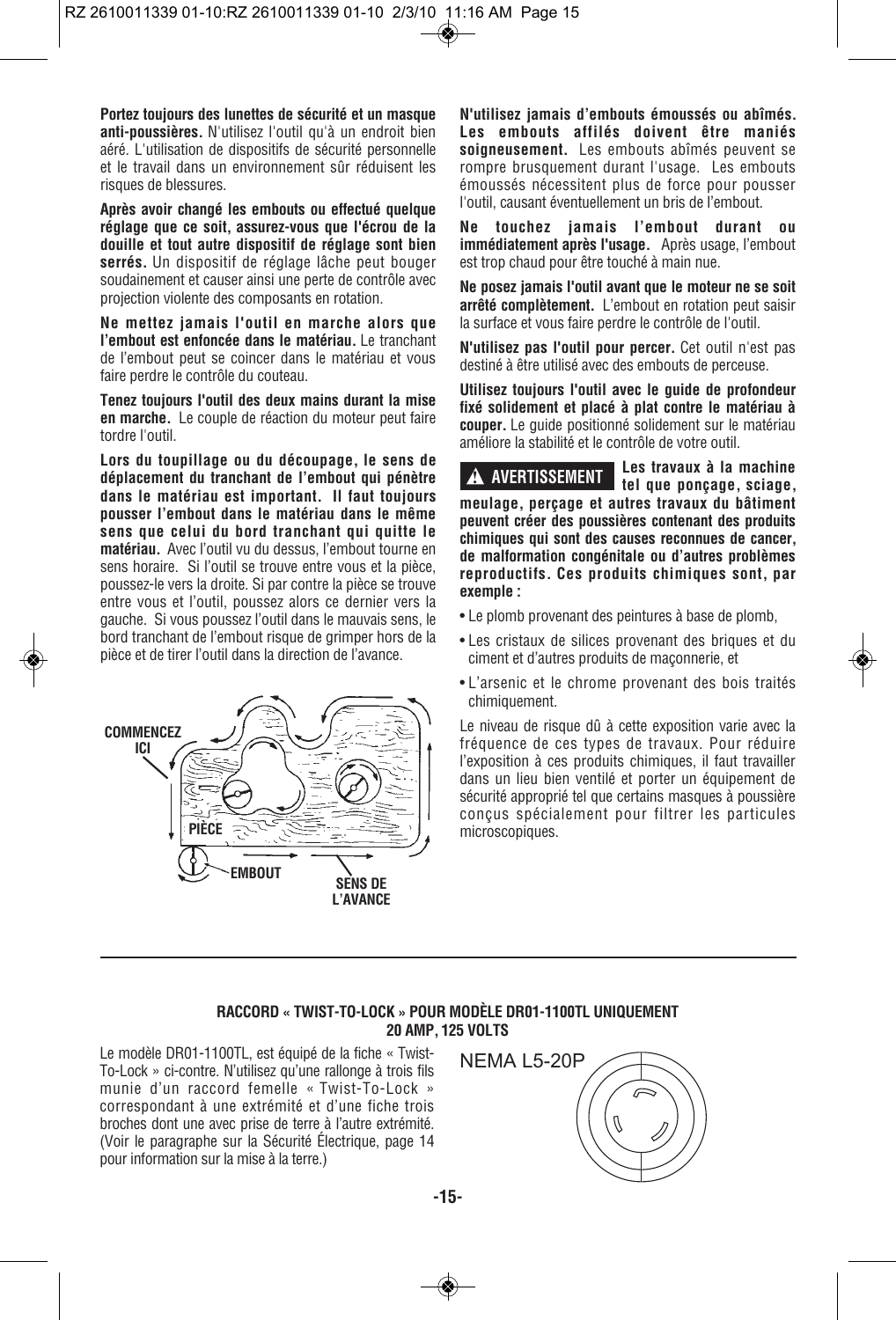# **Symboles**

**IMPORTANT :** Certains des symboles suivants peuvent être utilisés sur votre outil. Veuillez les étudier et apprendre leur signification. Une interprétation appropriée de ces symboles vous permettra d'utiliser l'outil de façon plus efficace et plus sûre.

| Symbole                 | Nom                                         | Désignation/Explication                                                                                     |
|-------------------------|---------------------------------------------|-------------------------------------------------------------------------------------------------------------|
| V                       | Volts                                       | Tension (potentielle)                                                                                       |
| A                       | Ampères                                     | Courant                                                                                                     |
| Hz                      | Hertz                                       | Fréquence (cycles par seconde)                                                                              |
| W                       | Watt                                        | Puissance                                                                                                   |
| kg                      | Kilogrammes                                 | Poids                                                                                                       |
| min                     | <b>Minutes</b>                              | Temps                                                                                                       |
| S                       | Secondes                                    | Temps                                                                                                       |
| Ø                       | Diamètre                                    | Taille des embouts de perceuse, meules,<br>etc.                                                             |
| $n_{0}$                 | Vitesse à vide                              | Vitesse de rotation, à vide                                                                                 |
| /min                    | Tours ou mouvement alternatif par<br>minute | Tours, coups, vitesse en surface, orbites,<br>etc., par minute                                              |
| $\mathbf{0}$            | Position d'arrêt                            | Vitesse zéro, couple zéro                                                                                   |
| 1, 2, 3,<br>I, II, III, | Réglages du sélecteur                       | Réglages de vitesse, de couple ou de<br>position. Un nombre plus élevé signifie<br>une vitesse plus grande. |
| $\sim$                  | Sélecteur variable à l'infini avec arrêt    | La vitesse augmente depuis le réglage 0                                                                     |
| $\rightarrow$           | Flèche                                      | Action dans la direction de la flèche                                                                       |
| $\sim$                  | Courant alternatif                          | Type ou caractéristique du courant                                                                          |
| $=$                     | Courant continu                             | Type ou caractéristique du courant                                                                          |
| ᅐ                       | Courant alternatif<br>ou continu            | Type ou caractéristique du courant                                                                          |
| $\Box$                  | Construction classe II                      | Désigne des outils construits avec double<br>isolation                                                      |
| ⊕                       | Borne de terre                              | Borne de mise à la terre                                                                                    |
| 4)                      | Symbole d'avertissement                     | Alerte l'utilisateur aux messages<br>d'avertissement.                                                       |
|                         | Sceau Ni-Cad RBRC                           | Désigne le programme de recyclage des piles<br>Ni-Cad.                                                      |



Ce symbole signifie que cet outil est approuvé par Underwriters Laboratories.



Ce symbole signifie que cet outil est approuvé conformément aux normes canadiennes par Underwriters Laboratories. Ce symbole



Ce symbole signifie que cet outil est approuvé par l'Association canadienne de normalisation.

Ce symbole signifie que cet outil est approuvé par Underwriters Laboratories et qu'il a été US homologué selon les normes canadiennes par Underwriters Laboratories.



signifie que cet outil se conforme aux normes mexicaines NOM.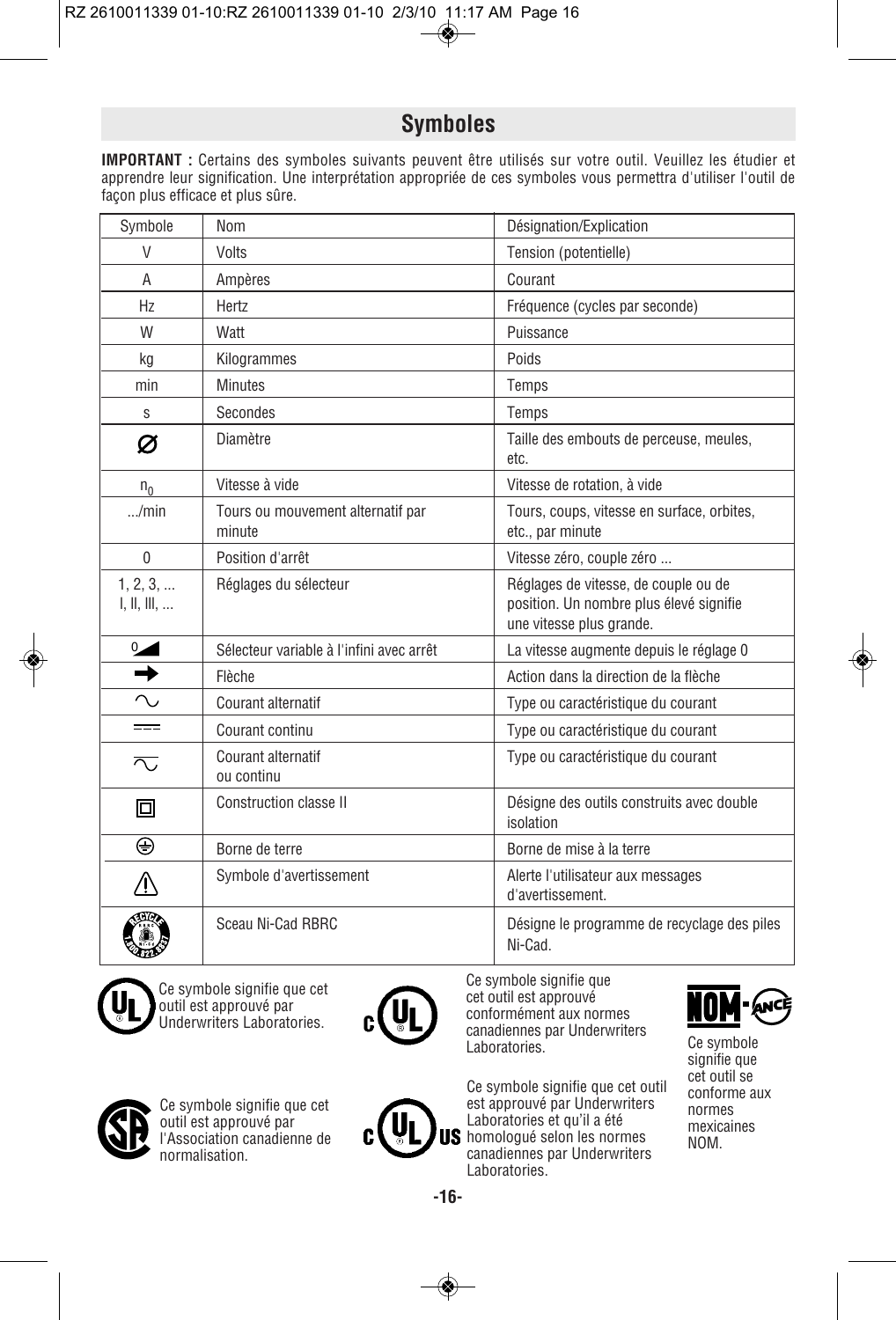# **Description fonctionnelle et spécifications**

**Débranchez la fiche de la prise de courant avant d'effectuer quelque assemblage ou réglage que ce soit ou de changer les accessoires.** Ces mesures de sécurité préventive réduisent le risque d'une mise en marche accidentelle de l'outil. **! AVERTISSEMENT**

# **Défonceuse pour cloisons sèches**





**REMARQUE :** Pour spécifications de l'outil, reportez-vous à la plaque signalétique de votre outil.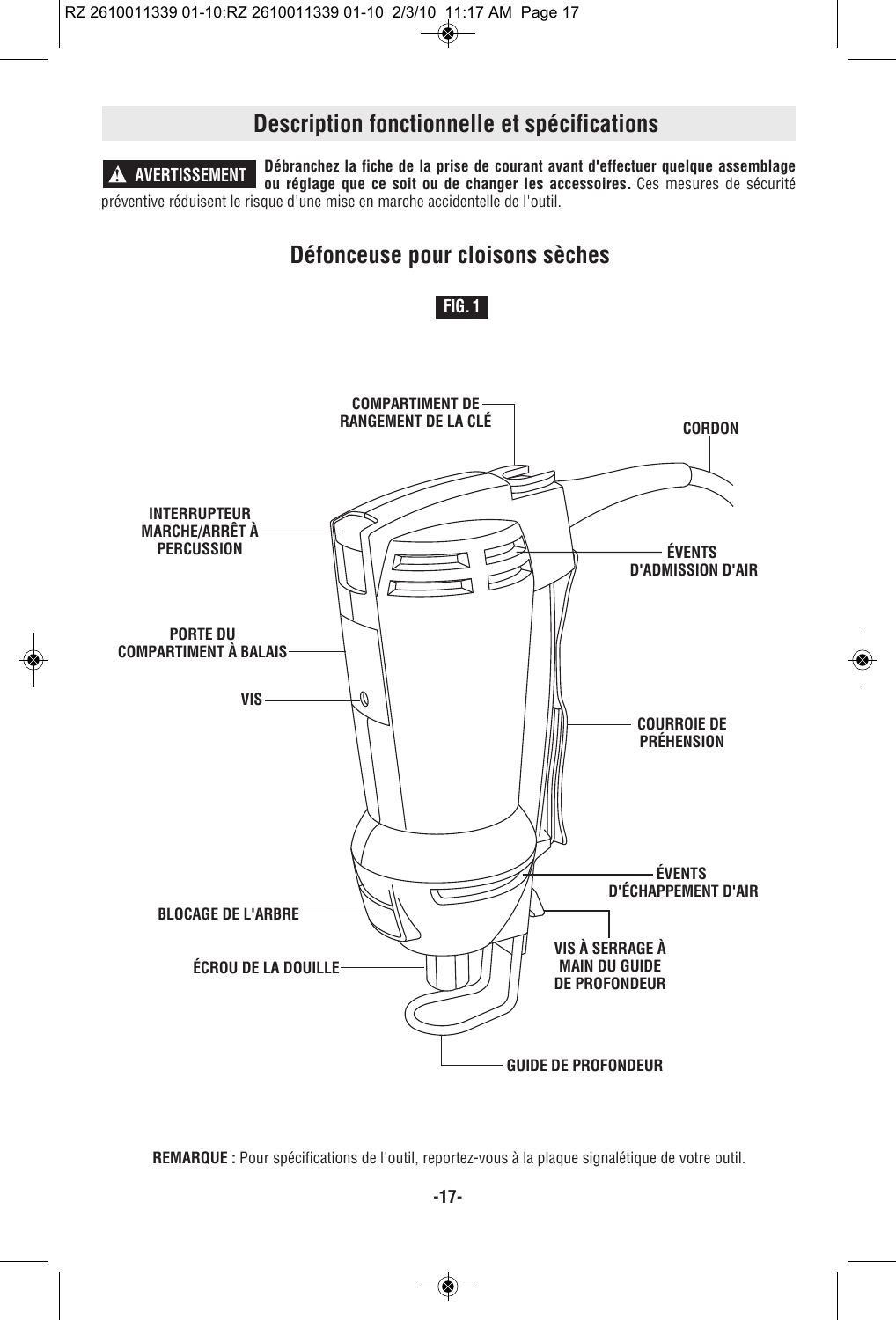**Débranchez la fiche de la**

# **Assemblage**

# **! AVERTISSEMENT**

**prise de courant avant d'effectuer quelque assemblage ou réglage que ce soit ou de changer les accessoires.** Ces mesures de sécurité préventive réduisent le risque d'une mise en marche accidentelle de l'outil. Assurez-vous que l'écrou de douille est serré solidement avant de mettre l'outil en marche.

## **RETRAIT, INSTALLATION ET RÉGLAGE DU GUIDE DE PROFONDEUR**

Pour retirer le guide de profondeur de l'outil, tournez la vis à serrage à main dans le sens antihoraire jusqu'à ce que vous puissiez le retirer de l'outil. Le guide de profondeur devrait alors sortir librement de l'outil.

Pour rattacher le guide de profondeur, alignez la fente dans le guide de profondeur avec le trou fileté dans le logement en métal et réinstallez la vis à serrage à main en la tournant dans le sens horaire jusqu'à ce qu'elle soit serrée à fond. Faites attention de ne pas déformer le filetage de la vis à serrage à main.

Le guide de profondeur vous permet de contrôler la profondeur de la coupe. Desserrez la vis à serrage à

#### **CHANGEMENT DE LA DOUILLE** Les cannelures des embouts

**! AVERTISSEMENT**

sont très affûtées et doivent être manipulées avec précaution.

La douille de 1/8 po est utilisée avec des embouts de 1/8 po de diamètre, la douille de 1/4 po est utilisée avec des embouts de 1/4 po de diamètre et la douille de 5/32 po est utilisée avec des embouts de 5/32 po de .<br>diamètre

Pour changer la douille, desserrez l'écrou de la douille au moyen de la clé jointe et retirez l'embout. Continuez à desserrer et à dévisser l'écrou de la douille jusqu'à ce que vous puissiez le retirer de l'outil. Retirez la douille et remplacez-la par l'autre douille (Fig. 3).

(Chaque douille a une double extrémité, et n'importe laquelle de ces extrémités peut être utilisée.) Serrez à

## **INSTALLATION DES EMBOUTS**

Les embouts sont maintenus en place par un système de douille. Utilisez la douille de 1/8 po, de 1/4 po ou de 5/32 po en fonction de la tige de l'embout.

Appuyez sur le mécanisme de blocage de l'arbre et maintenez-le enfoncé, puis tournez l'écrou de la douille et l'arbre jusqu'à ce que le mécanisme de blocage de l'arbre s'enclenche et maintienne l'arbre en place.

Utilisez la clé jointe pour desserrer l'écrou en le tournant dans le sens antihoraire (Fig. 4). Retirez l'ancien embout (s'il y en a un) et insérez le nouvel embout aussi profondément que possible. Réenclenchez le mécanisme de blocage de l'arbre et

**-18-**

main en la tournant dans le sens antihoraire jusqu'à ce que le guide de profondeur puisse glisser librement sur le logement en métal. Dans le cas des embouts ayant une pointe de guidage (embouts XBITS™ pour cloisons sèches, embouts Guidepoint® et Window & Door Zip®), assurez-vous que l'ensemble de la pointe de guidage dépasse l'épaisseur du matériau de 1/8 po (Fig. 2). Dans le cas des embouts Zip® pour cloisons sèches à pointe standard, assurez-vous que l'extrémité cannelée de l'embout dépasse l'épaisseur du matériau de 1/8 po.



nouveau à la main l'écrou de la douille autour de la douille dans le sens horaire. Vous êtes maintenant prêt à insérer un nouvel ambout conformément aux instructions de la rubrique consacrée à l'installation des embouts (Fig. 4).



serrez l'écrou en le tournant dans le sens horaire, d'abord à la main, puis avec la clé, jusqu'à ce que l'embout soit solidement maintenu en place.

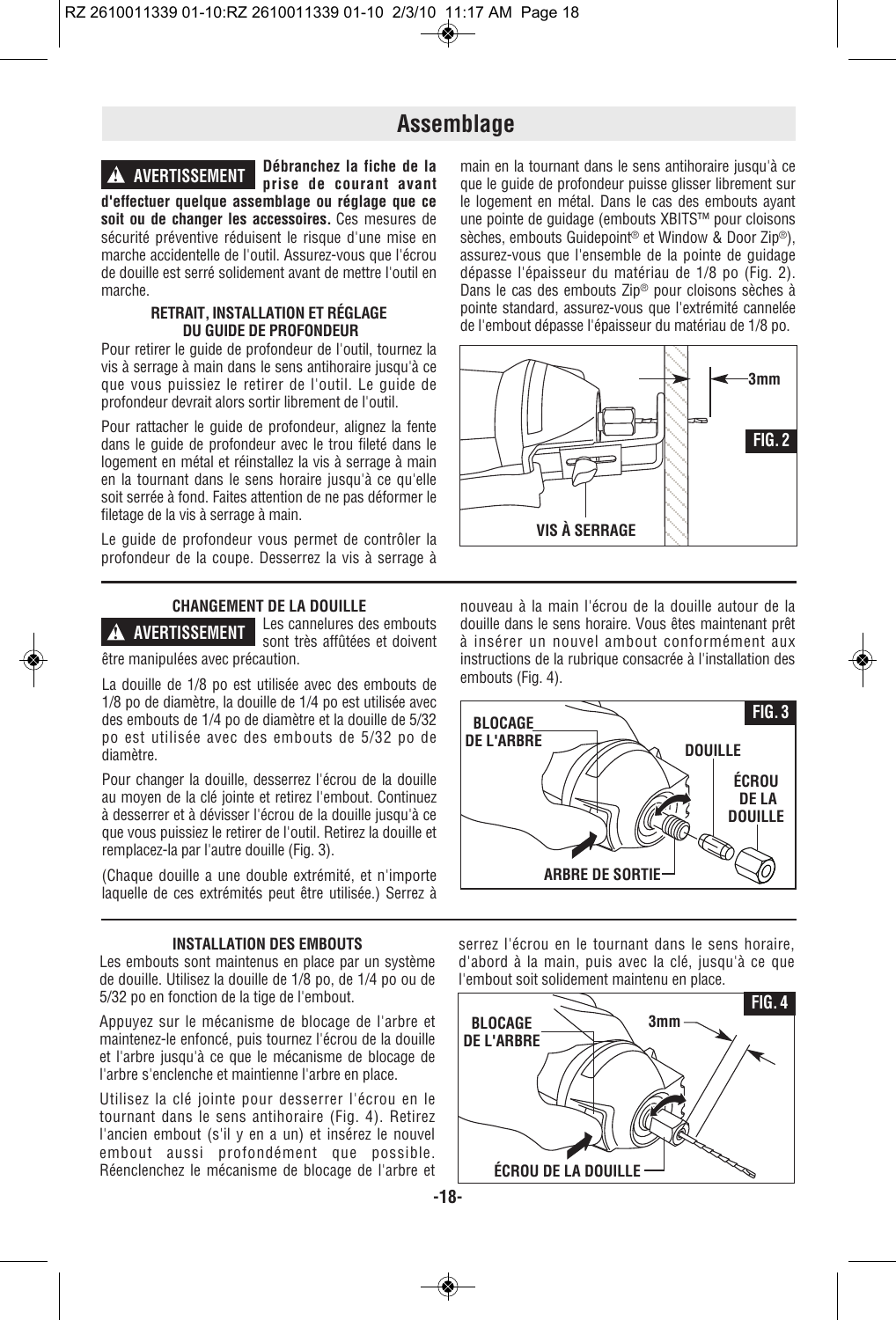# **Consignes de fonctionnement**

# **INTERRUPTEUR MARCHE/ARRÊT À PERCUSSION**

Cet outil est mis en marche au moyen de l'interrupteur à percussion situé à l'arrière du bâti du moteur (Fig. 5).

**POUR METTRE L'OUTIL EN MARCHE,** faites glisser l'interrupteur vers le haut, c. à d. dans la position « 1 ».

**POUR ARRÊTER L'OUTIL,** faites glisser l'interrupteur vers le bas, c. à d. dans la position « 0 ».

Tenez l'outil des deux mains durant la mise en marche étant donné que le couple du moteur peut faire tordre l'outil. **! AVERTISSEMENT**



# **INSTRUCTIONS GÉNÉRALES CONCERNANT LA COUPE DANS DES CLOISONS SÈCHES**

(Référez-vous à la section suivante en ce qui concerne la coupe d'ouvertures pour des boîtiers électriques et des portes/fenêtres)

# **EXÉCUTEZ QUELQUES COUPES DE PRATIQUE**

Après avoir installé l'embout dans l'outil et ajusté votre guide de profondeur, exécutez quelques coupes de pratique avant d'effectuer des travaux réels.

**Étape 1 :** assurez-vous que l'écrou de la douille est solidement serré avant de mettre l'outil en marche.

**Étape 2 :** tenez fermement l'outil et mettez celui-ci en marche.



**Étape 3 :** tout en continuant à tenir fermement l'outil, insérez l'embout dans le matériau à un angle de 45° (Fig. 6).

**Étape 4 :** inclinez lentement l'outil à un angle de 90° pour commencer la coupe. Le guide de profondeur doit être au ras de la surface du matériau (Fig. 7).

**Étape 5 :** orientez l'outil pour couper dans le sens horaire en faisant pression lentement, mais fermement, pour effectuer la coupe.



## **INSTRUCTIONS POUR DÉCOUPER DES CLOISONS SÈCHES AFIN DE CRÉER DES OUVERTURES POUR DES PRISES DE COURANT, DES BOÎTIERS ÉLECTRIQUES, DES FENÊTRES ET DES PORTES**

Après avoir monté l'embout sur l'outil comme cela a été décrit plus haut, il sera nécessaire de lire les instructions fournies ci-dessous et de faire quelques coupes de pratique avec cet outil avant d'effectuer des travaux réels. La meilleure méthode consiste à prendre quelques morceaux de bois mis au rebut et de les clouer ou visser en place sur des montants de mur qui ont un boîtier électrique ou un autre objet en place. Quelques exercices de ce genre vous donneront la pratique nécessaire pour faire des coupes nettes, d'aspect professionnel, autour de ce qui existe derrière la cloison sèche que vous êtes en train d'installer.

**Ne tentez pas d'utiliser cet outil pour effectuer des découpages autour de tout appareil ou ouverture qui possède des fils électriques sous tension, ou sur tout mur derrière lequel se trouvent des fils électriques sous tension, car l'embout pourrait conduire le courant à l'outil, créant ainsi un danger d'électrocution pour l'opérateur.** Mettez les disjoncteurs à l'arrêt ou retirez les fusibles pour sectionner le circuit. Tenez toujours l'outil par son boîtier thermoplastique, et portez toujours des lunettes de protection en utilisant ce dispositif. **! AVERTISSEMENT**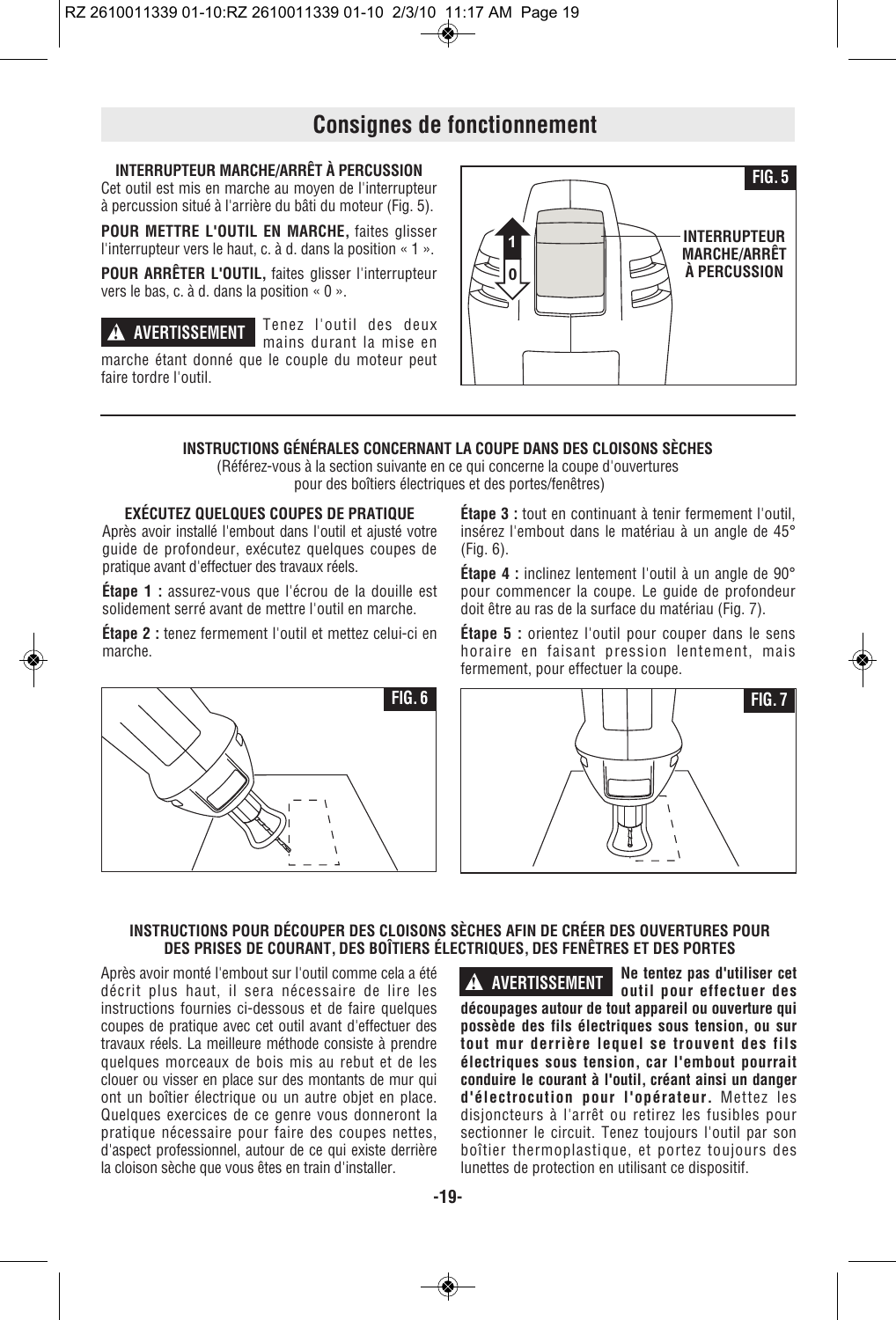**Étape 1 :** assurez-vous que le boîtier ou tout autre objet concerné est monté solidement et que tous les fils et autres obstructions possibles autour de l'ouverture sont repoussés à un endroit où ils ne vous gêneront pas. Comme l'embout utilise le bord extérieur du boîtier et de l'autre objet éventuel comme guide, il est important qu'il n'y ait rien qui fasse obstacle et vous empêche de guider l'outil complètement autour de l'ouverture. Aux fins de ce mode d'emploi, la procédure discutée consistera à découper une partie de la cloison autour d'un boîtier électrique standard de 2 1/8 po x 3 3/4 po.

**Étape 2 :** faites glisser l'interrupteur pour mettre l'outil en marche. Tout en tenant fermement la défonceuse pour cloisons sèches avec les deux mains, insérez l'embout à travers la marque que vous avez faite. Puis guidez l'embout vers la droite jusqu'à ce que vous sentiez et entendiez l'entrée en contact de l'embout avec le bord intérieur du boîtier (Fig. 8).



**Étape 3 :** tirez sur l'embout afin qu'elle soit suffisamment éloignée pour pouvoir la faire glisser audessus du bord du boîtier, de telle sorte qu'elle soit en contact avec l'extérieur du boîtier (Fig. 9).

**Étape 4 :** tout en maintenant l'embout en contact avec l'extérieur du boîtier, déplacez l'outil dans le sens antihoraire et appliquez une légère pression vers l'intérieur et vers le haut jusqu'à ce que vous sentiez et entendiez le contact avec le coin. Pendant que vous tournez le coin, appliquez une légère pression vers la gauche et vers le bas (Fig. 9).

**Étape 5 :** avancez lentement et uniformément le long du contour supérieur jusqu'à ce que vous sentiez l'embout atteindre le coin suivant. Faites le tour du coin et appliquez une légère pression vers le bas et vers l'intérieur jusqu'à ce que l'embout atteigne la coin inférieur (Fig. 9).

**Étape 6 :** déplacez l'embout vers la droite et vers le haut tout en maintenant une légère pression ininterrompue vers le boîtier (Fig. 9).

**Étape 7 :** faites le tour du coin inférieur droit et commencez à faire avancer l'embout vers le haut tout en appliquant une légère pression vers la gauche dans le sens du boîtier jusqu'au moment où vous ferez contact avec la coupe vers le haut initiale. Faites glisser l'interrupteur de la défonceuse pour cloisons sèches en position d'arrêt (Fig. 9).

**Étape 8 :** le trou autour du boîtier est maintenant complet. Il a été exécuté rapidement, proprement et en une fraction du temps nécessaire si l'on utilise d'autres méthodes.



**REMARQUE :** ces instructions pas à pas sont généralisées de manière à vous permettre de vous familiariser avec le fonctionnement de la défonceuse pour cloisons sèches. Après avoir pratiqué un peu plus son emploi, vous développerez peut-être une technique qui vous conviendra mieux. Cependant, vous devez toujours commencer la coupe plus ou moins au milieu et DÉPLACER LA DÉFONCEUSE POUR CLOISONS SÈCHES DANS LE SENS ANTIHORAIRE SEULEMENT afin de tirer le meilleur parti possible de l'action enveloppante de l'embout le long des contours du gabarit. Souvenez-vous d'utiliser un mouvement ininterrompu et sans à-coups. L'exception à cette règle s'applique à la découpe d'ouverture pour les fenêtres et les portes. Comme vous avancerez autour de l'intérieur de la charpente, déplacez l'embout dans le sens horaire afin de tirer le meilleur parti possible de l'action enveloppante de l'embout.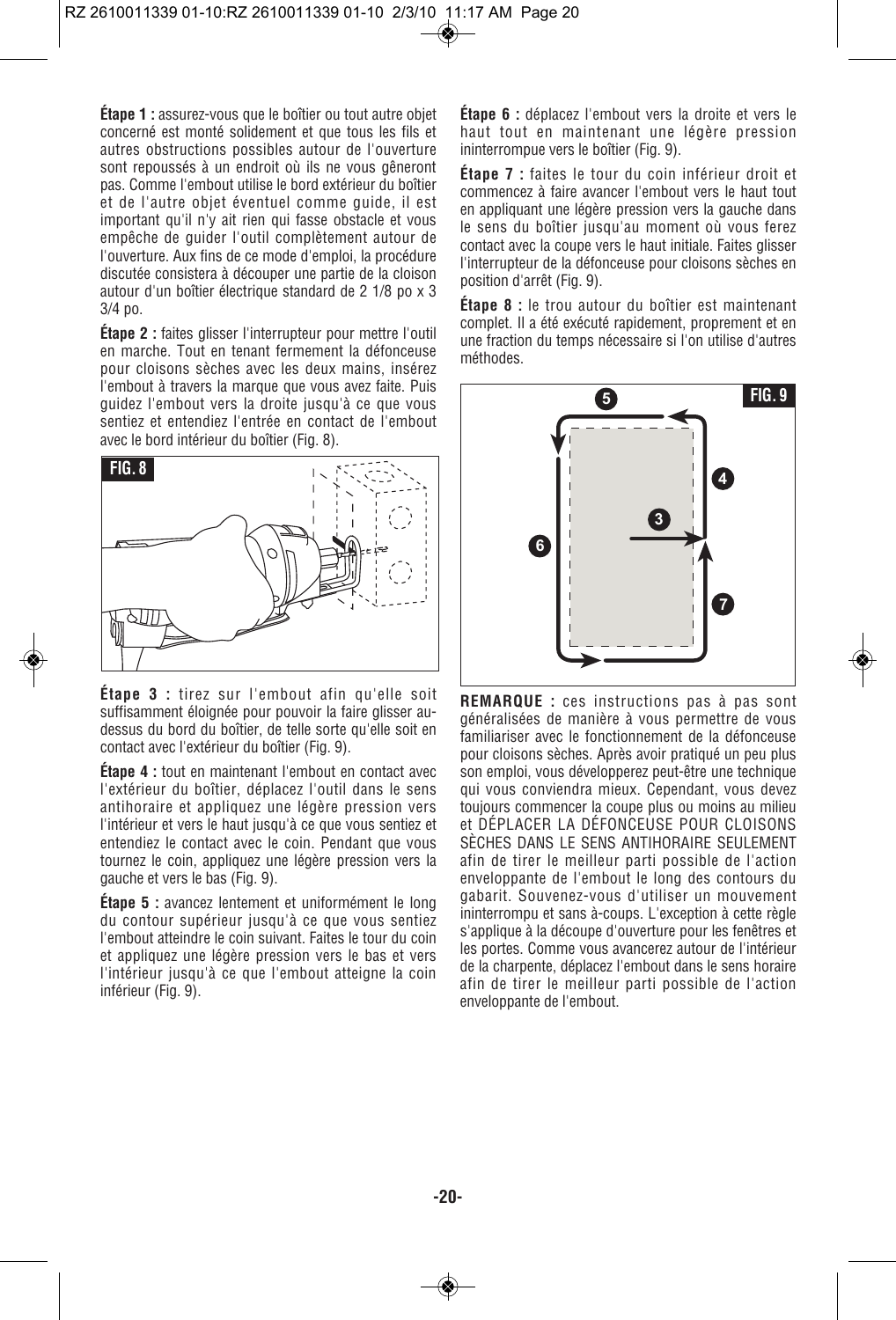**Tout entretien préventif**

# **Entretien**

## **Service**

**! AVERTISSEMENT**

**effectué par des personnels non autorisés peut résulter en mauvais placement de fils internes ou de pièces, ce qui peut présenter un danger grave.** Nous vous conseillons de faire faire tout l'entretien par un centre de service d'usine Bosch ou une station service agréée Bosch.

## **LUBRIFICATION DE L'OUTIL**

Votre outil Rotozip a été lubrifié correctement en usine et il est prêt à l'utilisation.

#### **PALIERS**

Après environ 75 à 100 heures de fonctionnement ou tous les deux changements de balais, il est conseillé de faire remplacer les paliers par un centre de service d'usine Bosch ou une station service agréée Bosch. Si les paliers commencent à faire du bruit (à cause de surcharges importantes ou du toupillage de matériaux très abrasifs) il faut les faire remplacer immédiatement pour éviter la surchauffe ou une panne de moteur.

## **BALAIS OU CHARBONS**

Les balais (ou charbons) et le collecteur de votre outil ont été conçus pour apporter de nombreuses heures de fonctionnement fiable. Pour maintenir le rendement maximum du moteur, nous vous recommandons d'inspecter les balais tous les deux à six mois. N'utilisez que des balais de rechange Rotozip authentiques conçues spécifiquement pour votre outil.

Si votre outil fonctionne sporadiquement, cale, fait des bruits inhabituels ou avance à une vitesse réduite, inspectez les balais. Vous risquez de causer des dommages permanents au moteur si vous continuez à utiliser l'outil dans un tel état.

**Ne tentez pas de faire fonctionner l'outil si les portes du compartiment des balais sont cassées, manquantes ou desserrées.** Si les portes du compartiment des balais ou les vis des portes du compartiment des balais sont perdues ou endommagées, veuillez contacter le service des relations avec la clientèle de Rotozip pour obtenir des pièces de rechange.

#### **Pour remplacer les balais :**

1. Débranchez l'outil de sa source d'alimentation électrique.

2. Chaque porte est maintenue en place par une vis. En utilisant un tournevis, desserrez la vis en la faisant tourner dans le sens antihoraire (Fig. 1). Faites attention de ne pas perdre la vis.

3. En vous servant du bout de vos doigts, faites pression sur la porte du compartiment des balais pour la détacher et retirez-la de l'outil.

4. Pour pouvoir retirer le balai, vous devez tirer sur le ressort qui maintient le balai en place. En utilisant une pince à bec effilé, tirez délicatement sur le bout du ressort du balai pour le rabattre, et placez-le à côté du balai, près du trou prévu pour la vis de la porte du compartiment des balais. Une fois que le ressort aura été déplacé, vous pourrez retirer le balai en tirant sur le capuchon de connexion du fil du balai (Fig. 10). Faites attention de ne pas heurter le ressort du balai et de ne pas endommager le capuchon de connexion du fil du balai. Notez de quel côté de l'outil le balai a été retiré.



5. Inspectez les deux balais. Les balais de votre défonceuse pour cloisons sèches ne s'useront pas au même rythme. Si l'un des deux balais mesure moins de 3/16 po (4,8 mm) de long ou si le bout usé du balai est rugueux ou corrodé, remplacez les deux balais. Placez le nouveau balai dans le porte-balai en vous assurant que le fil du balai est solidement connecté à sa borne à l'intérieur de l'outil. Rabattez le fil du balai dans le sens opposé à celui du trou de la vis, comme illustré. Placez le bout du ressort dans sa position d'origine.

6. Remettez les portes du compartiment des balais à leur place. Faites attention de ne pas trop serrer la vis de la porte du compartiment des balais.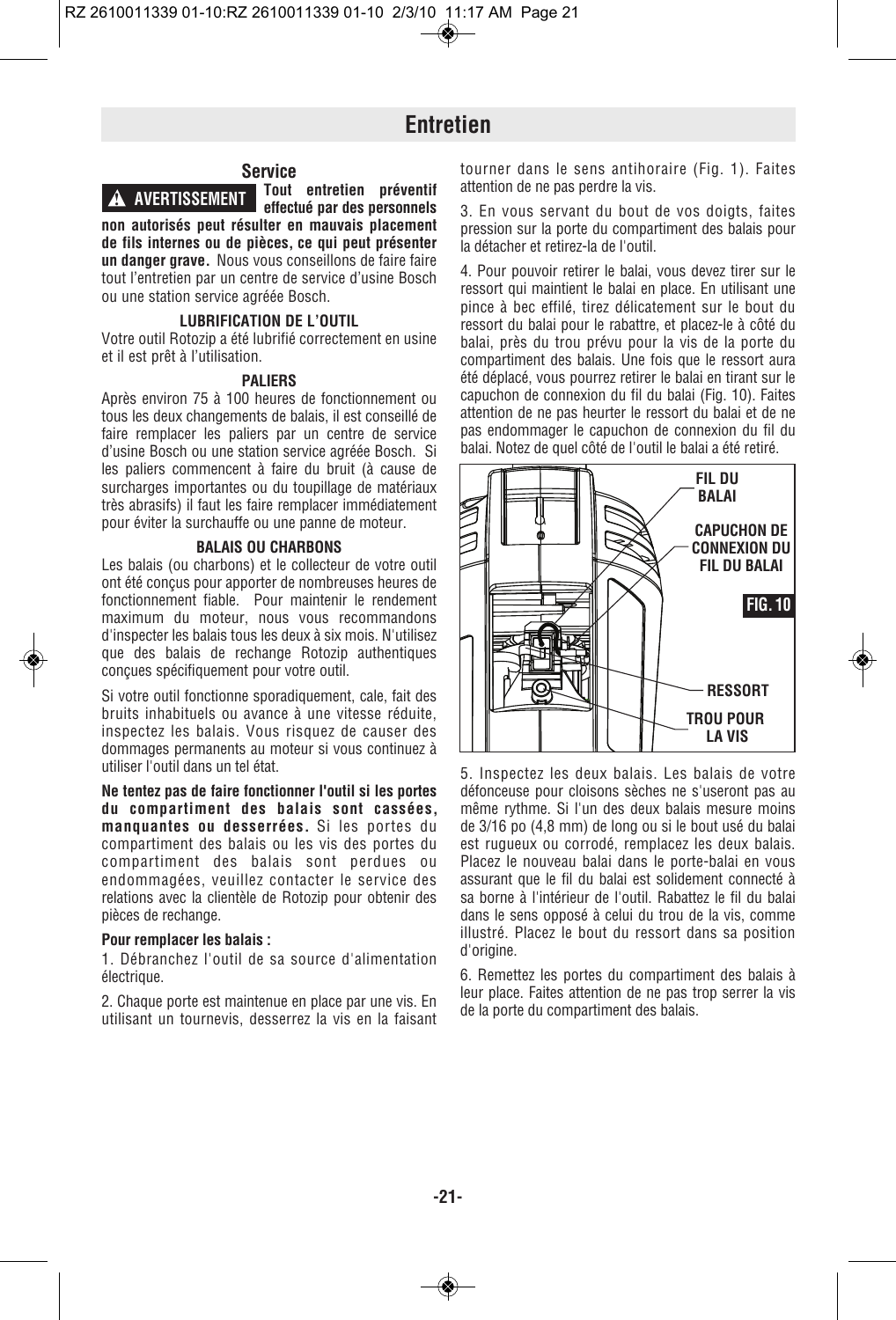# **Nettoyage**

**Pour éviter les accidents, il faut toujours débrancher l'outil avant de le nettoyer ou de l'entretenir.** Le meilleur moyen de nettoyer l'outil est d'utiliser de l'air comprimé sec. **Il faut toujours porter des lunettes de protection quand on utilise de l'air comprimé. ! AVERTISSEMENT**

Les ouïes de ventilation et les leviers de l'interrupteur doivent rester propres et exempts de corps étrangers. Ne tentez pas de les nettoyer en enfonçant des objets pointus dans les orifices.

**Certains agents de nettoyages et certains dissolvants abîment les pièces en plastique.** Parmi ceux-ci se trouvent: l'essence, le tétrachlorure de carbone, les dissolvants de nettoyage chlorés, l'ammoniaque ainsi que les détergents domestiques qui en contiennent. **! MISE EN GARDE**

# **Cordons de rallonge**

**Si un cordon de rallonge s'avère nécessaire, vous devez utiliser un cordon avec conducteurs de dimension adéquate pouvant porter le courant nécessaire à votre outil.** Ceci préviendra une chute excessive de tension, une perte de courant ou une surchauffe. Les outils mis à la terre doivent utiliser des cordons de rallonge trifilaires pourvus de fiches à trois broches ainsi que des prises à trois broches. **! AVERTISSEMENT**

**REMARQUE :** Plus le calibre est petit, plus le fil est gros.

## **DIMENSIONS DE RALLONGES RECOMMANDÉES OUTILS 120 VOLTS COURANT ALTERNATIF**

| Intensité              | Calibre A.W.G.    |    |     |     | Calibre en mm <sup>2</sup> |                     |     |     |
|------------------------|-------------------|----|-----|-----|----------------------------|---------------------|-----|-----|
| nominale<br>de l'outil | Lonqueur en pieds |    |     |     | Longueur en mètres         |                     |     |     |
|                        | 25                | 50 | 100 | 150 | 15                         | 30                  | 60  | 120 |
| $3-6$                  | 18                | 16 | 16  | 14  |                            | $0.75$ $0.75$ $1.5$ |     | 2,5 |
| $6 - 8$                | 18                | 16 | 14  | 12  | 0.75                       | 1.0                 | 2.5 | 4,0 |
| $8 - 10$               | 18                | 16 | 14  | 12  | 0.75                       | 1.0                 | 2.5 | 4,0 |
| $10 - 12$              | 16                | 16 | 14  | 12  | 1.0                        | 2.5                 | 4.0 |     |
| $12 - 16$              | 14                | 12 |     |     |                            |                     |     |     |

# **Accessoires et compléments**

Utilisez seulement les accessoires recommandés **! AVERTISSEMENT ! AVERTISSEMENT**

avec cet outil. N'utilisez pas d'embouts pour coupe de métaux, d'embouts de toupies ou d'autres accessoires non approuvés avec ce produit. Référez-vous à la liste des accessoires approuvés dans ce mode d'emploi. Certains accessoires qui peuvent être appropriés pour un outil peuvent être dangereux quand ils sont utilisés sur un autre outil.



**Embouts XBITS™ pour cloisons sèches (diam. 5/32 po)** Embouts XBITS™ pour cloisons sèches XB-DW2 / XB-DW10 avec Guidepoint (disponibles en paquets de 2 embouts ou de 10 embouts).

**Pour couper dans des cloisons sèches seulement.** Votre défonceuse pour cloisons sèches DR1 a été conçue spécialement pour couper des cloisons sèches. Rotozip offre des produits conçus pour couper des matériaux très variés. Si vous avez besoin de couper des matériaux autres que des cloisons sèches, veuillez contacter votre détaillant local Rotozip, le service des relations avec la clientèle de Rotozip ou www.Rotozip.com pour plus d'informations sur nos produits.



**Embouts Drywall Zip® (diam. 1/8 po)** Embouts Guidepoint Zip® GP10 / GP20 (disponibles en paquets de 10 embouts ou de 20 embouts)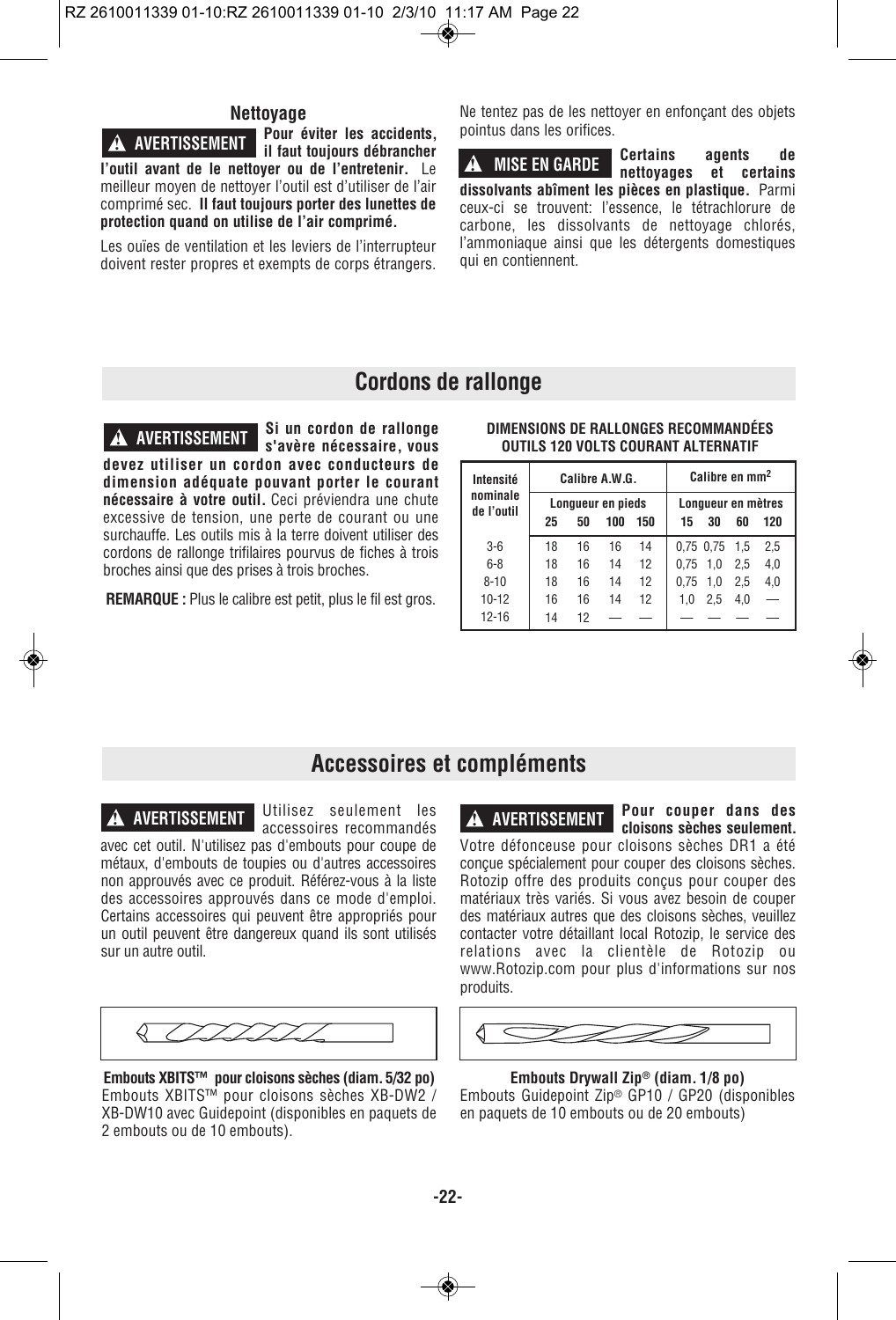**Embouts Drywall Zip® ZB10** (disponibles en paquets de 10)

**Embouts Drywall Zip® (diam. 1/4 po)** Embouts Window & Door Zip® WD1 / WD10 avec Guidepoint (disponibles en paquets d'un embout ou de 10 embouts)



est illustrée ci-contre.

N'utilisez pas d'embouts WD1/WD10 mesurant 3 pouces de long ou ayant une pointe telle que celle qui





**OK NE PAS UTILISER**

◈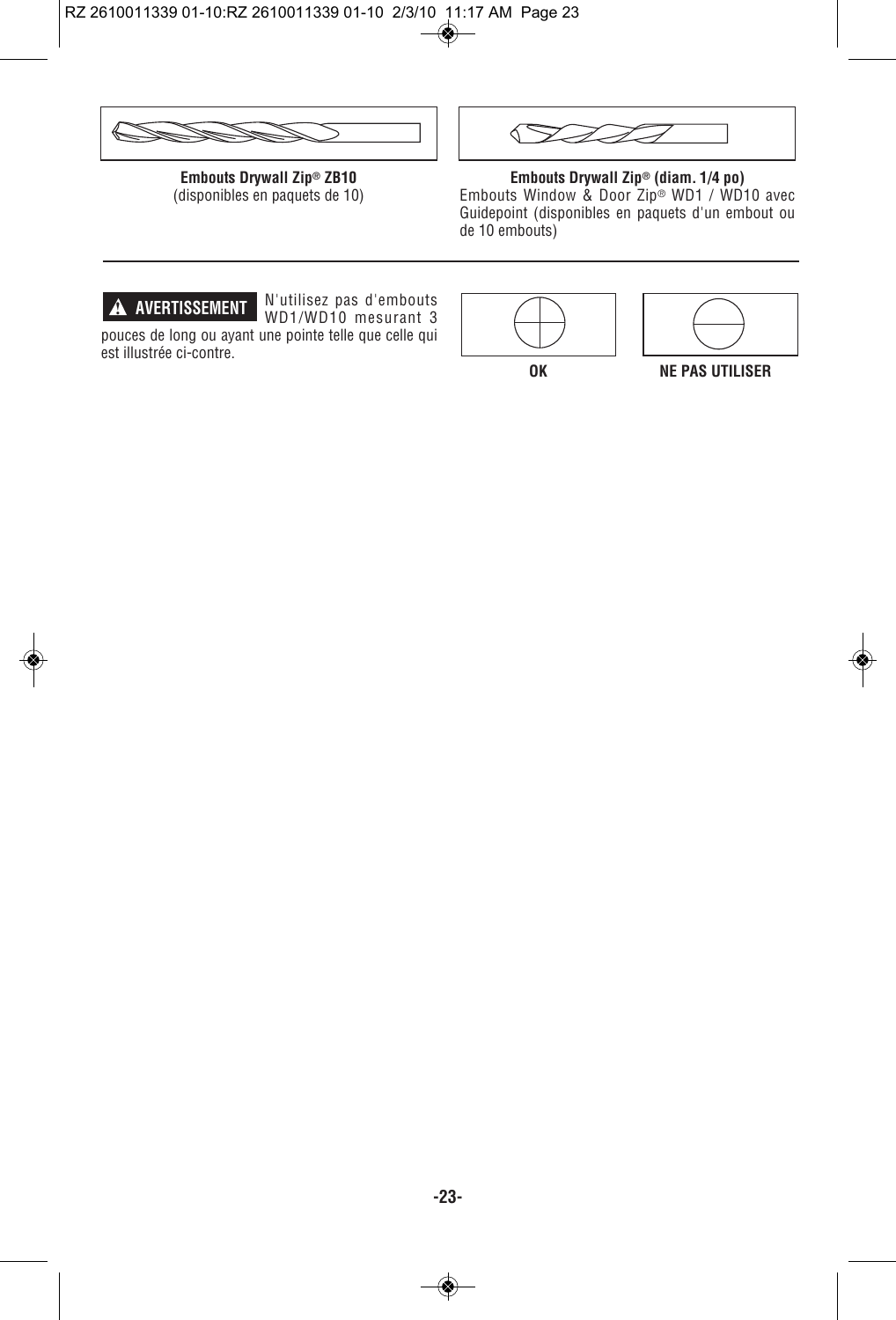# **Normas generales de seguridad**

**Lea todas las instrucciones. Si no se siguen todas las instrucciones que aparecen a ! ADVERTENCIA continuación, el resultado podría ser sacudidas eléctricas, incendio y/o lesiones graves.** La expresión "herramienta mecánica" en todas las advertencias que aparecen a continuación se refiere a su herramienta mecánica alimentada por la red eléctrica (herramienta alámbrica) o su herramienta mecánica alimentada por baterías (herramienta inalámbrica).

# **GUARDE ESTAS INSTRUCCIONES**

## **Seguridad del área de trabajo**

**Mantenga el área de trabajo limpia y bien iluminada.** Las áreas desordenadas u oscuras invitan a que se produzcan accidentes.

**No utilice herramientas mecánicas en atmósferas explosivas, como por ejemplo en presencia de líquidos, gases o polvos inflamables.** Las herramientas mecánicas generan chispas que pueden incendiar el polvo o los vapores.

**Mantenga alejados a los niños y a las personas que estén presentes mientras esté utilizando una herramienta mecánica.** Las distracciones pueden hacerle perder el control de la herramienta.

## **Seguridad eléctrica**

**Los enchufes de las herramientas mecánicas deben coincidir con el tomacorriente. No modifique nunca el enchufe de ningún modo. No use enchufes adaptadores con herramientas mecánicas conectadas a tierra (puestas a tierra).** Los enchufes no modificados y los tomacorrientes coincidentes reducirán el riesgo de sacudidas eléctricas.

**Evite el contacto del cuerpo con las superficies conectadas o puestas a tierra, tales como tuberías, radiadores, estufas y refrigeradores.** Hay un aumento del riesgo de sacudidas eléctricas si el cuerpo del operador se conecta o pone a tierra.

**No exponga las herramientas mecánicas a la lluvia o a condiciones mojadas.** La entrada de agua en una herramienta mecánica aumentará el riesgo de que se produzcan sacudidas eléctricas.

**No maltrate el cordón de energía. No use nunca el cordón para transportar la herramienta mecánica, tirar de ella o desenchufarla. Mantenga el cordón alejado del calor, el aceite, los bordes afilados o las piezas móviles.** Los cordones dañados o enganchados aumentan el riesgo de que se produzcan sacudidas eléctricas.

**Cuando utilice una herramienta mecánica en el exterior, use un cordón de extensión adecuado para uso a la intemperie.** La utilización de un cordón adecuado para uso a la intemperie reduce el riesgo de que se produzcan sacudidas eléctricas.

**No use herramientas mecánicas con capacidad nominal solamente para CA con una fuente de energía de CC.** Aunque pueda parecer que la herramienta funciona correctamente, es probable que

los componentes eléctricos de la herramienta con capacidad nominal para CA fallen y creen un peligro para el operador.

**Si es inevitable usar la herramienta mecánica en lugares húmedos, se debe utilizar un interruptor de circuito accionado por corriente de pérdida a tierra (GFCI) para suministrar energía a la herramienta.** Un GFCI y los dispositivos de protección personal, como guantes de goma y calzado de goma de electricista, mejorarán más su seguridad personal.

## **Seguridad personal**

**Manténgase alerta, fíjese en lo que está haciendo y use el sentido común cuando esté utilizando una herramienta mecánica. No use una herramienta mecánica cuando esté cansado o bajo la influencia de drogas, alcohol o medicamentos.** Un momento de distracción mientras esté utilizando herramientas mecánicas podría causar lesiones corporales graves.

**Use equipo de seguridad. Use siempre protección de los ojos.** El equipo de seguridad, como por ejemplo una máscara antipolvo, calzado de seguridad antideslizante, casco o protección de oídos, utilizado para las condiciones apropiadas, reducirá las lesiones corporales.

**Evite el arranque accidental. Asegúrese de que el interruptor esté en la posición de apagado antes de enchufar la herramienta.** Si se transportan herramientas mecánicas con el dedo en el interruptor o se enchufan herramientas mecánicas que tienen el interruptor en la posición de encendido, se invita a que se produzcan accidentes.

**Quite todas las llaves de ajuste o de tuerca antes de encender la herramienta mecánica.** Una llave de tuerca o de ajuste que se deje colocada en una pieza giratoria de la herramienta mecánica podría causar lesiones corporales.

**No intente alcanzar demasiado lejos. Mantenga un apoyo de los pies y un equilibrio apropiados en todo momento.** Esto permite controlar mejor la herramienta mecánica en situaciones inesperadas.

**Vístase adecuadamente. No use ropa holgada ni alhajas holgadas. Mantenga el pelo, la ropa y los guantes alejados de las piezas móviles.** La ropa holgada, las alhajas holgadas o el pelo largo pueden quedar atrapados en las piezas móviles.

**Si se proporcionan dispositivos para la conexión de instalaciones de extracción y recolección de polvo, asegúrese de que dichas instalaciones estén**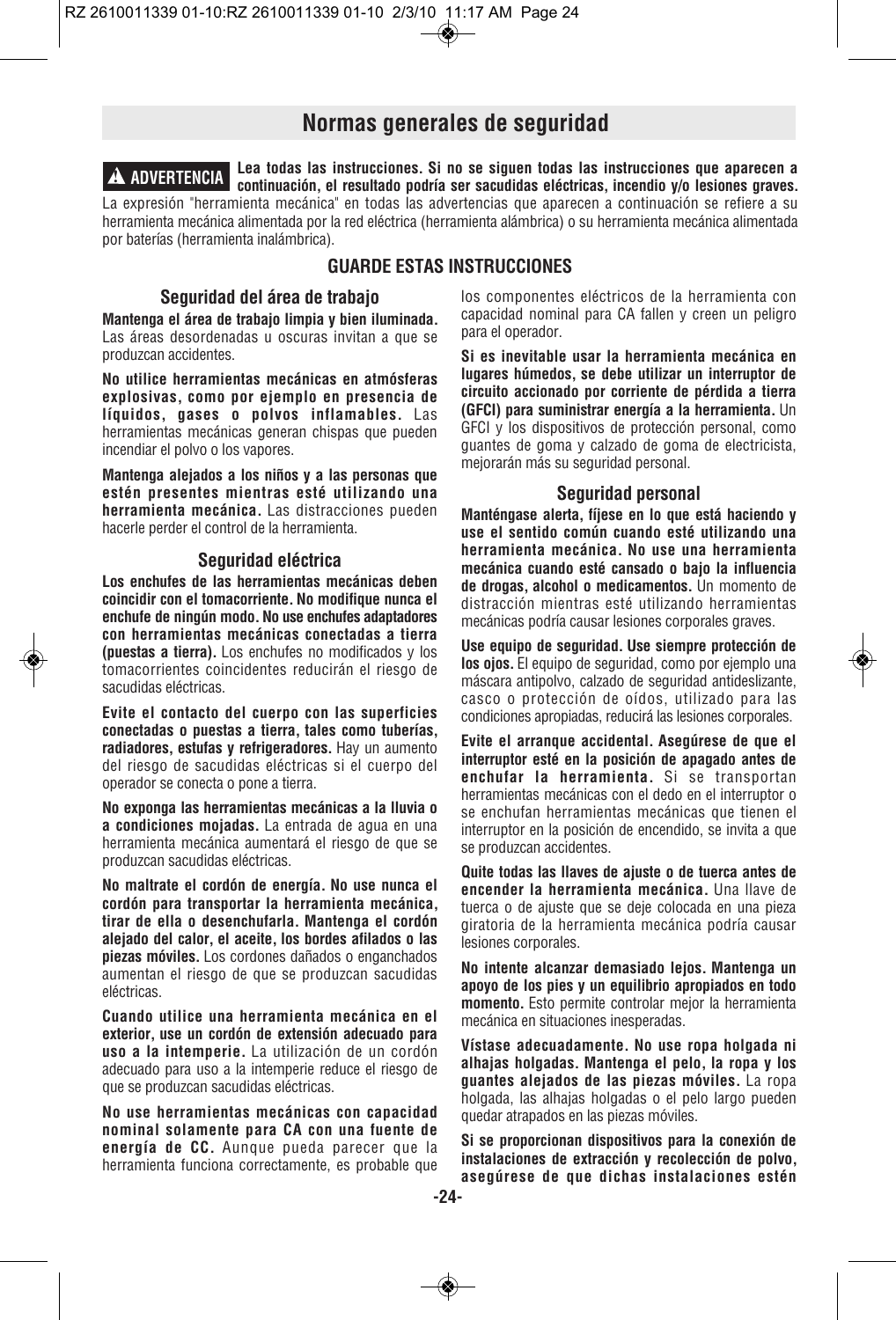**conectadas y se usen correctamente.** El uso de estos dispositivos puede reducir los peligros relacionados con el polvo.

**Mantenga los mangos secos, limpios y libres de aceite y grasa.** Las manos resbalosas no pueden controlar de modo seguro la herramienta mecánica.

# **Uso y cuidado de las herramientas mecánicas**

**No fuerce la herramienta mecánica. Use la herramienta mecánica correcta para la aplicación que desee realizar.** La herramienta mecánica correcta hará el trabajo mejor y con más seguridad a la capacidad nominal para la que fue diseñada.

**No use la herramienta mecánica si el interruptor no la enciende y apaga.** Toda herramienta mecánica que no se pueda controlar con el interruptor es peligrosa y debe ser reparada.

**Desconecte el enchufe de la fuente de energía y/o el paquete de batería de la herramienta mecánica antes de hacer cualquier ajuste, cambiar accesorios o almacenar herramientas mecánicas.** Dichas medidas preventivas de seguridad reducen el riesgo de arrancar accidentalmente la herramienta mecánica.

**Guarde las herramientas que no esté usando fuera del alcance de los niños y no deje que personas que no estén familiarizadas con la herramienta mecánica o con estas instrucciones utilicen la herramienta.** Las herramientas mecánicas son peligrosas en manos de usuarios que no hayan recibido capacitación.

**Mantenga las herramientas mecánicas. Compruebe si hay piezas móviles desalineadas o que se atoran, si hay piezas rotas y si existe cualquier otra situación que podría afectar el funcionamiento de la herramienta mecánica. Si la herramienta mecánica está dañada, haga que la reparen antes de usarla.** Muchos accidentes son causados por herramientas mecánicas mantenidas deficientemente.

**Mantenga las herramientas de corte afiladas y limpias.** Es menos probable que las herramientas de corte mantenidas apropiadamente, con bordes de corte afilados, se atoren, y dichas herramientas son más fáciles de controlar.

**Use la herramienta mecánica, los accesorios, las brocas de la herramienta, etc., de acuerdo con estas instrucciones y de la manera prevista para el tipo específico de herramienta mecánica, teniendo en cuenta las condiciones de trabajo y el trabajo que se vaya a realizar.** El uso de la herramienta mecánica para operaciones distintas a aquéllas para las que fue diseñada podría causar una situación peligrosa.

**Use abrazaderas u otro modo práctico de sujetar y soportar la pieza de trabajo en una plataforma estable.** Si se sujeta la pieza de trabajo con la mano o contra el cuerpo, se crea una situación inestable que podría causar pérdida de control.

## **Servicio de ajustes y reparaciones**

**Haga que su herramienta mecánica reciba servicio de un técnico de reparaciones calificado, utilizando únicamente piezas de repuesto idénticas.** Esto asegurará que se mantenga la seguridad de la herramienta mecánica.

**Desarrolle un programa de mantenimiento periódico de la herramienta. Cuando limpie una herramienta, tenga cuidado de no desmontar ninguna de sus partes, ya que los cables internos podrían reubicarse incorrectamente o pellizcarse, o los resortes de retorno de los protectores de seguridad podrían montarse incorrectamente.** Ciertos agentes de limpieza, tales como gasolina, tetracloruro de carbono, amoníaco, etc., podrían dañar las piezas de plástico.

Riesgo de lesiones para el usuario. El cordón de energía debe recibir servicio de ajustes y reparaciones solamente por un Centro de Servicio de Fábrica Rotozip/Bosch o una Estación de Servicio Rotozip/ Bosch Autorizada.

# **GUARDE ESTAS INSTRUCCIONES**

# **Normas de seguridad para rebajadoras para panel de yeso**

**Sujete siempre la herramienta por las superficies de agarre aisladas al realizar una operación en la que la herramienta de corte pueda entrar en contacto con cables ocultos o con su propio cordón.** El contacto con un cable con corriente transmitirá corriente a las piezas metálicas al descubierto y hará que el operador reciba sacudidas eléctricas.

**Use abrazaderas u otro modo práctico de sujetar y soportar la pieza de trabajo en una plataforma estable.** Si se sujeta la pieza de trabajo con la mano o contra el cuerpo, se crea una situación inestable que podría causar pérdida de control.

Si el corte en paredes existentes u otras áreas ciegas donde puedan existir cables eléctricos es inevitable,

desconecte todos los fusibles o cortacircuitos que alimentan el lugar de trabajo.

**Asegúrese siempre de que la superficie de trabajo no tenga clavos ni otros objetos extraños.** El corte de un clavo puede hacer que la broca y la herramienta salten y que la broca se dañe.

**Nunca tenga la pieza de trabajo en una mano y la herramienta en la otra al utilizarla. Nunca ponga las manos cerca o debajo de la superficie de corte.** Es más seguro fijar con abrazaderas el material y guiar la herramienta con ambas manos.

**Nunca ponga la pieza de trabajo sobre superficies duras, tales como hormigón, piedra, etc...** la broca de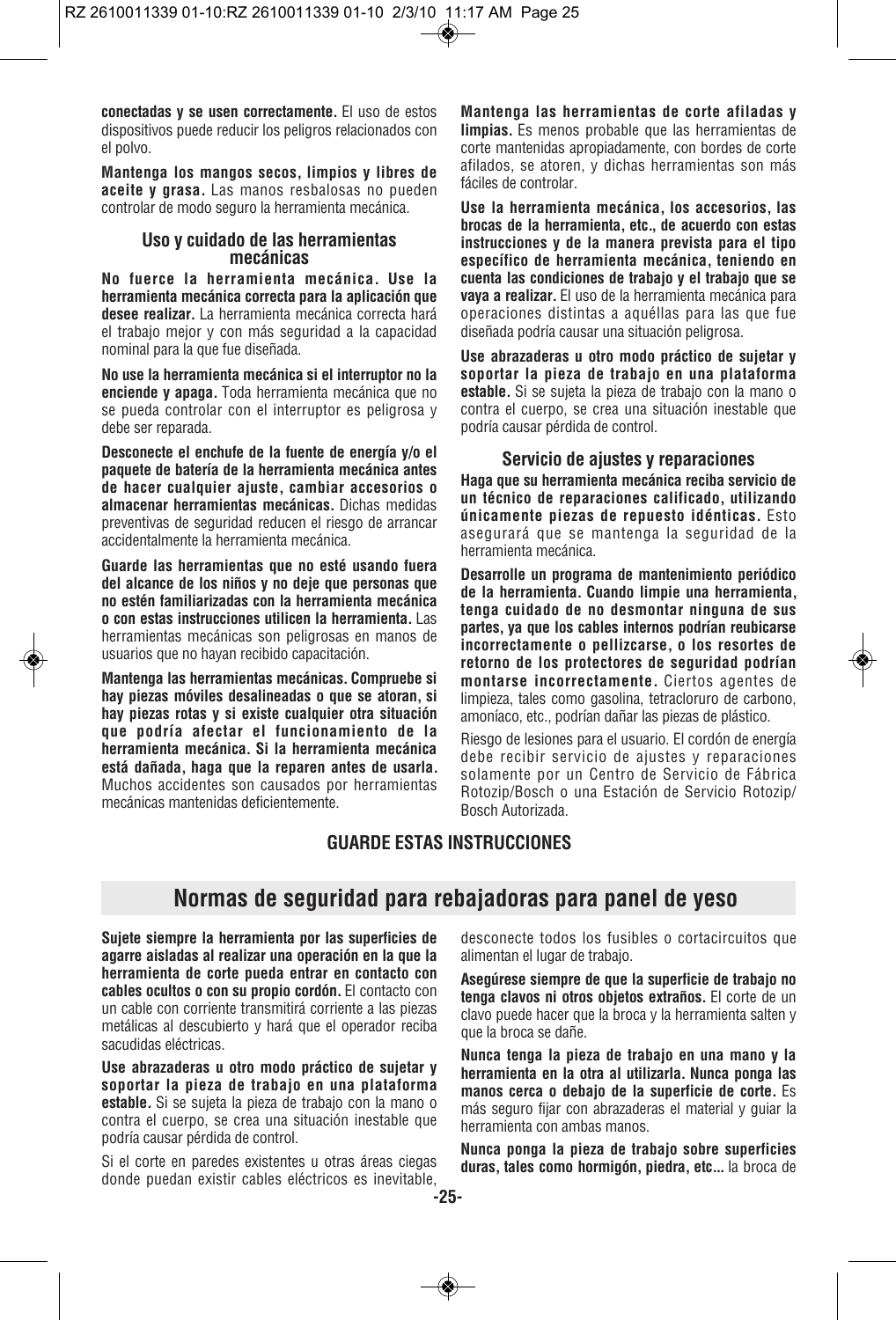corte que sobresale podrá hacer que la herramienta salte.

**Use siempre gafas de seguridad y máscara antipolvo. Use la herramienta únicamente en un área bien ventilada.** La utilización de dispositivos de seguridad personal y el trabajar en un entorno seguro reducen el riesgo de que se produzcan lesiones.

**Después de cambiar las brocas o de hacer ajustes, asegúrese de que la tuerca del portaherramienta y otros dispositivos de ajuste estén apretados firmemente.** Un dispositivo de ajuste flojo puede desplazarse inesperadamente, causando pérdida de control, y los componentes giratorios flojos saldrán despedidos violentamente.

**Nunca arranque la herramienta cuando la broca esté acoplada en el material.** El borde de corte de la broca puede engancharse en el material, causando pérdida de control de la cortadora.

**Sujete siempre la herramienta con las dos manos durante el arranque.** El par de reacción del motor puede hacer que la herramienta se tuerza.

**Cuando frese o corte, el sentido de avance con el borde de corte de la broca introducido en el material es muy importante. Haga avanzar siempre la broca hacia el material en el mismo sentido en que el borde de corte esté saliendo del material.** Al mirar a la herramienta desde arriba, la broca gira en el sentido de las agujas del reloj. Si la herramienta está entre la pieza de trabajo y el cuerpo del operador, haga avanzar la herramienta hacia la derecha. Si la pieza de trabajo está entre la herramienta y el cuerpo del operador, haga avanzar la herramienta hacia la izquierda. Si se hace avanzar la herramienta en sentido incorrecto, se hace



que el borde de corte de la broca trepe, se salga de la pieza de trabajo y tire de la herramienta en el sentido de este avance.

**Nunca use brocas desafiladas o dañadas. Las brocas afiladas se deben manejar con cuidado.** Las brocas dañadas pueden romperse bruscamente durante el uso. Las brocas desafiladas requieren más fuerza para empujar la herramienta, con lo que es posible que la broca se rompa.

**Nunca toque la broca durante ni inmediatamente después de la utilización.** Después del uso, la broca está demasiado caliente como para tocarla con las manos desnudas.

**Nunca deje la herramienta hasta que el motor se haya detenido por completo.** La broca que gira puede engancharse en la superficie y tirar de la herramienta haciendo que usted pierda el control.

**No utilice la herramienta para taladrar.** Esta herramienta no está diseñada para uso con brocas taladradoras.

**Use siempre la herramienta con la guía de profundidad colocada firmemente y posicionada plana contra el material que se está cortando.** El posicionamiento firme de la guía sobre el material mejora la estabilidad y el control de la herramienta.

**Cierto polvo generado por el lijado, aserrado, amolado y ! ADVERTENCIA taladrado mecánicos, y por otras actividades de construcción, contiene agentes químicos que se sabe que causan cáncer, defectos de nacimiento u otros daños sobre la reproducción. Algunos ejemplos de estos agentes químicos son:**

- Plomo de pinturas a base de plomo,
- Sílice cristalina de ladrillos y cemento y otros productos de mampostería, y
- Arsénico y cromo de madera tratada químicamente.

Su riesgo por causa de estas exposiciones varía, dependiendo de con cuánta frecuencia realice este tipo de trabajo. Para reducir su exposición a estos agentes químicos: trabaje en un área bien ventilada y trabaje con equipo de seguridad aprobado, como por ejemplo máscaras antipolvo que estén diseñadas especialmente para impedir mediante filtración el paso de partículas microscópicas.

# **INSTRUCCIONES DEL CONECTOR QUE TRABA POR GIRO PARA EL MODELO DR01-1100TL ÚNICAMENTE "TRABA POR GIRO" DE 20 AMP, 125 VOLT**

El modelo DR01-1100TL está equipado con un conector macho "que traba por giro" tal como se muestra. Utilice únicamente un cordón de extensión de tres alambres que tenga en un extremo un conector hembra acoplable "que traba por giro" y en el otro extremo un enchufe de conexión a tierra de 3 espigas. (Consulte la sección Seguridad eléctrica que aparece en la página 26 para obtener información sobre conexión a tierra.)

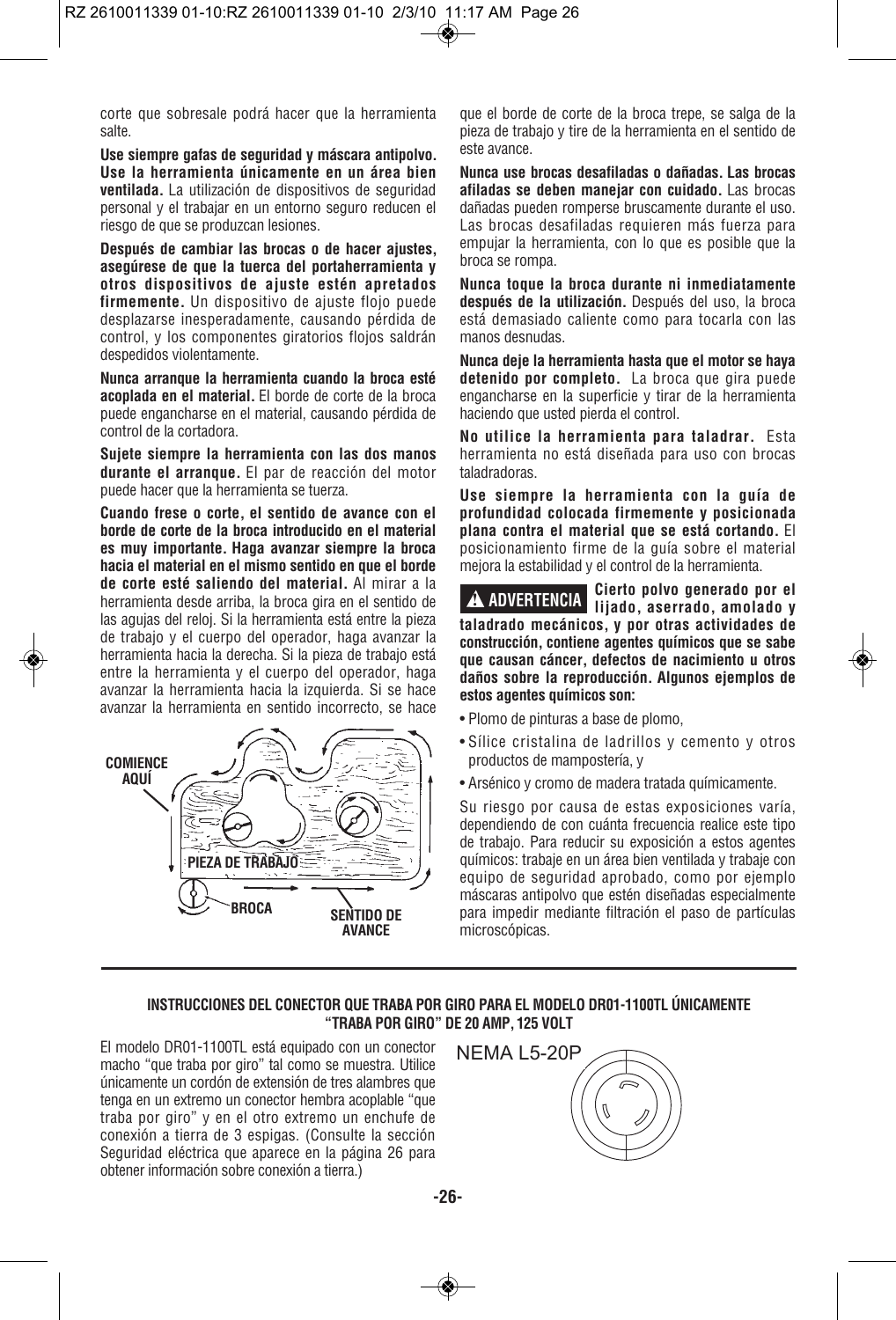# **Símbolos**

**IMPORTANTE:** Es posible que algunos de los símbolos siguientes se usen en su herramienta. Por favor, estúdielos y aprenda su significado. La interpretación adecuada de estos símbolos le permitirá utilizar la herramienta mejor y con más seguridad.

| Símbolo                  | Nombre                                         | Designación/explicación                                                                             |
|--------------------------|------------------------------------------------|-----------------------------------------------------------------------------------------------------|
| V                        | Volt                                           | Tensión (potencial)                                                                                 |
| $\overline{A}$           | Ampere                                         | Corriente                                                                                           |
| H <sub>7</sub>           | Hertz                                          | Frecuencia (ciclos por segundo)                                                                     |
| W                        | Watt                                           | Potencia                                                                                            |
| kg                       | Kilogramo                                      | Peso                                                                                                |
| min                      | Minuto                                         | Tiempo                                                                                              |
| S                        | Segundo                                        | Tiempo                                                                                              |
| Ø                        | Diámetro                                       | Tamaño de las brocas taladradoras.<br>muelas, etc.                                                  |
| $n_{0}$                  | Velocidad sin carga                            | Velocidad rotacional sin carga                                                                      |
| /min                     | Revoluciones o alternación por minuto          | Revoluciones, golpes, velocidad de<br>superficie, órbitas, etc., por minuto                         |
| 0                        | Posición "off" (apagado)                       | Velocidad cero, par motor cero                                                                      |
| 1, 2, 3,<br>I, II, III,  | Graduaciones del selector                      | Graduaciones de velocidad, par motor o<br>posición. Un número más alto significa<br>mayor velocidad |
| $\sim$                   | Selector infinitamente variable con<br>apagado | La velocidad aumenta desde la<br>graduación de 0                                                    |
| →                        | Flecha                                         | Acción en la dirección de la flecha                                                                 |
| $\sim$                   | Corriente alterna                              | Tipo o una característica de corriente                                                              |
| $=$                      | Corriente continua                             | Tipo o una característica de corriente                                                              |
| $\overline{\mathcal{N}}$ | Corriente alterna o continua                   | Tipo o una característica de corriente                                                              |
| 回                        | Construcción de clase II                       | Designa las herramientas de construcción<br>con aislamiento doble.                                  |
| ⊕                        | Terminal de toma de tierra                     | Terminal de conexión a tierra                                                                       |
| <u> ^</u>                | Símbolo de advertencia                         | Alerta al usuario sobre mensajes de<br>advertencia                                                  |
|                          | Sello RBRC de Ni-Cd                            | Designa el programa de reciclaje de baterías<br>de Ni-Cd                                            |



Este símbolo indica que esta herramienta está catalogada por Underwriters Laboratories.



Este símbolo indica que Underwriters Laboratories ha catalogado esta herramienta indicando que cumple las normas canadienses.

Este símbolo indica que esta herramienta está catalogada por Underwriters Laboratories y que Underwriters Laboratories la ha catalogado según las normas canadienses.



Este símbolo indica que esta herramienta cumple con la norma mexicana oficial (NOM).



Este símbolo indica que esta herramienta está catalogada por la Canadian Standards Association.

**-27-**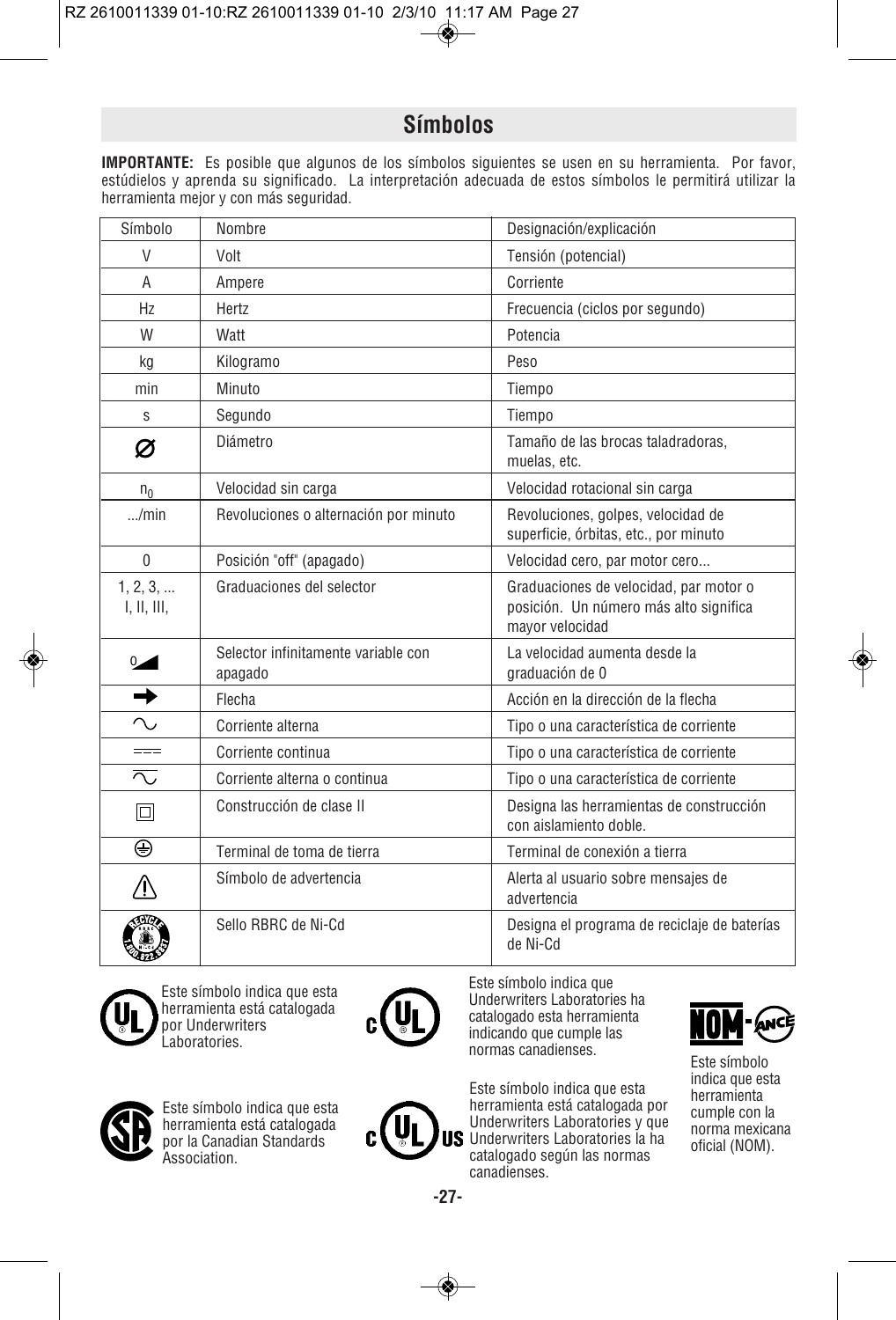

**NOTA:** Para obtener las especificaciones de la herramienta, consulte la placa del fabricante colocada en la herramienta.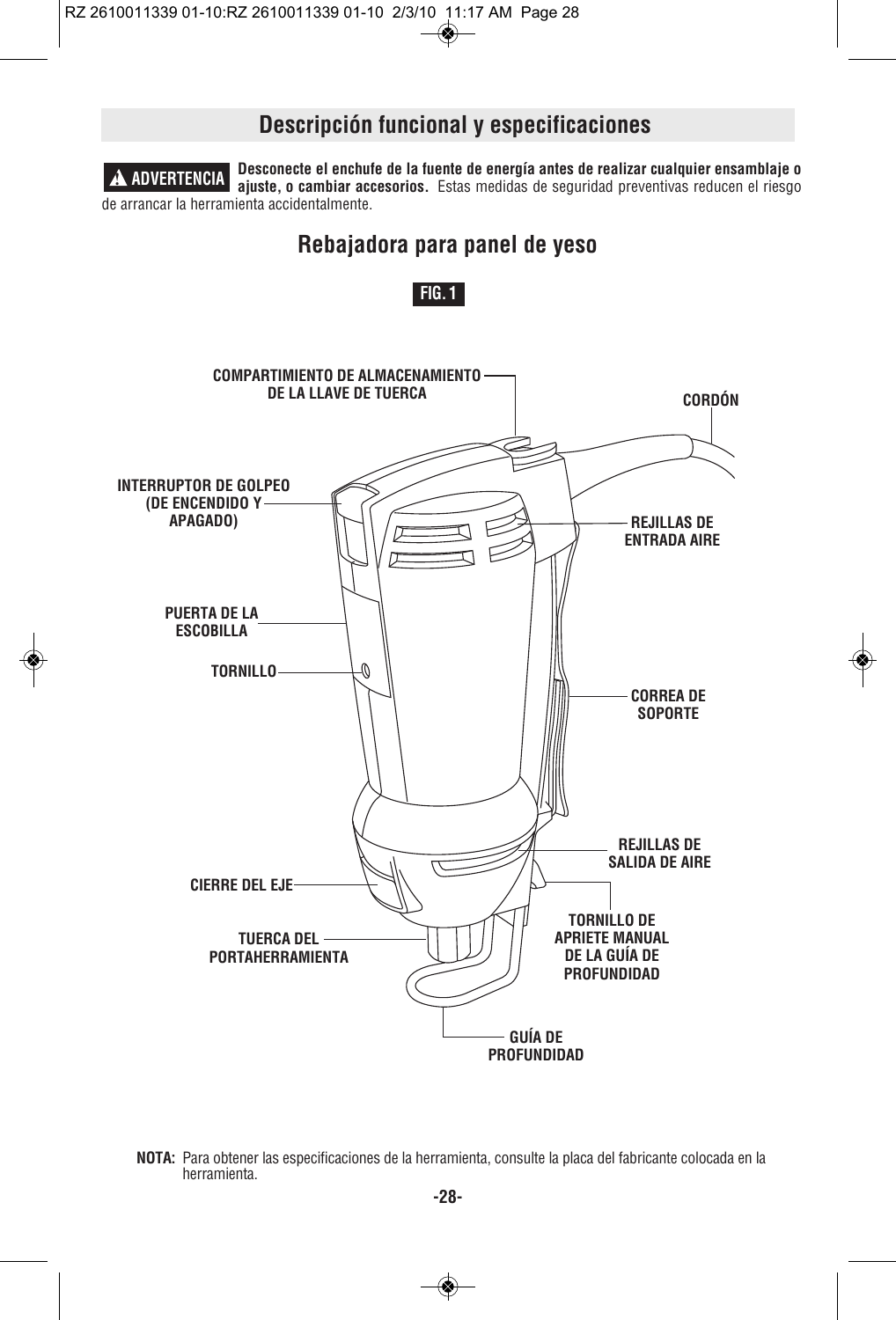# **Ensamblaje**



**Desconecte el enchufe de la fuente de energía antes de ! ADVERTENCIA realizar cualquier ensamblaje o ajuste, o cambiar accesorios.** Estas medidas de seguridad preventivas reducen el riesgo de arrancar la herramienta accidentalmente. Asegúrese de que la tuerca del portaherramienta esté apretada firmemente antes de encender la herramienta.

## **REMOCIÓN, INSTALACIÓN Y AJUSTE DE LA GUÍA DE PROFUNDIDAD**

Para quitar la guía de profundidad de la herramienta, gire el tornillo de apriete manual en sentido contrario al de las agujas del reloj hasta que pueda sacarlo de la herramienta. Una vez hecho esto, la guía de profundidad debería salir libremente de la herramienta al tirar de ella.

Para reinstalar la guía de profundidad, alinee la ranura de la guía de profundidad con el agujero roscado de la carcasa metálica y reinstale el tornillo de apriete manual girándolo en el sentido de las agujas del reloj hasta que esté apretado. Tenga cuidado de no dañar las roscas del tornillo de apriete manual.

#### **CAMBIO DEL PORTAHERRAMIENTA**

**! ADVERTENCIA**

precaución.

Las estrías de las brocas están afiladas y se deben manejar con

El portaherramienta de 1/8" (0.125") se usa con brocas de 1/8" (0.125") de diámetro, el portaherramienta de 1/4" (0.250") se usa con brocas de 1/4" (0.250") de diámetro y el portaherramienta de 5/32" (0.156") se usa con brocas de 5/32" (0.156") de diámetro.

Para cambiar los portaherramientas, afloje primero la tuerca del portaherramienta con la llave de tuerca incluida y quite la broca. Continúe aflojando y desenroscando la tuerca del portaherramienta hasta que pueda retirarla de la herramienta. Quite el portaherramienta y reemplácelo con el otro (Fig. 3).

(Cada portaherramienta tiene dos extremos y es aceptable usar cualquiera de dichos extremos.) Con la

## **INSTALACIÓN DE LAS BROCAS**

Las brocas se sujetan mediante un sistema de portaherramienta. Utilice el portaherramienta de 1/8" (0.125"), 1/4" (0.250") ó 5/32" (0.156") dependiendo del tamaño del vástago de la broca.

Presione y mantenga presionado el cierre del eje y gire la tuerca del portaherramienta y el eje hasta que el cierre del eje se acople y mantenga sujeto el eje.

Utilice la llave de tuerca incluida para aflojar la tuerca, girándola en sentido contrario al de las agujas del reloj (Fig. 4). Retire la broca vieja (si hay una broca instalada) e inserte la broca nueva lo más adentro posible. Reacople el cierre del eje y apriete la tuerca girándola en

La guía de profundidad le permite a usted controlar la profundidad de corte. Afloje el tornillo de apriete manual girándolo en sentido contrario al de las agujas del reloj hasta que la guía de profundidad se pueda deslizar libremente sobre la carcasa metálica. En el caso de brocas con una punta de guía (brocas XBITS™ para panel de yeso, brocas Guidepoint® y brocas Zip® para ventanas y puertas), asegúrese de que todo el extremo de la punta de guía sobresalga 1/8" (3 mm) del espesor del material (Fig. 2). En el caso de brocas Zip® para panel de yeso de punta estándar, asegúrese de que el extremo estriado de la broca sobresalga 1/8" (3 mm) del espesor del material.



mano, vuelva a apretar la tuerca del portaherramienta alrededor del portaherramienta girándola en el sentido de las agujas de reloj. Una vez hecho esto, usted estará listo para insertar una nueva broca tal y como se indica en la sección Instalación de las brocas (Fig. 4).



el sentido de las agujas del reloj con la mano y luego con la llave de tuerca hasta que la broca esté sujeta firmemente.

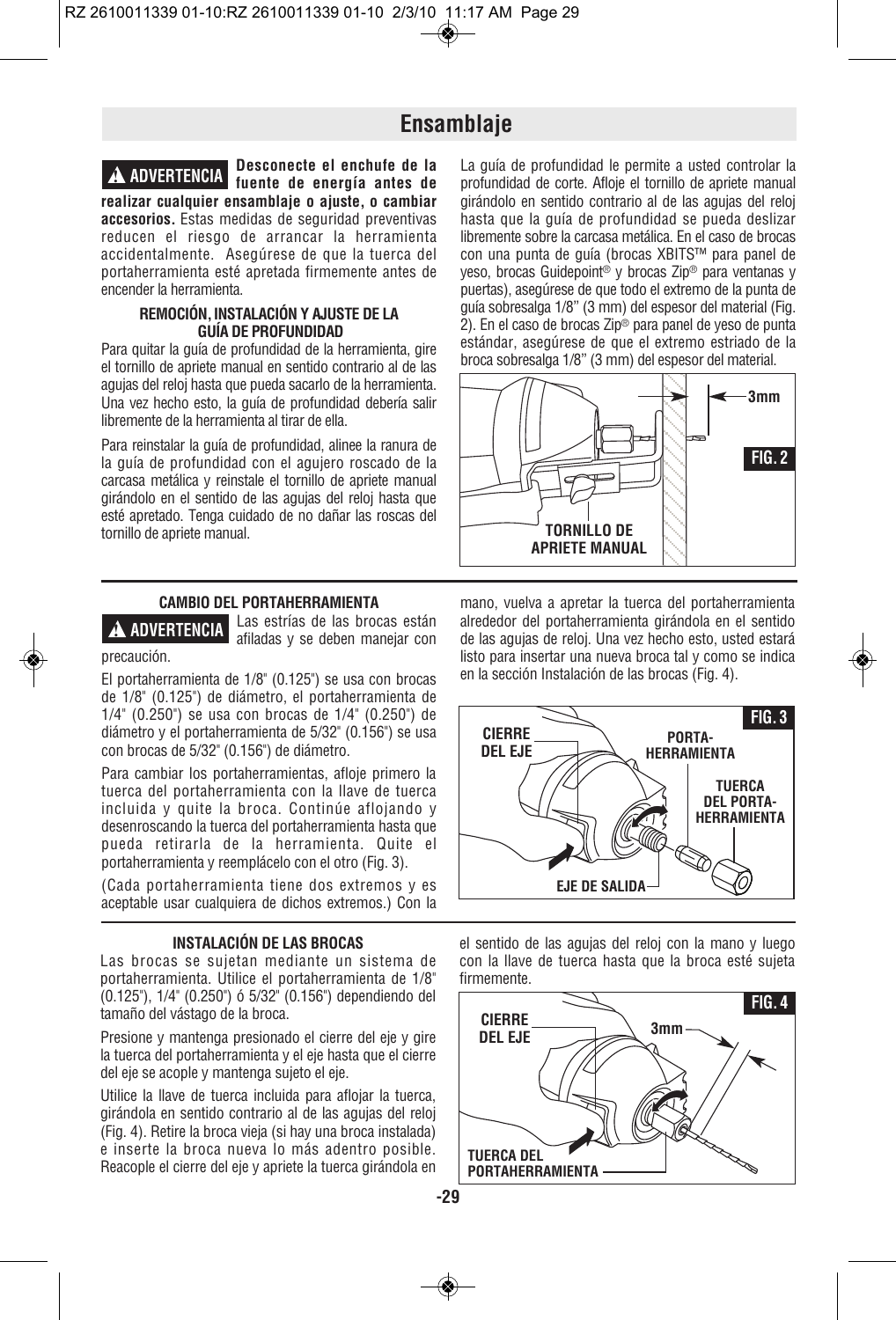# **Instrucciones de funcionamiento**

# **INTERRUPTOR DE GOLPEO (DE ENCENDIDO Y APAGADO)**

Esta herramienta se enciende por medio del interruptor de golpeo ubicado en la parte trasera de la carcasa del motor (Fig. 5).

PARA ENCENDER LA HERRAMIENTA, deslice el botón del interruptor hacia arriba o hasta la posición "1".

**PARA APAGAR LA HERRAMIENTA,** deslice el botón del interruptor hacia abajo o hasta la posición "0".

**A ADVERTENCIA** Sujete la herramienta con las dos manos mientras la arranca, ya que el par de fuerzas de giro del motor puede hacer que la herramienta se tuerza.



#### **INSTRUCCIONES GENERALES PARA CORTAR PANEL DE YESO**

(Consulte la próxima sección para cortar aberturas para cajas eléctricas, puertas y ventanas)

## **HAGA UNOS CUANTOS CORTES DE PRÁCTICA**

Después de instalar la broca en la herramienta y ajustar la guía de profundidad, debe hacer unos cuantos cortes de práctica con la herramienta antes de intentar realizar un trabajo real.

**Paso 1:** Asegúrese de que la tuerca del portaherramienta esté fija y firmemente apretada antes de encender la herramienta.

**Paso 2:** Sujete firmemente la herramienta y enciéndala.



**Paso 3:** Mientras sujeta firmemente la herramienta, inserte la broca en el material a un ángulo de 45° (Fig. 6).

**Paso 4:** Lleve la herramienta lentamente hasta un ángulo de 90° para comenzar el corte. La guía de profundidad debe estar al ras con la superficie del material (Fig. 7).

**Paso 5:** Dirija la herramienta en el sentido de las agujas del reloj con una presión lenta y constante para hacer el corte.



## **INSTRUCCIONES PARA CREAR CORTES DE ABERTURAS EN PANEL DE YESO PARA TOMACORRIENTES, FOCOS DE LUZ EMPOTRADOS, VENTANAS Y PUERTAS**

Después de ensamblar la broca en la herramienta tal y como se describió anteriormente, será necesario repasar las instrucciones proporcionadas más adelante y hacer algunos cortes de aberturas de práctica con esta herramienta antes de intentar realizar un trabajo real. El mejor método es tomar algunos pedazos de desecho y clavarlos o atornillarlos en su sitio sobre montantes de pared que tengan una caja eléctrica u otro dispositivo colocado. Unos cuantos de dichos ejercicios le darán la práctica necesaria para realizar cortes de aberturas limpios y profesionales alrededor de lo que esté detrás de la pared de panel de yeso que se esté instalando.

**No intente utilizar esta A** ADVERTENCIA **NUMBER 1989 herramienta para hacer cortes de aberturas alrededor de cualquier dispositivo o abertura que tenga cables eléctricos con corriente ni en ninguna pared que pueda tener cables eléctricos con corriente detrás de ella, ya que la broca podría conducir la corriente hasta la herramienta, creando un peligro de electrocución para el operador.** Desactive los cortacircuitos o quite los fusibles para desconectar el circuito. Sujete siempre la herramienta por su caja protectora termoplástica y use siempre protección de los ojos al utilizar este dispositivo.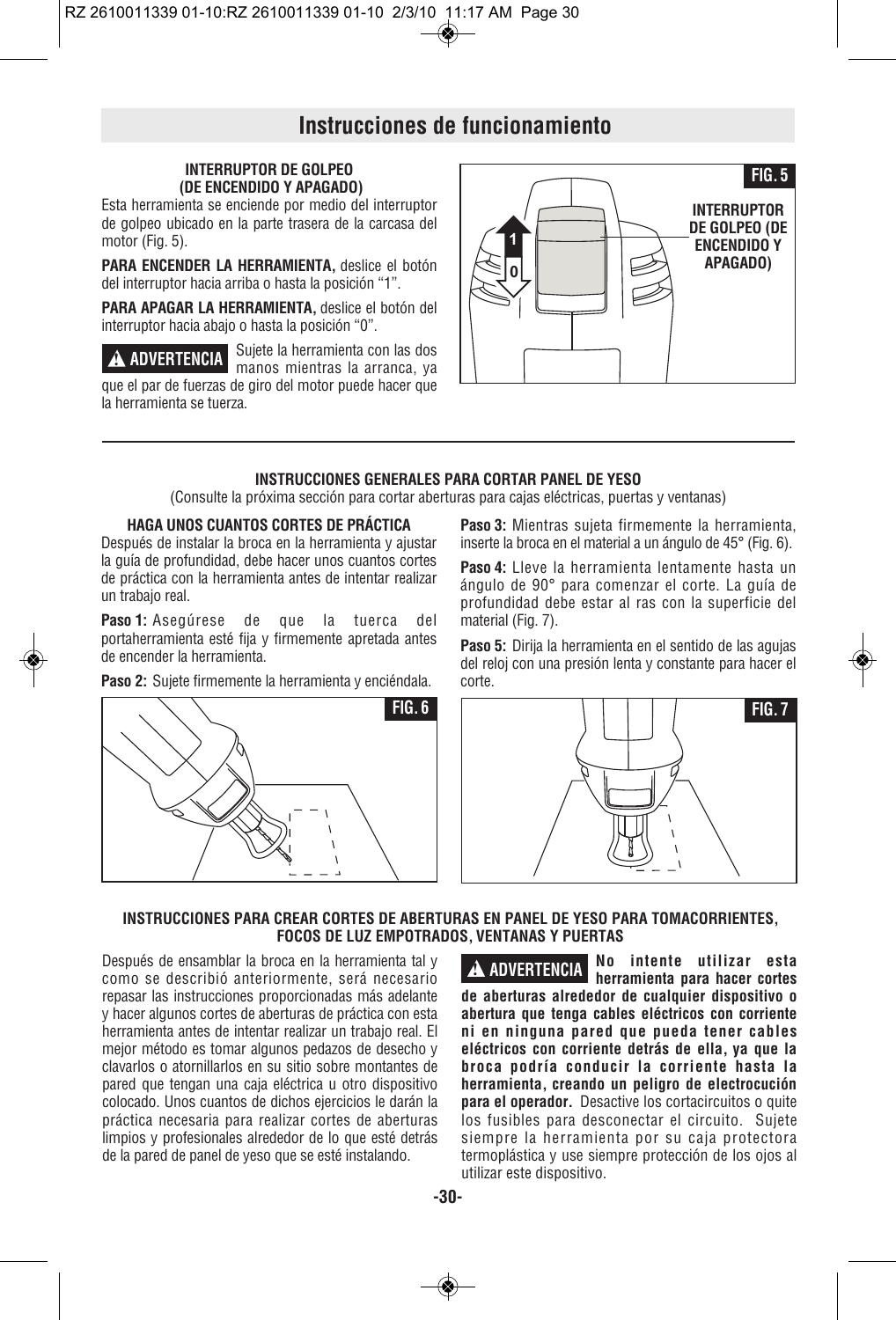**Paso 1:** Asegúrese de que la caja o el dispositivo esté montado firmemente y de que todos los cables u otras obstrucciones que se encuentren alrededor de la abertura estén empujados hacia atrás, fuera del paso. La broca usa el borde exterior de la caja o del dispositivo como guía, por lo que es importante que no haya nada en el paso que pueda evitar que dicho borde guíe completamente a la broca alrededor de la abertura. Para los propósitos de este manual de instrucciones, el procedimiento explicado será hacer un corte de abertura alrededor de una caja eléctrica estándar de 2 1/8" x 3 3/4" (54 x 95 mm).

Paso 2: Deslice el interruptor para encender la herramienta. Mientras sujeta firmemente con las dos manos la rebajadora para panel de yeso, haga que la broca penetre a través de la marca que usted hizo. Luego, guíe la broca hacia la derecha hasta que note y escuche que la broca toca el borde interno de la caja (Fig. 8).



**Paso 3:** Saque la broca lo suficiente como para deslizarla sobre el borde de la caja, de manera que ahora la broca se encuentre contra la parte exterior de la caja (Fig. 9).

**Paso 4:** Al mismo tiempo que mantiene la broca en contacto con la parte exterior de la caja, mueva la herramienta en sentido contrario al de las agujas del reloj mientras aplica una ligera presión hacia adentro y hacia arriba, hasta que note y escuche que llega a la esquina. A medida que vaya rodeando la esquina, aplique una presión ligera hacia la izquierda y hacia abajo (Fig. 9).

Paso 5: Mientras mueve la broca lenta y continuamente a lo largo del contorno superior, usted notará cuando la broca llega a la próxima esquina. Rodee la esquina y aplique una presión ligera hacia abajo y hacia adentro, hasta que llegue a la esquina inferior (Fig. 9).

**Paso 6:** Mueva la broca hacia la derecha y hacia arriba, manteniendo una presión ligera y continua hacia la caja (Fig. 9).

Paso 7: Rodee la esquina inferior derecha y comience a mover la broca hacia arriba, al mismo tiempo que aplica una presión ligera hacia la izquierda, hacia la caja, hasta que se encuentre con el corte inicial hacia arriba. Empuje el interruptor de la rebajadora para panel de yeso hasta la posición de apagado (Fig. 9).

**Paso 8:** La caja terminada, ejecutada rápidamente, en debida forma y en una fracción del tiempo que se tarda con otros métodos.



**NOTA:** Estas instrucciones paso por paso están generalizadas para familiarizarle con el funcionamiento de la rebajadora para panel de yeso. Después de un poco de práctica, usted podrá desarrollar una técnica con la que se sienta más cómodo. Sin embargo, siempre debe comenzar el corte ligeramente hacia el centro y MOVER LA REBAJADORA PARA PANEL DE YESO SOLAMENTE EN SENTIDO CONTRARIO AL DE LAS AGUJAS DEL RELOJ para aprovechar la acción de "abrazo" de la broca a lo largo de los contornos de la plantilla. Recuerde utilizar un movimiento suave y continuo. La excepción a esta regla se aplica a cortar aberturas para ventanas y puertas. Como usted está trazando alrededor del interior de los miembros del armazón, mueva la broca en el sentido de las agujas del reloj para aprovechar la acción de "abrazo" de la broca.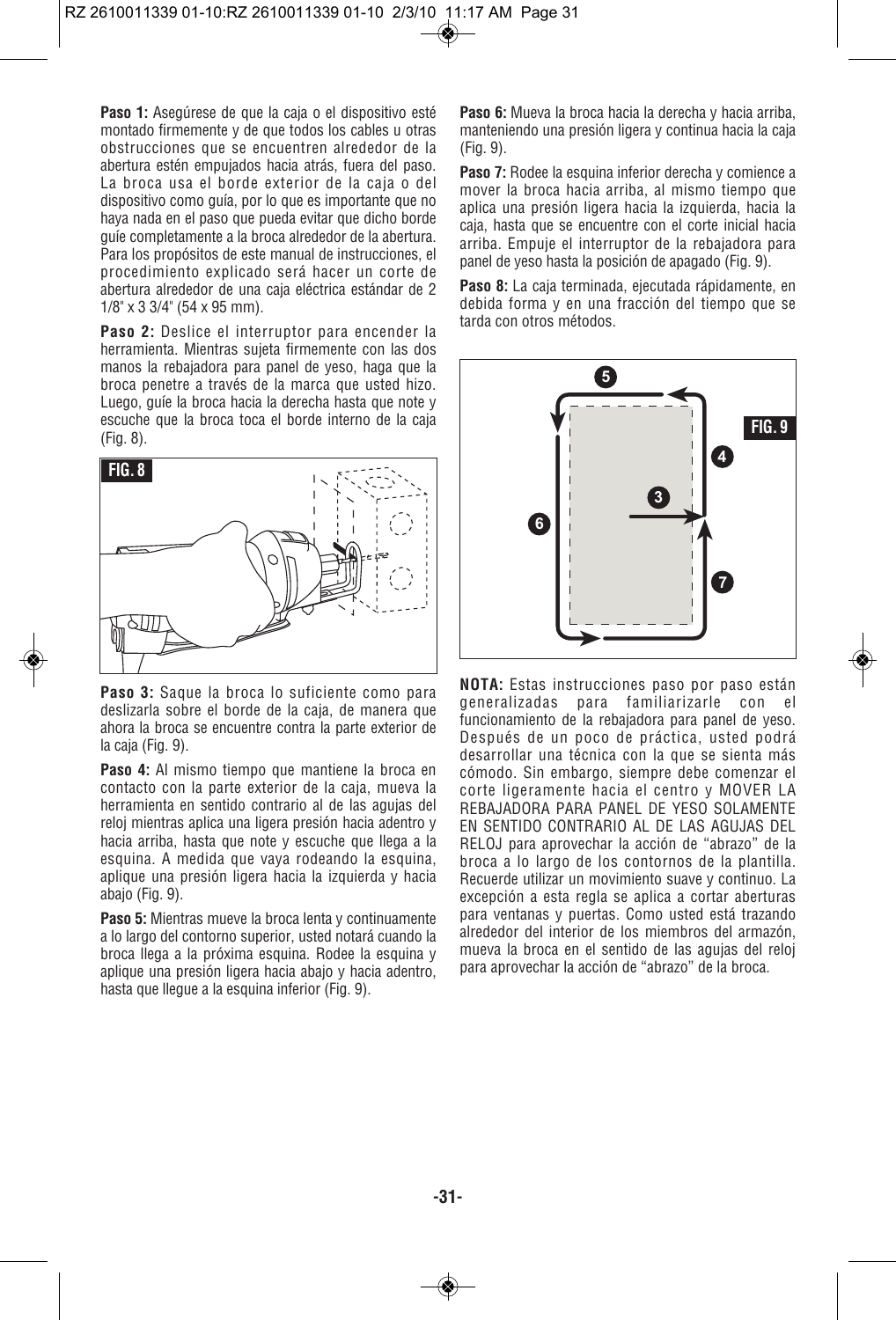# **Mantenimiento**



**El mantenimiento preventivo rea lizado por personal no autorizado pude dar lugar a la colocación in correcta de cables y com ponentes internos que podría constituir un peligro serio.** Recomendamos que todo el servicio de las herramientas sea realizado por un Centro de servicio de fábrica Bosch/Rotozip o por una Estación de servicio Bosch autorizada. **! ADVERTENCIA**

#### **LUBRICACIÓN DE LAS HERRAMIENTAS**

Su herramienta Rotozip ha sido lubricada adecuadamente y está lista para la utilización.

#### **RODAMIENTOS**

Después de 75-100 horas de funcionamiento, o después de cada segundo cambio de escobillas, los rodamientos deben cambiarse en un Centro de servicio de fábrica Bosch o en una Estación de servicio Bosch autorizada. Los rodamientos que se vuelven ruidosos (debido a la pesada carga o al corte de materiales muy abrasivos) deben ser sustituidos inmediatamente para evitar el sobrecalentamiento o el fallo del motor.

#### **ESCOBILLAS DE CARBÓN**

Las escobillas y el conmutador de la herramienta han sido diseñados para muchas horas de servicio fiable. Para mantener un rendimiento óptimo del motor, recomendamos que cada dos a seis meses se examinen las escobillas. Utilice únicamente escobillas de repuesto Rotozip genuinas diseñadas especialmente para su herramienta.

Si la herramienta funciona esporádicamente, pierde potencia, hace ruidos inusuales o funciona a velocidad reducida, compruebe las escobillas. Si se continúa usando la herramienta en estas condiciones, se dañará permanentemente el motor.

**No intente utilizar la herramienta si las puertas de las escobillas están rotas, faltan o están flojas.** Si las puertas de las escobillas o los tornillos de las puertas de las escobillas se pierden o se dañan, sírvase ponerse en contacto con Servicio al Cliente de Rotozip para obtener piezas de repuesto.

## **Para reemplazar las escobillas**

1. Desconecte la herramienta de la fuente de energía.

2. Cada puerta está sujeta en su sitio por medio de un tornillo. Utilizando un destornillador, afloje el tornillo girándolo en sentido contrario al de las agujas del reloj (Fig. 1). Tenga cuidado de no perder el tornillo.

3. Utilizando una uña, haga palanca en la puerta de la escobilla hasta aflojarla y retire dicha puerta de la herramienta.

4. Para quitar la escobilla, debe tirar hacia atrás del resorte que sujeta la escobilla en su sitio. Utilizando unos alicates de punta fina, tire cuidadosamente hacia atrás del extremo del resorte de la escobilla y póngalo a un lado de la escobilla, cerca del agujero para el tornillo de la puerta de la escobilla. Una vez que haya movido el resorte, usted podrá quitar la escobilla tirando del conector del cable de la escobilla (Fig. 10). Tenga cuidado de no golpear el resorte de la escobilla ni dañar el conector del cable de la escobilla. Tome nota de qué lado de la herramienta se ha quitado la escobilla.



5. Compruebe ambas escobillas. Las escobillas de la rebajadora para panel de yeso no se desgastarán a la misma velocidad. Si cualquiera de las escobillas mide menos de 3/16" (4.8 mm) de longitud o si el extremo desgastado de la escobilla está áspero o picado, reemplace ambas escobillas. Coloque la escobilla nueva en el portaescobilla, asegurándose de que el cable de la escobilla esté conectado firmemente a su terminal en el interior de la herramienta. Doble el cable de la escobilla alejándolo del agujero para tornillo de la manera que se muestra en la ilustración. Coloque el extremo del resorte en su posición original.

6. Coloque de nuevo las puertas de las escobillas. Tenga cuidado de no apretar excesivamente el tornillo de las puertas de las escobillas.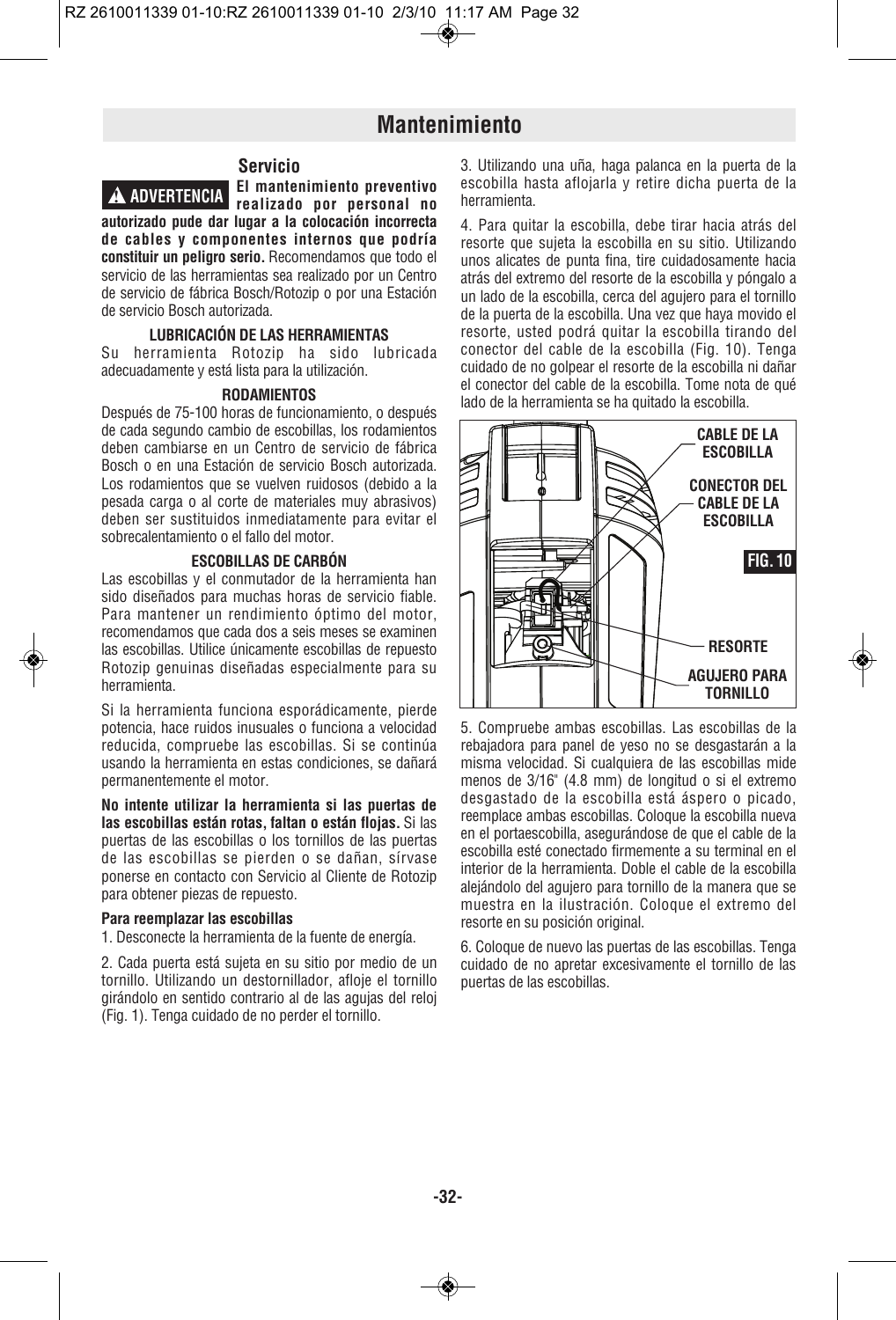# **Limpieza**

**Para evitar accidentes desconecte** siempre la herramienta de la **fuente de energía antes de la limpieza o de la** realización de cualquier mantenimiento. La herramienta se puede limpiar más eficazmente con aire comprimido seco. **Use gafas de segu ridad siempre que limpie herramientas con aire comprimido. ! ADVERTENCIA**

Las aberturas de ventilación y las palancas de interruptor deben mantenerse limpias y libres de materias extrañas.

No intente limpiar introduciendo objetos puntiagudos a través de las aberturas.

**Ciertos agentes de limpieza y de PRECAUCION** disolventes dañan las piezas de **plástico.** Algunos de estos son: gasolina, tetracloruro de carbono, disolventes de limpieza clorados, amoníaco y detergentes domésticos que contienen amoníaco.

# **Cordones de extensión**

**Si es necesario un cordón de extensión, se debe usar un cordón con conductores de tamaño adecuado que sea capaz de transportar la corriente necesaria para la herramienta.** Esto evitará caídas de tensión excesivas, pérdida de potencia o recalentamiento. Las herramientas conectadas a tierra deben usar cordones de extensión de 3 hilos que tengan enchufes de 3 terminales y receptáculos para 3 terminales. **TAMAÑOS RECOMENDADOS DE CORDONES DE EXTENSION ! ADVERTENCIA HERRAMIENTAS DE 120 V CORRIENTE ALTERNA**

**NOTA:** Cuanto más pequeño es el número de calibre, más grueso es el cordón.

| MINING REVOLUTIONS OF CONSUMING BE EVILUIGHT<br><b>HERRAMIENTAS DE 120 V CORRIENTE ALTERNA</b> |  |
|------------------------------------------------------------------------------------------------|--|
|                                                                                                |  |

| Capacidad                                  | Tamaño del cordón en A.W.G. |    |                                    |     | Tamaños del cable en mm <sup>2</sup> |           |     |                                      |
|--------------------------------------------|-----------------------------|----|------------------------------------|-----|--------------------------------------|-----------|-----|--------------------------------------|
| nominal en<br>amperes de la<br>herramienta | 25                          | 50 | Longitud del cordón en pies<br>100 | 150 | 15                                   | 30        | 60  | Lonaitud del cordón en metros<br>120 |
| $3-6$                                      | 18                          | 16 | 16                                 | 14  |                                      | 0,75 0,75 | 1.5 | 2.5                                  |
| $6 - 8$                                    | 18                          | 16 | 14                                 | 12  | 0.75                                 | 1.0       | 2.5 | 4,0                                  |
| $8 - 10$                                   | 18                          | 16 | 14                                 | 12  | 0.75                                 | 1.0       | 2.5 | 4,0                                  |
| $10 - 12$                                  | 16                          | 16 | 14                                 | 12  | 1.0                                  | 2.5       | 4.0 |                                      |
| $12 - 16$                                  | 14                          | 12 |                                    |     |                                      |           |     |                                      |

# **Accesorios y aditamentos**

Utilice únicamente los accesorios recomendados con **! ADVERTENCIA ! ADVERTENCIA** esta herramienta. No utilice brocas para cortar

metales, brocas de rebajadora o accesorios no aprobados con este producto. Consulte la lista de accesorios aprobados que se incluye en este manual. Los accesorios que pueden ser adecuados para una herramienta pueden volverse peligrosos cuando se utilizan en otra herramienta.



**Brocas XBITS™ para panel de yeso (Ø 5/32" [4 mm]) Brocas XBITS™** para panel de yeso XB-DW2 / XB-DW10 con punta de guía Guidepoint (disponibles en paquete de 2 ó en paquete de 10)

**Para cortar panel de yeso** A ADVERTENCIA solamente. La rebajadora para panel de yeso DR1 fue diseñada específicamente para cortar panel de yeso. Rotozip ofrece productos para cortar una amplia gama de materiales. Si sus requisitos de corte se extienden a materiales más allá de panel de yeso, sírvase contactar a su vendedor minorista local de Rotozip, a Servicio al Cliente de Rotozip o www.Rotozip.com para obtener información adicional sobre nuestros productos.



**Brocas Zip® para panel de yeso (Ø 1/8" [3 mm])** Broca Guidepoint Zip® GP10/ GP20 (disponible en paquete de 10 ó en paquete de 20)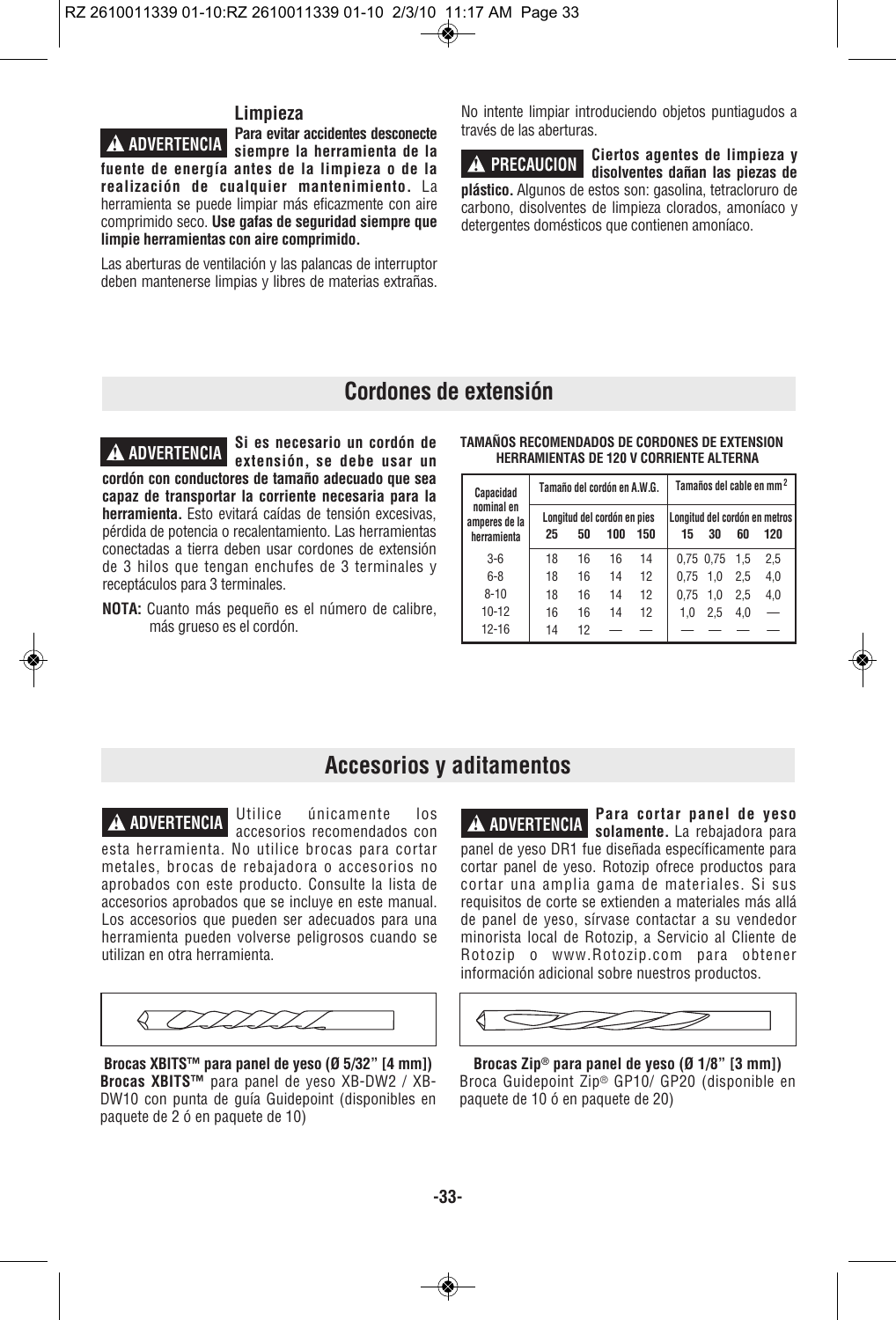

**Broca Zip® para panel de yeso ZB10** (disponible en paquete de 10)



**Brocas Zip® para panel de yeso (Ø 1/4" [6 mm])**  Broca Zip® para ventanas y puertas WD1 / WD10 con punta de guía Guidepoint (disponible en paquete de 1 ó en paquete de 10)



No utilice brocas WD1/WD10 **A ADVERTENCIA que midan 3**" (76 mm) de longitud o tengan una punta como la que se muestra en la ilustración.



**ACEPTABLE NO SE DEBE USAR**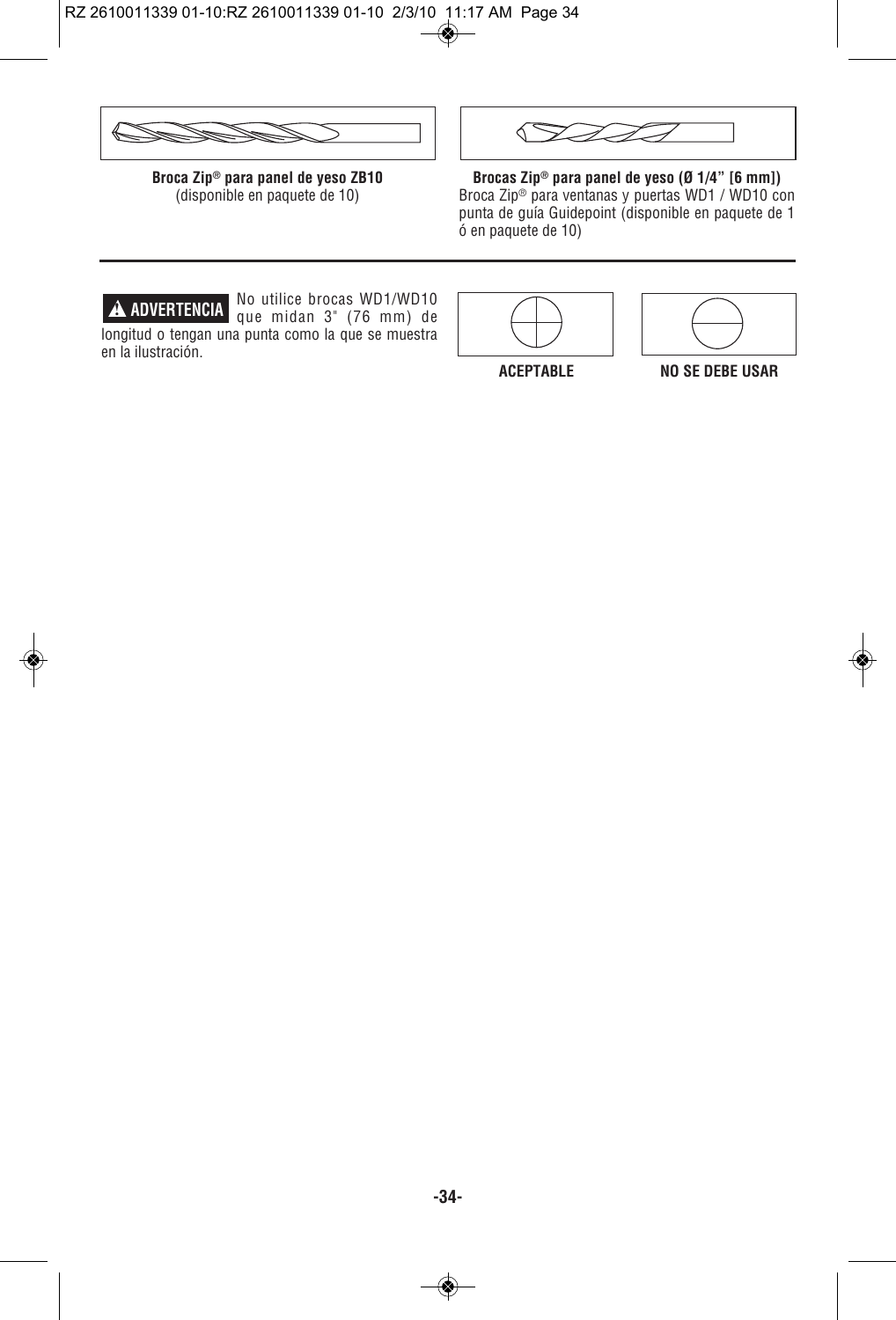RZ 2610011339 01-10:RZ 2610011339 01-10 2/3/10 11:17 AM Page 35

**Notes:**

**Remarques :**

**Notas:**

◈